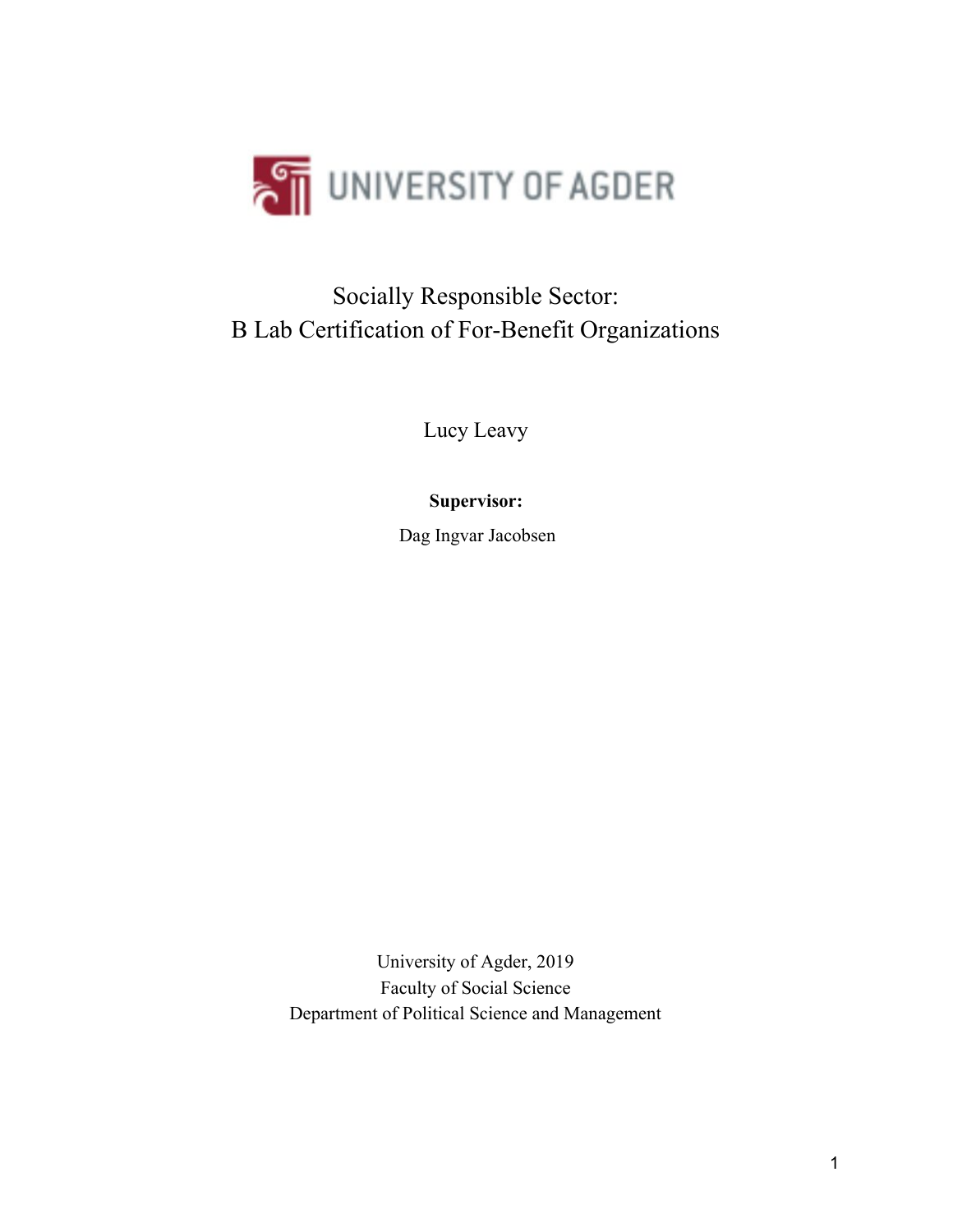## **Acknowledgements**

The first thanks goes to the faculty and administrators that orchestrated the NORDIG program of Innovative Governance and Public Management. Years of planning led to the collaboration of the some of the Nordic countries' best and brightest researchers cultivating an innovative and cohesive learning experience for the first graduating cohort. My greatest thanks and appreciation goes to Dag Ingvar Jacobsen for his generous insights and guidance as a supervisor during this thesis process, even across the Atlantic Ocean.

Norway, Sweden and Finland would not have felt so much like home without the wonderful cohort of students I am honored to call myself a part of. Traveling through a multitude of courses and Nordic adventures with all of my colleagues has been the most wonderful time of my life. We continuously supported each other throughout our studies, not only academically, but in all aspects of life. I am so thankful for this experience.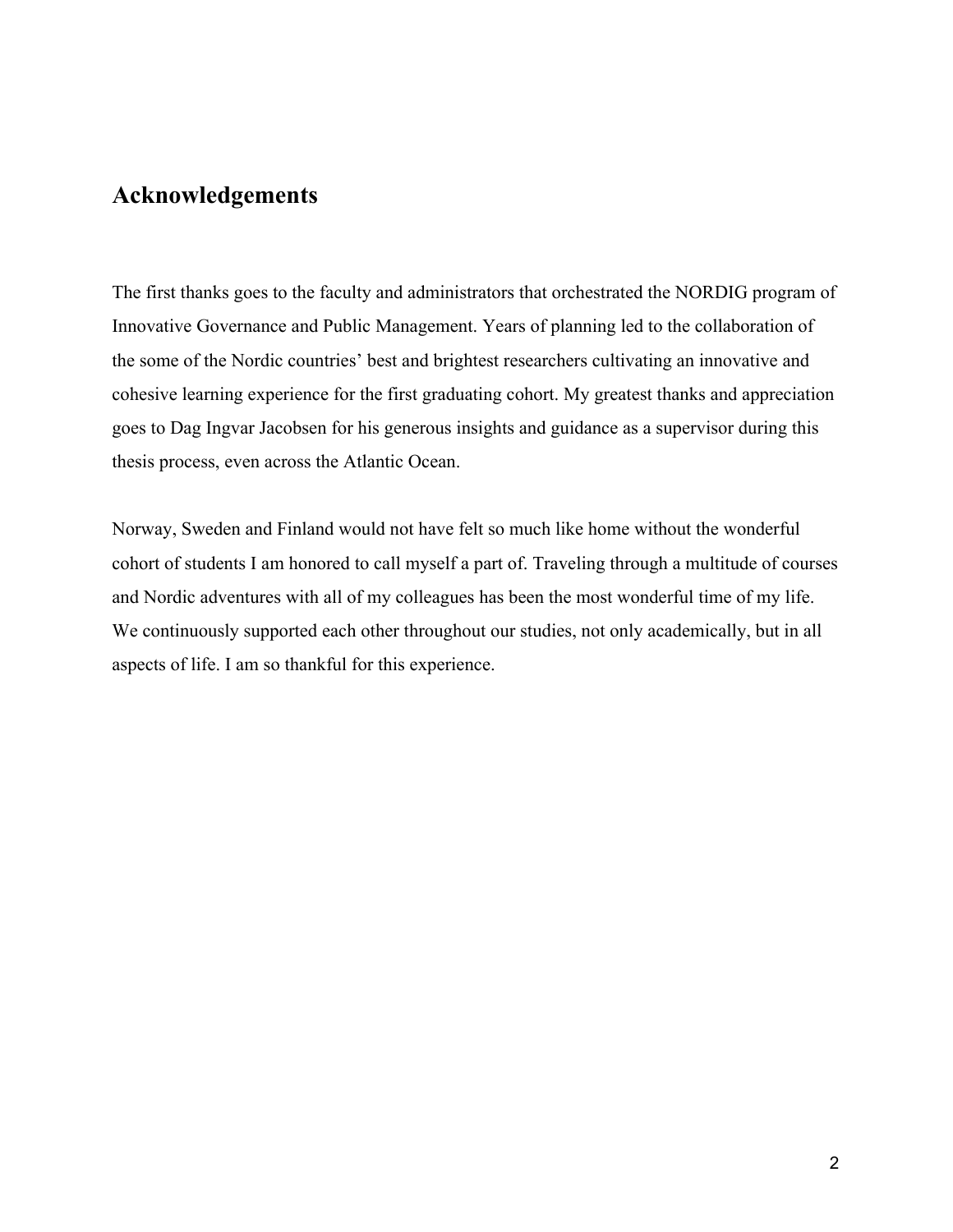## **Abstract**

This is a study of the motivations of organizations to become certified B Corps through the non-profit B Lab. The Abilities, Motivations and Opportunities framework, rooted in behavioral and organizational management literature is applied to the certified B Corp model, and theoretically compared to corporate social responsibility. Empirical data collected compares common language used to describe 3,508 organizations and self reported motivations to become certified through survey responses of 279 active certified B Corps. The results of the study show the difference between corporate social responsibility and certified B Corps and their role in the development of the fourth sector.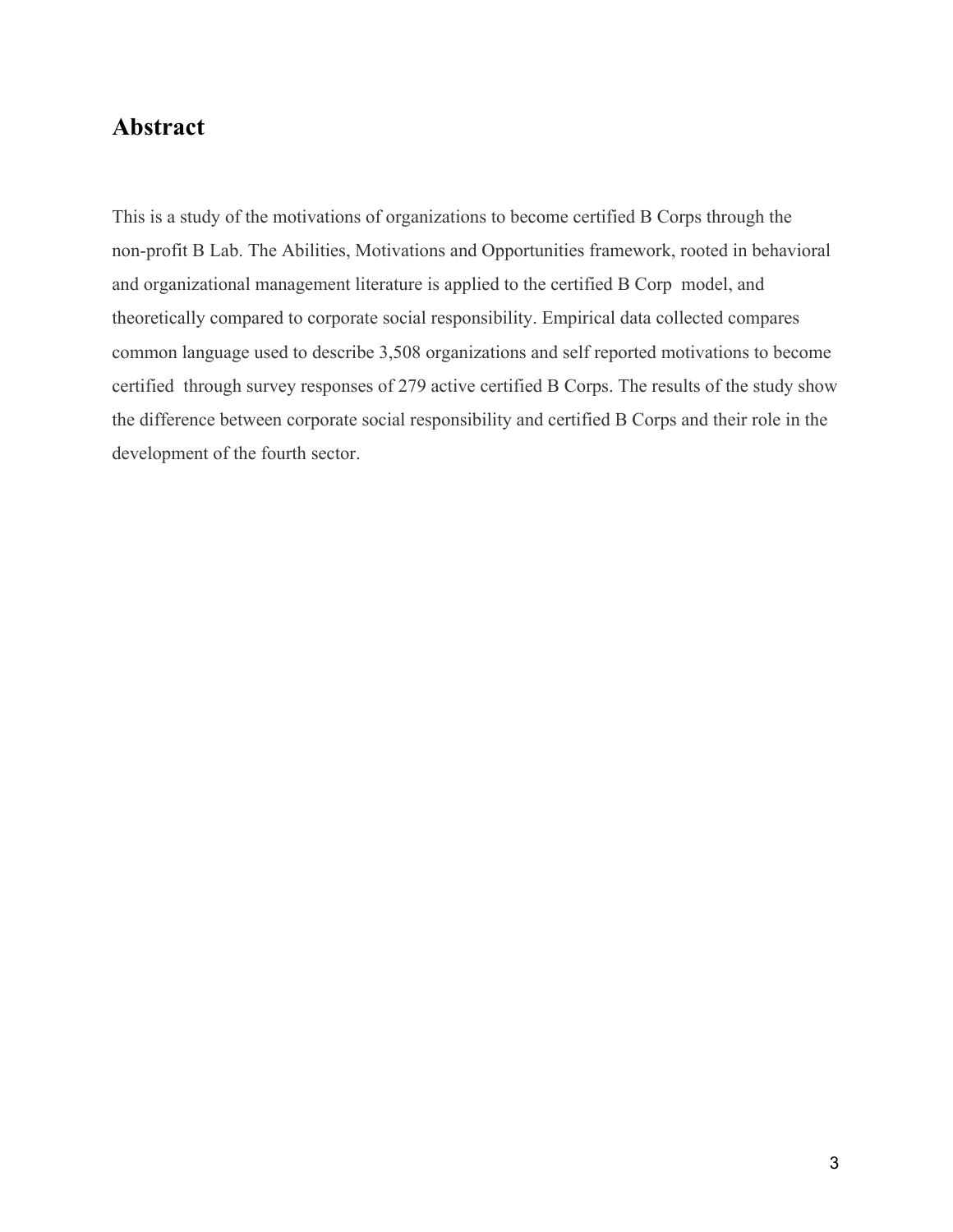| I. Introduction                                              | $\overline{\mathbf{4}}$ |
|--------------------------------------------------------------|-------------------------|
| II. Theory                                                   | 7                       |
| A. Background                                                | $\tau$                  |
| Rise of Corporate Social Responsibility                      | $\overline{7}$          |
| The Nordic Model                                             | 9                       |
| Rise of the Fourth Sector                                    | 10                      |
| Greenwashing                                                 | 12                      |
| B. Comparison of the Fourth Sector and CSR                   | 14                      |
| C. AMO Framework                                             | 18                      |
| Organizational Change Theory                                 | 18                      |
| Abilities                                                    | 22                      |
| Opportunities                                                | 23                      |
| Motivations                                                  | 24                      |
| Hypotheses                                                   | 26                      |
| <b>III. Methodology</b>                                      | 27                      |
| A. Empirical Data                                            | 27                      |
| <b>Research Question</b>                                     | 27                      |
| Research Design                                              | 27                      |
| Methods                                                      | 28                      |
| B. Case Study: B Lab                                         | 29                      |
| Abilities and Opportunities                                  | 29                      |
| Motivations                                                  | 31                      |
| Descriptions of Survey Questions:                            | 32                      |
| <b>IV.</b> Results                                           | 35                      |
| <b>B</b> Lab Language                                        | 35                      |
| <b>B.</b> Survey Results                                     | 37                      |
| Motivations to become a Certified B Corp Survey Data Results | 38                      |
| Limitations                                                  | 39                      |
| V. Discussion                                                | 40                      |
| Analysis                                                     | 40                      |
| Conclusion                                                   | 43                      |
| Impact                                                       | 44                      |
| <b>VI. References</b>                                        | 48                      |
| <b>VII. Appendix</b>                                         | 54                      |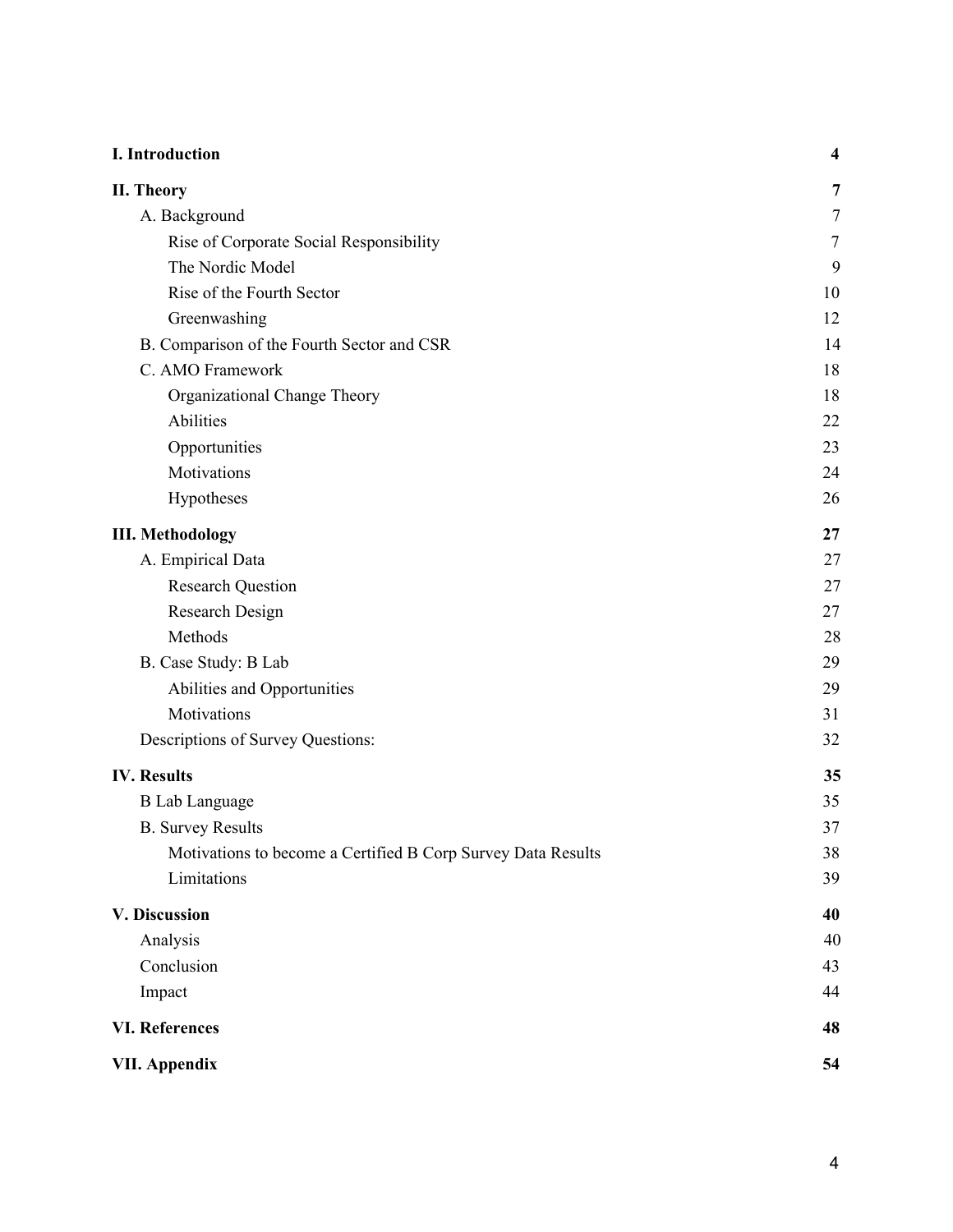# **List of Figures**

| Figure 1: Nordic B Corps                                               | 33 |
|------------------------------------------------------------------------|----|
| Figure 2: CBC Language Usage Percentages                               | 40 |
| Figure 3: Motivations to become a Certified B Corp Survey Data Results | 41 |
| Figure 4: Mean and Standard Deviation Results of Survey Data           |    |

## **List of Tables**

| Table 1: Derivation of Categories for Survey Questions               | 35 |
|----------------------------------------------------------------------|----|
| Table 2: Instances of Common Language in B Lab Descriptions          | 39 |
| Table 3: Comparison of Language Results to Motivation Survey Results | 43 |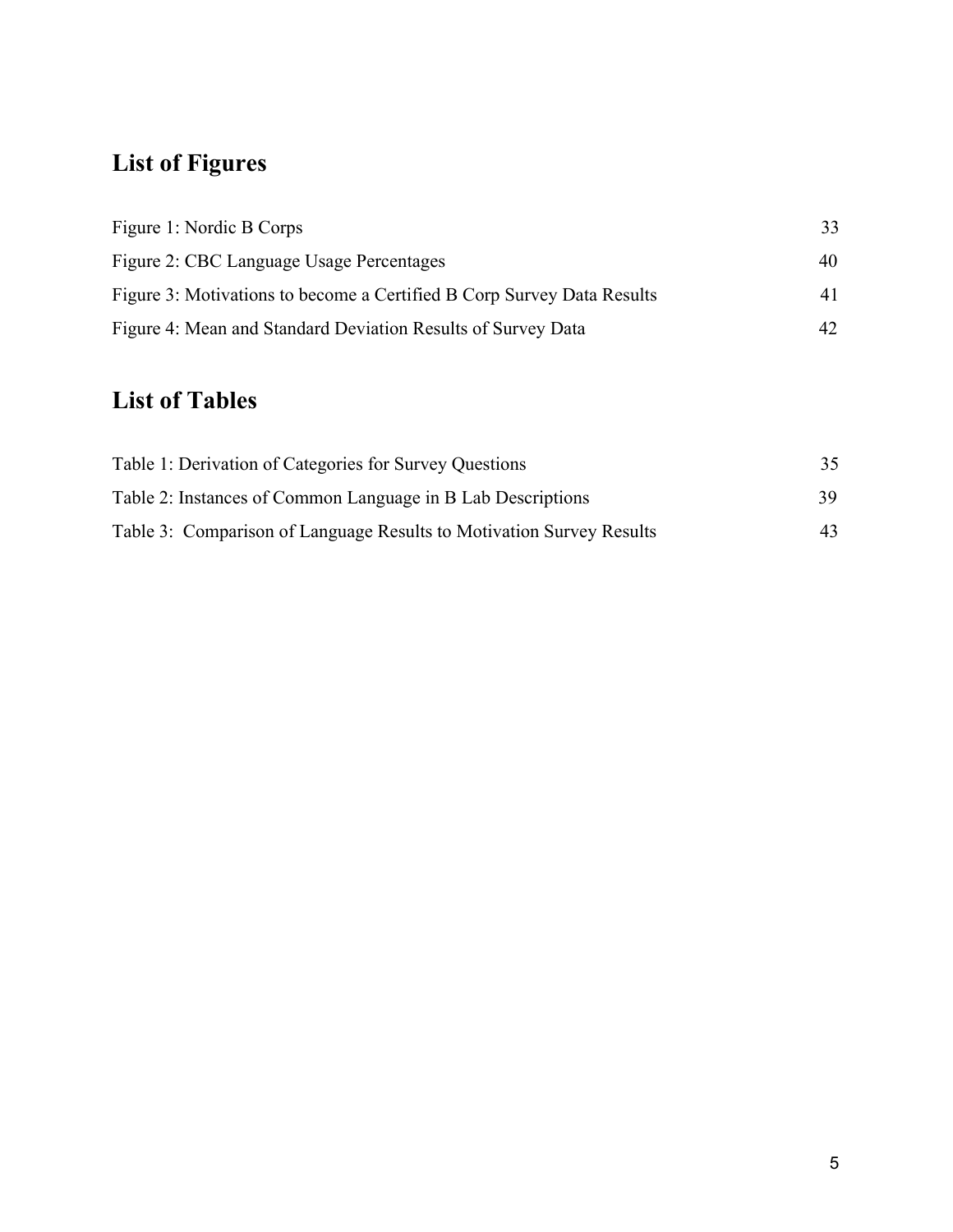## **1. Introduction**

The fourth sector is a developing concept globally. It can be viewed as a trend, a movement, and at times hints at the beginning of a new type of economic system. It's goals are sustainable environmental and social responsibility. Virtually every organization has the opportunity to employ corporate social responsibility (CSR) practices, but the administration of the fourth sector applies more stringent conditions to claiming CSR. Existing research is limited to a preliminary examination of developing patterns and webs of cross sectoral blending, because the fourth sector is still budding. One measurable impact of the fourth sector's development is the study of certified benefit corporations through the non profit B Lab and public empirical records of certification. B Lab also provides information as to how to get certified as a legal for benefit organization in the twenty three countries that offer certification. The certification of an organization as a CBC is quite similar to the processes attributed to becoming a legal for benefit organization in the countries that host a legal fourth sector. Therefore, this study will analyze existing information of CBCs to project a future for B Lab's role in the development of the fourth sector.

This study compared the well versed literature on corporate responsibility and its functions in an organization to certified B Corps (CBC) acts of social and environmental responsibility. CBCs are organizations that have passed an evaluation proving social and environmental sustainability. The Abilities, Motivations and Opportunities framework (AMO) was used to describe the global environment that is priming itself for the development of the fourth sector. A quick a break down of the abilities and opportunities of B Corps was examined for context, but the main goal of this study is to examine the motivation factor of the AMO equation. The goal of this examination was to further define social responsibility in light of a green economy that embraces socially responsible and environmentally sustainable business practices and its role in the development fourth sector.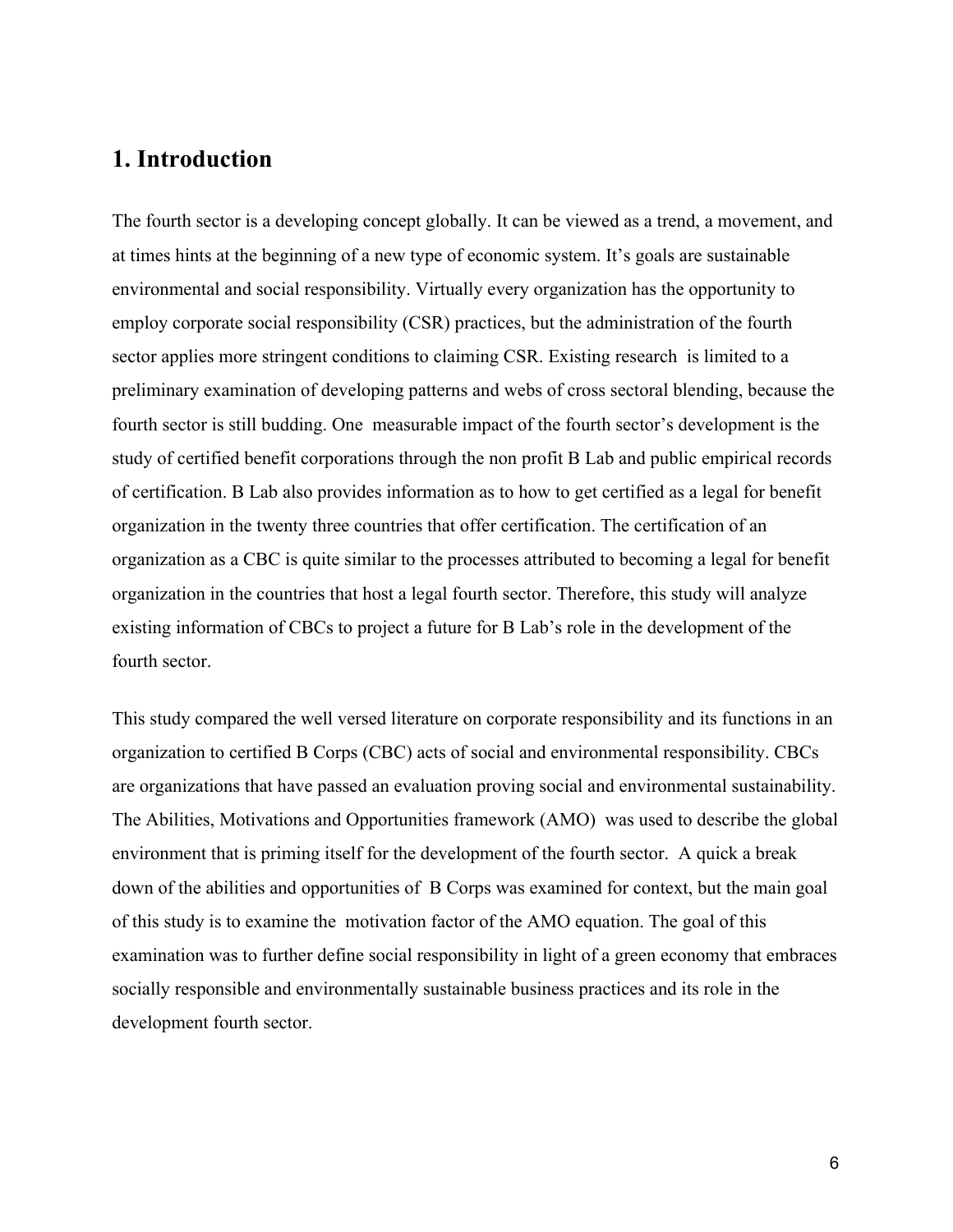B Lab implements an evaluation to measure social and environmental responsibility, certifying over 2500 B Corps in its thirteen years of operation since 2006. B Corps are represented in over 150 industries in 60 countries. B Lab is the leading voice of promoting the legal status of for benefit organizations. Twenty three countries worldwide have adopted a fourth sector, including 36 out of the 50 United States. This movement of certification has helped to define the terms and conditions governments use to determine what it means to be a fourth sector entity. In the United States, many benefit organizations use their CBC status as a template for their application for legal status. Organizations that have molded themselves into a CBC have already made the changes and represented themselves in such a way that is easier to prove to governing legal bodies.

This study applies the AMO framework deriving from behavioral and organizational management literature to the development of the fourth sector through a case study of the non profit B Lab's CBCs. Abilities and opportunities are explored theoretically and then applied to the development of the fourth sector compared to classic CSR. Motivation is the main focus of empirical data collected. The data shows the use of language to perpetuate the mission of the fourth sector through descriptions of 3,508 CBCs. Survey data collected from 279 CBCs was examined to find motivations the organizations had to become CBCs and their interest in gaining a legal status of a benefit corporation.

Times are changing for social responsibility and environmentally sustainable practices. The public, private, and non profit sectors have established their normative standards in society through public policy and public relations. Sectoral lines are blending to fight the threat of climate change, human rights, and the balance economic development. Corporate social responsibility is not a new concept. The fourth sector is an emerging sector of for benefit of organizations, that has yet to be fully defined, but is already in practice in specific contexts. For-benefit organizations are expanding in twenty three countries and its impacts have yet to be seen. Fourth sector organizations purport various goals: corporate social responsibility,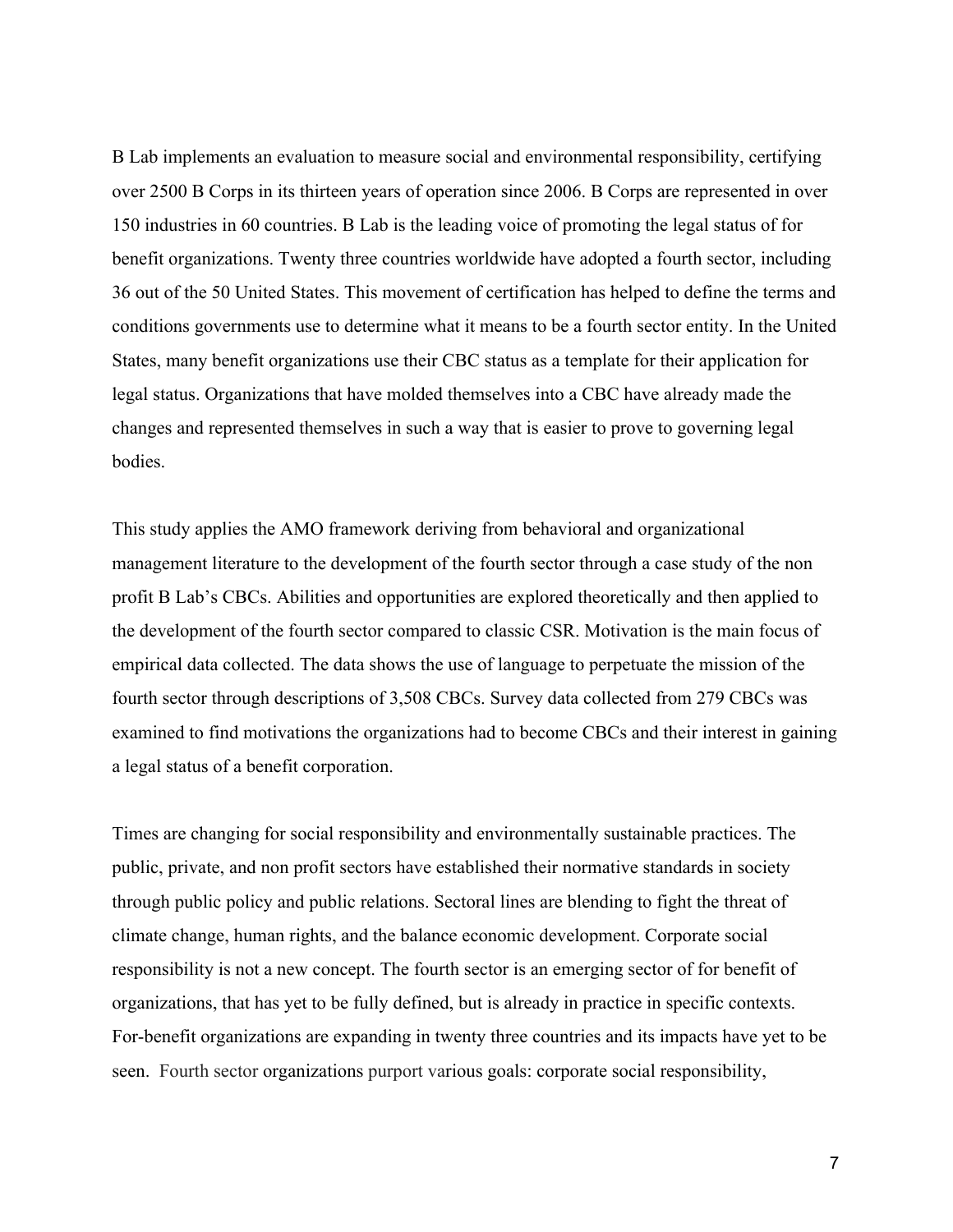sustainability, cause-oriented marketing and purchasing, venture philanthropy, social investing, microfinance, civic and municipal enterprise (Sabeti, 2011). Sectoral blending is highlighted by FourthSector.net as new organizations emerge, stating they might be " corporate social responsibility, microfinance, venture philanthropy, sustainable businesses, social enterprise, privatization, community development and others."

Organizational motivations vary based internal and external factors that fall into the abilities and opportunities categories of the AMO framework. The abilities and opportunities of any organization in a given spatio temporal reality are somewhat similar. CBCS rely on the same infrastructure and markets as any other sector. For the purpose of these study, only the abilities and opportunities unique to CBCs will be discussed. Organizations' motivations to make a public commitment to the transparency and accountability about sustainability through becoming a CBC will be examined thoroughly. B Lab creates evaluative standards that are agreed upon by all parties involved to provide transparency to consumers that the company is not only talking the talk but walking the walk. These standards are similar to many government's adoption of evaluations for for benefit organizations.

Motivation can be derived from individual, organization or external societal pressure.While motivation can occur at the level of the individual employee, organizational culture and managerial support can promote sustainability as whole. Internal and external motivations can be identified in any change process, and it would be mountainous task to learn the nuances of every CBCs decision to certify. This research project focuses on the organizational level of motivations for becoming a CBC. A cursory google search provides immediate access to interested parties about how and why to become a CBC through B Lab promotional literature and publications for the media promoting the certification. A comparison of these two sources provides insight into what B Lab offers as incentive for certification compared with how independent sources view the pros and cons of being certified. Are the reasons for certification that are being touted actually why businesses want to certify or do they seek alternative goals? This study seeks to find the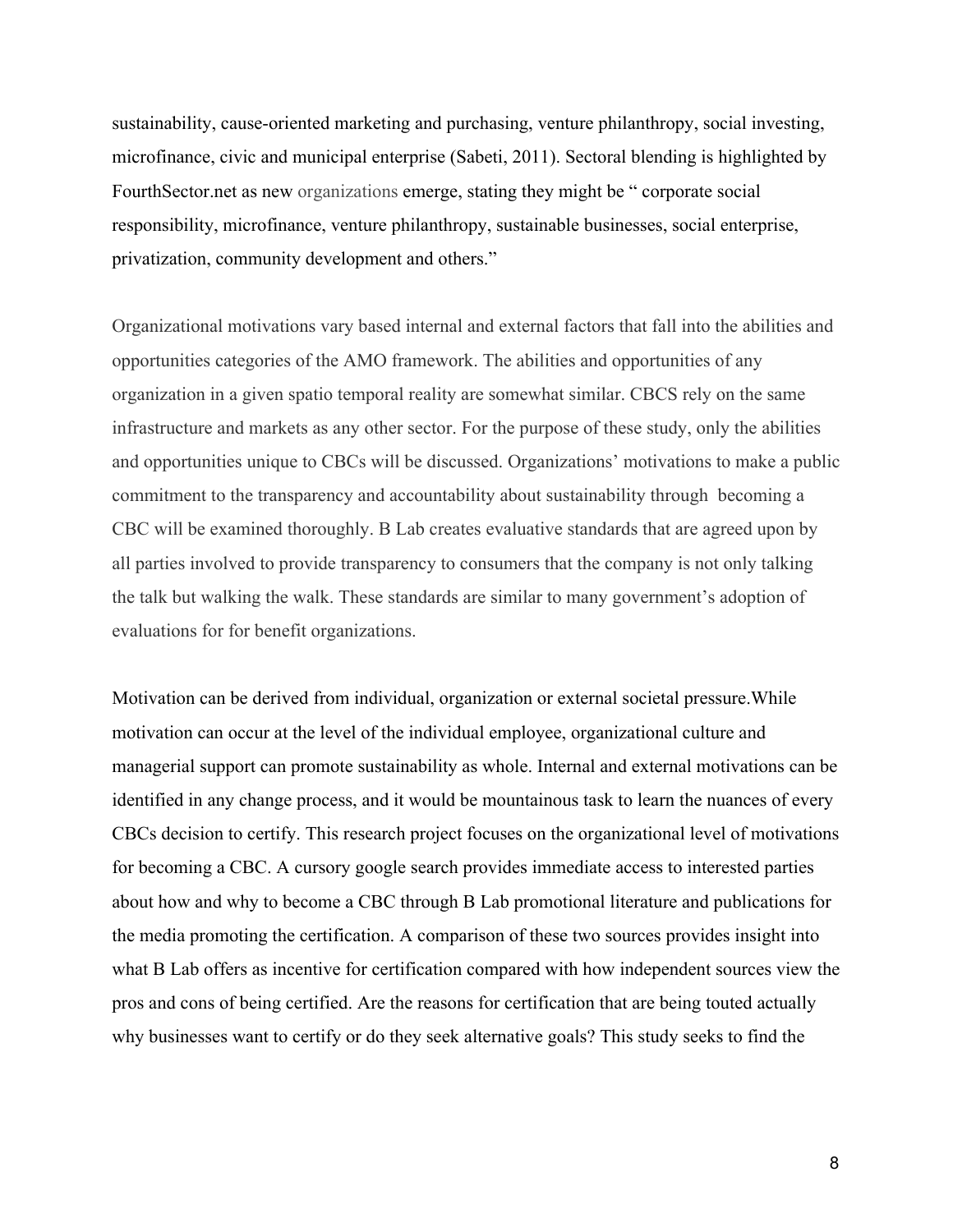reasons why CBCs are becoming certified, and compare those reasons to PR about B Corp certification.

The objective of this research project is to expand the knowledge of the driving factors of becoming certified as a B Corp, and if this has given momentum to the development of the fourth sector. To do so, B Lab and the fourth sector will be defined through existing literature and publications. The nonprofit B Lab's influence in defining the fourth sector through its certification of CBCs will be examined in comparison to existing literature of CSR. This will lead to a quantitative study of the language used to describe the motivations of B Corp certification. The question answered by this study is: What are the motivations of an organization to become a certified B Corporation?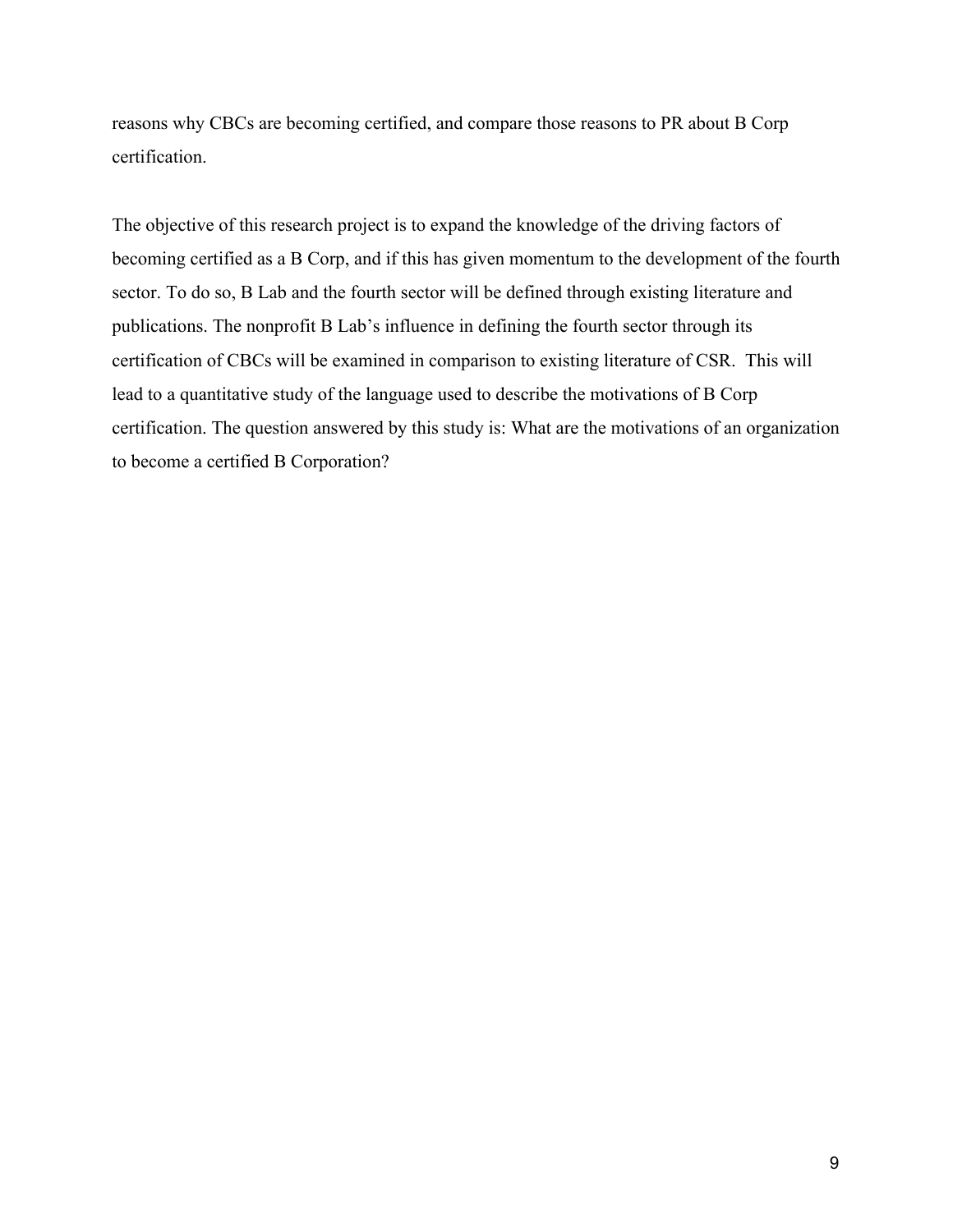## <span id="page-9-0"></span>**2. Theory**

#### <span id="page-9-1"></span>**2.1 Background**

#### <span id="page-9-2"></span>**2.1.1 Rise of Corporate Social Responsibility**

Corporate social responsibility can be imagined as extending back to the very first corporation, perhaps before the history of such a corporation was recorded. CSR likely played a role in society before the language existed to describe it, but it's modern era begins in the 1950's, born out of a definition given by the father of CSR, Howard R. Bowen. Bowen, said to be the father of CSR, defines CSR as a businessman's obligation to pursue goals that align with the needs of society at large (Bowen, 1953). He cites a Fortune magazine claim that 93.5% of businessmen feel an obligation to social responsibility as early as the 1950's (Caroll, 1999, as cited in Bowen, 1953). Of course, at this time, business women were not part of the vernacular. CSR is mostly discussed in developed nations, as an afterthought to profit driven top down decision making (Caroll, 1999).

Further down the theoretical line, Davis and Blomstrom's " Iron Law Of Responsibility" states that overtime leaders will be held accountable by society for their impact, and only those firms favored by the public will survive (Davis & Blomstrom, 1971). While this accounts for society's demands, it still places ultimate agency to managers. It is management's obligation not only for themselves but for the employees of the organization as well as the community at large to have a multiplicity of interests, including CSR (Johnson, 1971). Responsibility for CSR is often projected down from the top as a consideration for bottom level employees, and as retribution to the community at large. CSR can also be considered utility maximization, a product of economic prosperity that allows for long term growth within the community as a benefit for the company itself (Ibid.).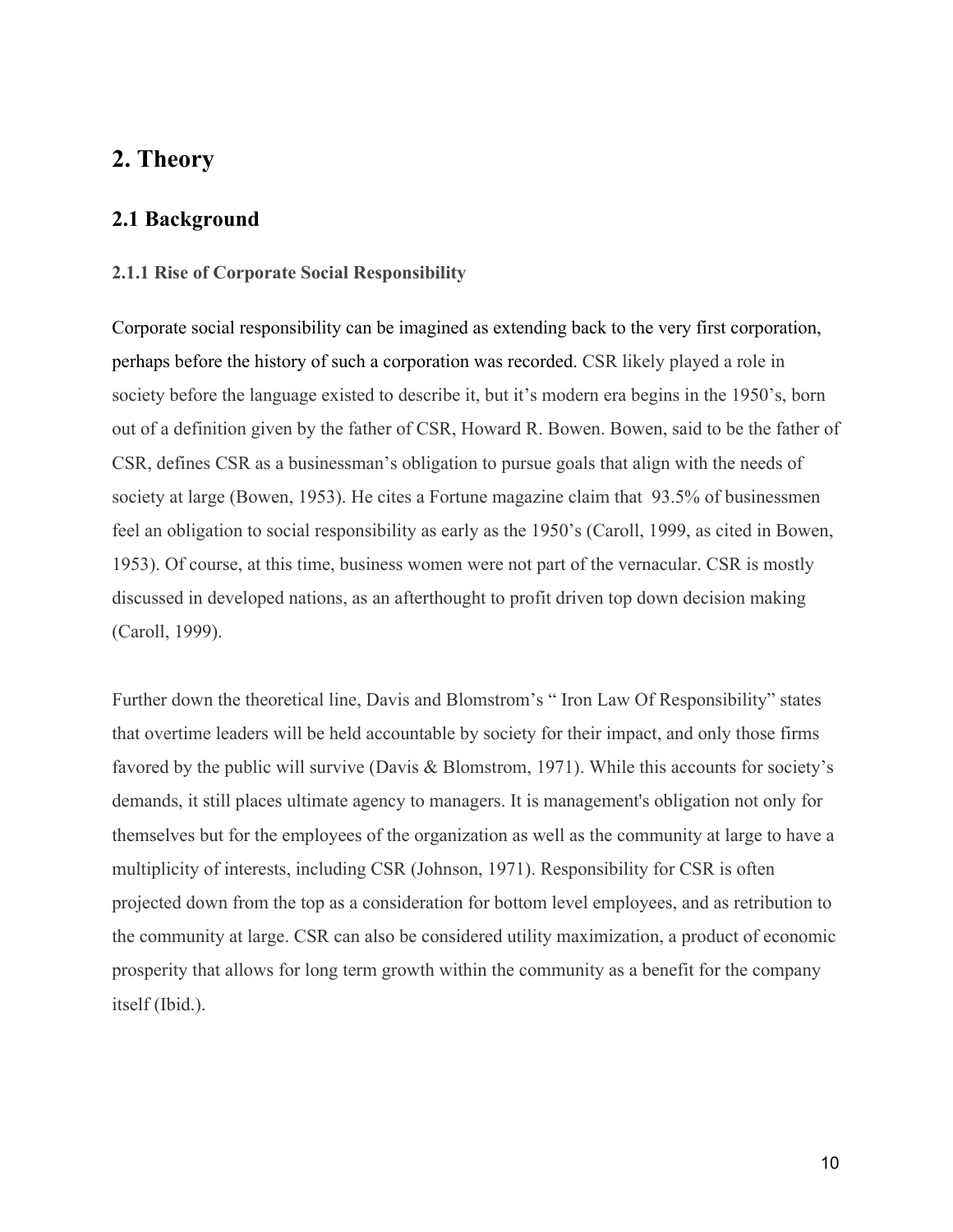Change is a process which occurs over time. The global growth and development of the fourth sector is likely to experience both radical and incremental changes. The movement of CSR and greening is a slow moving incremental social change in which small changes over time lead to a large social movement and change of normative standards for a group or whole society (Sablonnière, 2017). Change processes might occur in different theoretical paradigms, explaining and the defining the change theoretically rather than phenomenologically. Cross-disciplinary study is the best approach to trace social trends that aim to solve wicked problems. In the social and environmental responsibility movement virtually every living entity could be considered an actor or stakeholder, and therefore a contributor or hinderer.

CSR started as management's decision to make an impact on the community, now mega-corporations' lobbyists stronghold legislation leaving a distrust globally. According to Wartick and Cochran both "businesses exist at the pleasure of society" and "business acts as a moral agent within society" (Wartick and Cochran, 1985). The boundaries between who gives and who takes in the social contract and moral agency are often blurred (Ibid.). The 2017 "Edelman TRUST BAROMETER™- Global Results" found that global trust hovers around 50% for NGO's and business, but falls to 43% and 41% for media and government, respectively. These numbers are in decline from 2016. If CSRs goal is to provide trust and unity between the private sector and its community, it is not succeeding.

#### **2.1.2 The Nordic Model**

CSR came first, but environment and social responsibility is the overarching social trend that branches out into virtually all aspects of discussion of future development. The push for a green economy from G20 countries are directing the study of green energies and technologies to push for sustainable practices going forward. An exemplary leader of innovation and energy production, Norway, is on both sides of the transition from the second to the third industrial revolution. According to the European Commission, 67% of Norway's exports and a fifth of their overall GDP is in the gas and oil industry (European Commission Directorate-General for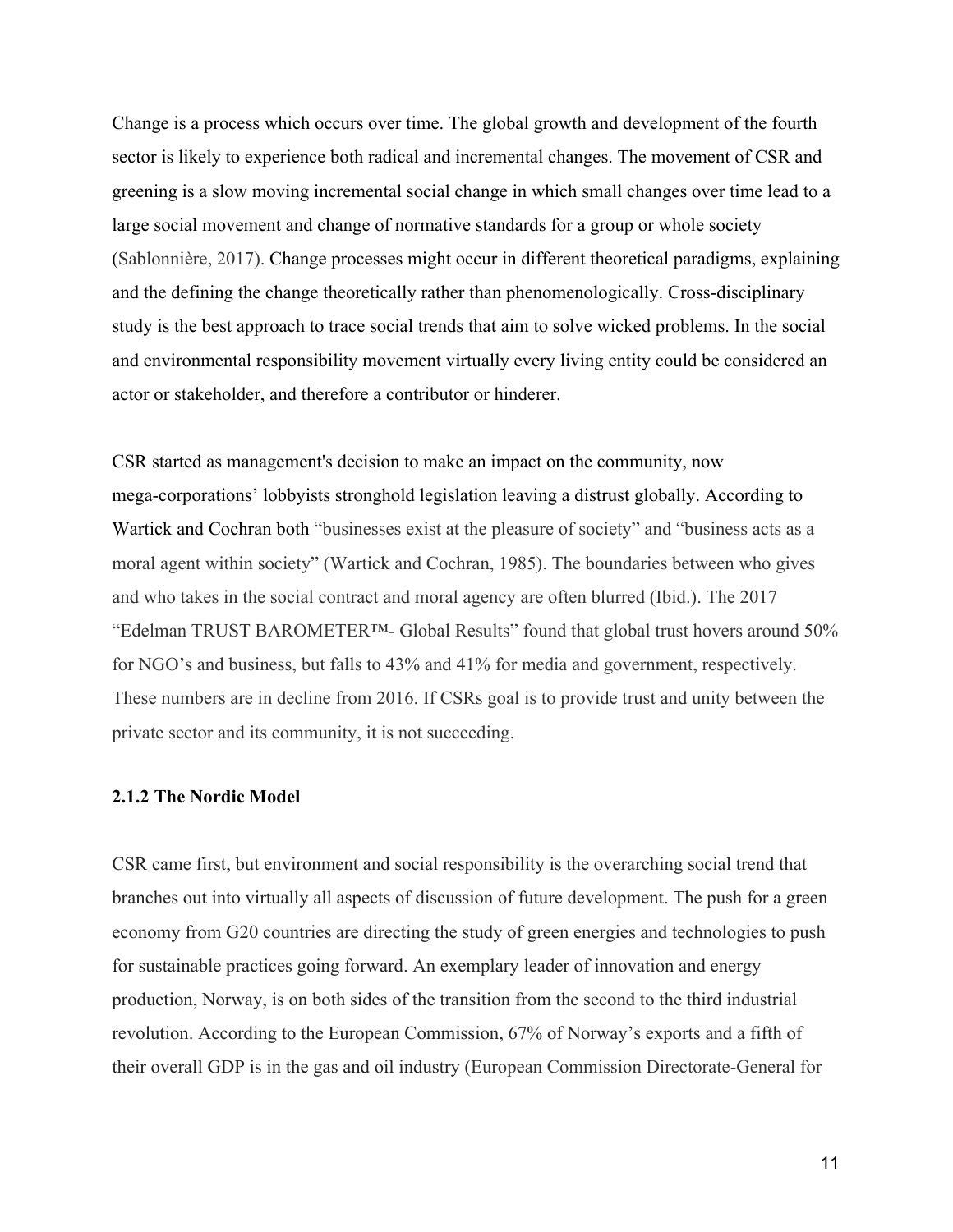Trade, 2019). However, as of 2016 98% of their internal energy comes from renewable sources (Ministry of Petroleum and Energy, 2019). Sweden is developing an international reputation through Smart Cities, which according to their websites promote projects of clean air, bioenergy, smart grids and mobility, and the Internet of Things (see: smartcitysweden.com). Finland has eight steps enacted by the program "The Finland We Want by 2050 – Society's Commitment to Sustainable Development" to fulfill social and environmental goals moving forward. The Nordic countries have countless projects, strategies, and social momentum pressuring government agencies to pursue only sustainable goals. The public sector of the Nordic countries has adopted these laws and practices setting normative standards for the private sector to adhere to. Outside of the social welfare system of the Nordic countries, where the government has less role in higher education, healthcare, and energy technologies NGO's have typically bridged the gap between the aims and goals of the public and private sector. The Nordic countries have put into practice a green economy based on sustainable social and environmental development. International criticisms about the cost of the Nordic system have not stymied the innovative approaches towards sustainability (Iqbal & Todi, 2015). The Nordic model is admired globally, and through social and news media the world is discovering how successful the model can be. The implementation of policies modeled after the Nordics in other nations is still unfolding. The development of the fourth sector is limited in these countries, with a possible, but not verified hypothesis that the wide reach of the Nordic public sector and a population committed to social and environmental goals will already demand and expect practices that are what distinguishes B Corps in less sustainable economies. A direct comparison of the Nordic movement to the development of the fourth sector globally would provide valuable insight into that hypothesis, once the fourth sector has more time to develop.

#### <span id="page-11-0"></span>**2.2 Rise of the Fourth Sector**

The trajectory of the fourth sector has yet to be determined. The most measurable steps taken so far have been adoption of the fourth sector as for benefit organizations in 23 countries worldwide. The US adopted legal status for for benefit organizations in the state of Maryland in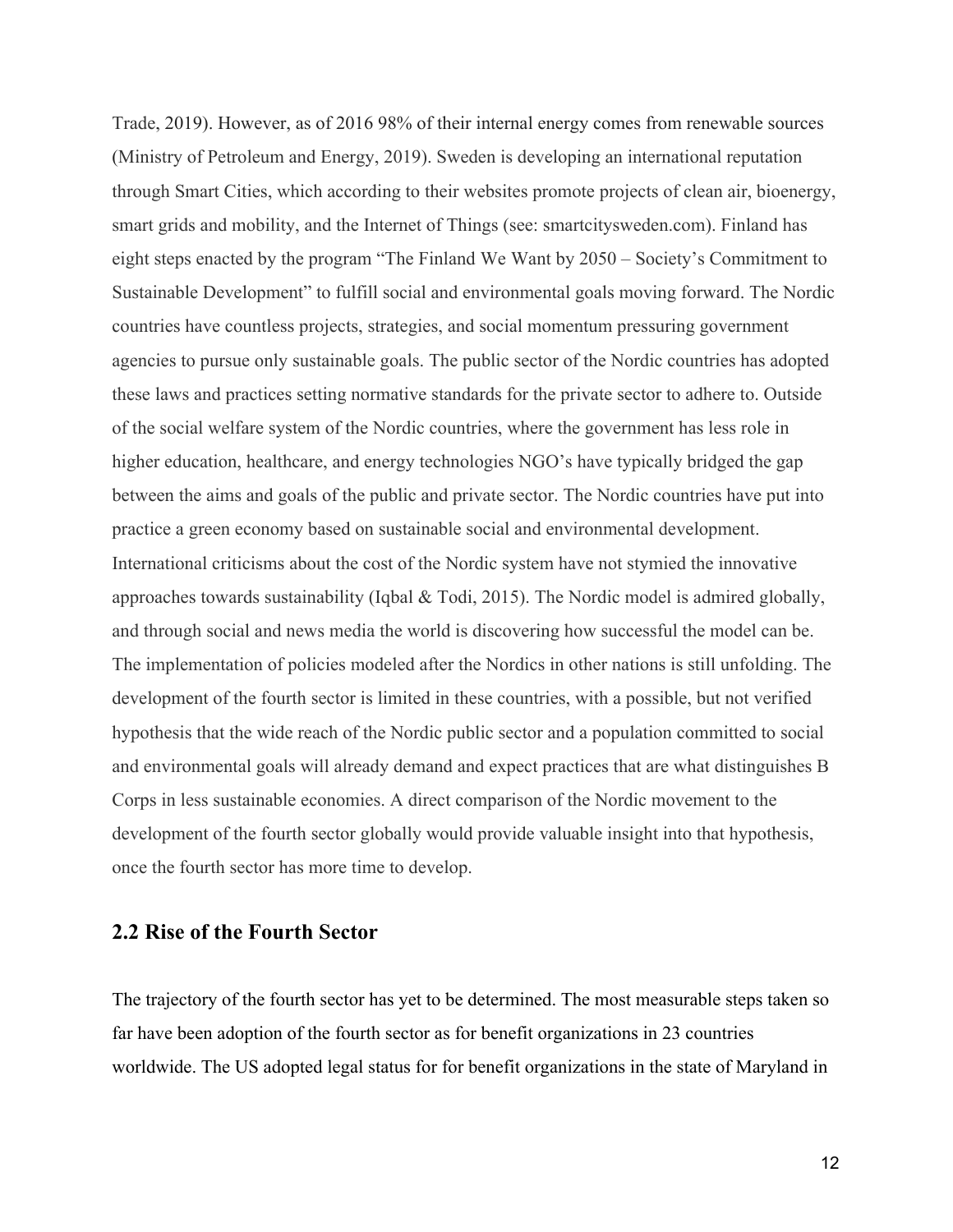2010, followed by thirty five other states to date. The second country to allow the fourth sector became Italy in 2016 (Sherbakov, 2017). The legal certification process taken in many countries, especially in the United States, is very similar to the evaluation process provided by B Lab to certify B Corps. For the purpose of this research study the rise of the fourth sector is defined as the motivations of organizations to become a CBC, and their subsequent interest in becoming a legal for benefit corporation in the future. The practices of CBCs and requirements for biannual evaluation through an overarching agency is quite established and measurable. In recent years literature mentioning B Corps has risen, with 226 publications on the topic between 2009 and 2018, and CBCs have piqued the interests of scholars of a multitude of disciplines, including law, business and ethics(Gehman et al, 2019).

B Lab was developed in the United States by three private sector friends who started the nonprofit with the goal of forging a path for mission based private companies. Noticing a global trend of environmental, economic and humanitarian aims of private companies, B Lab provides assessment of private companies to track their social and environmental impact and align with the nonprofits goal of a sustainable private sector. The first 19 B Corp companies joined in 2007 and now there are over 2,000 B Corps globally. According to their website, "Certified B Corporations are businesses that meet the highest standards of verified social and environmental performance, public transparency, and legal accountability to balance profit and purpose." B Lab also developed and publicized instruction for organizations wishing to become a for benefit organization in the countries that allow it.

B Lab provides a evaluation for for-profit and publicly traded entities to certify their social responsibility. The nonprofit does not provide a direct path to the legal representation of a Benefit Corporation, but maintaining certification with B Lab for a set amount of time increases the likelihood of qualification of a company as a legal benefit corporation recognized by governing bodies. A firm looking to gain legal status as a benefit corporation would benefit from acquiring and maintaining a B Corp certification, as the resources spent to become a CBC have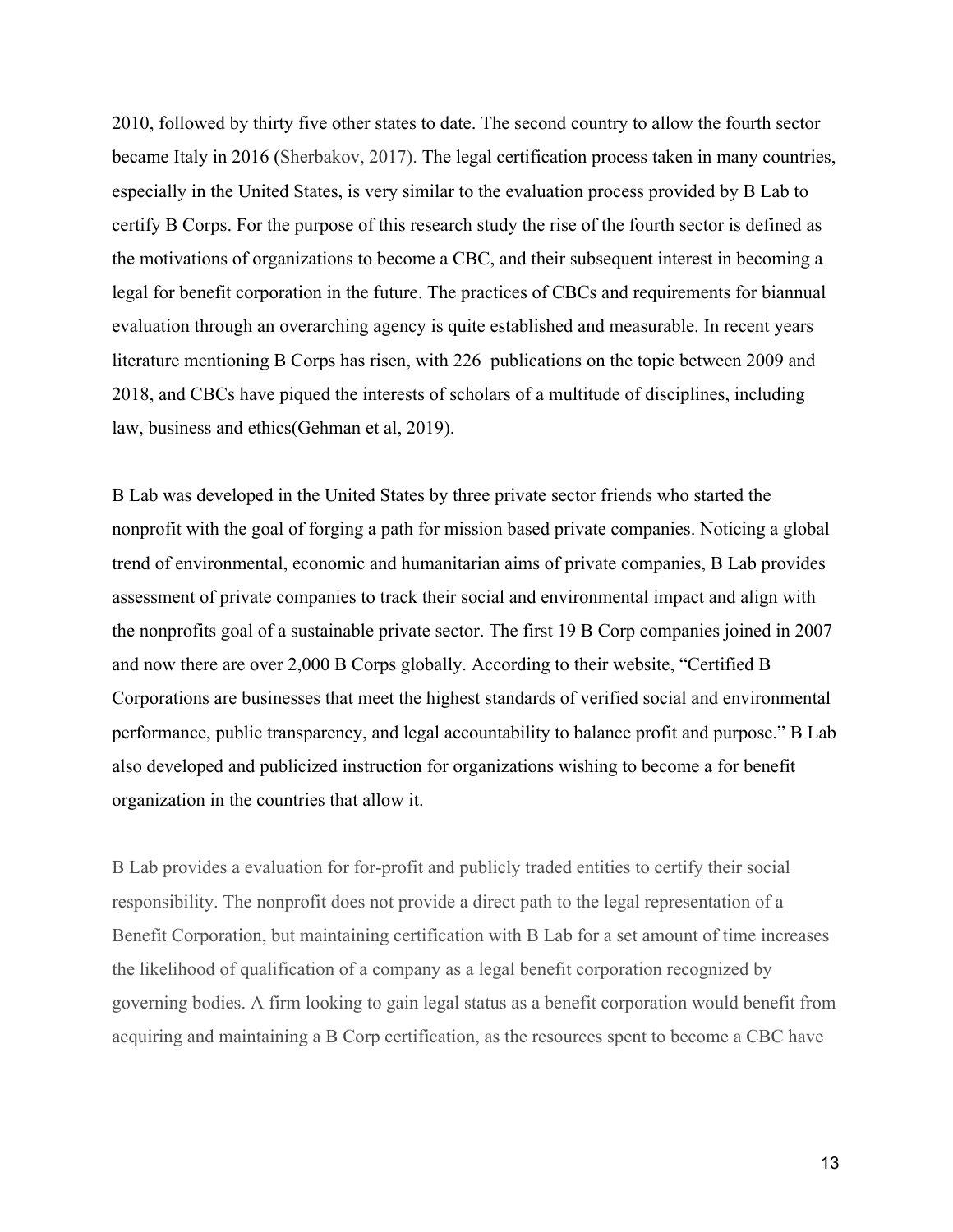already been alloted. This research project aims to examine the motivations that are self reported from CBCs when conforming to the B Corp set of standards.

The CBC model offers an evaluation for companies who plan, monitor and report their social and environmental impact. Categories available on their website for browsing include governance, workers, community, customers and environment and the full assessment where they must score at least 80 out of 200 points. The evaluation takes about 90 minutes provides a report on those categories. The companies who pass are required to pay fees and remain accountable to for their progress to the organization for their time as a CBC and provide impact reports and resources to continue their mission. The fees are based on organizational sales and range between \$500 and \$25,000 USD (see: bcorporation.net).

B Lab provides a certification process for a sliding scale fee which has the potential to provide the documentation to prove transparency and accountability it terms of organizational sustainability. The service provided includes an evaluation complete with suggestions to maintain and improve responsibility and monitoring of this process. This study does not possess the resources needed to explore the financial, managerial, or PR benefits of holding such an accreditation. It also will not dive deeply into individual management structures and practices of existing B Corps. Instead, an overview of the context of existing B Corps on a macro level and a comparison to the literature regarding organizational changes and corporate social responsibility will compare the movement of B Corps, and the fourth sector to preconceived notions of CSR.

#### **2.2.1 Changing Economy: Green Economy**

The term green economy was developed in 1989 in the UK (Bina, 2013). The movement is strongly tied to developed nations in the West after the second industrial revolution. It's resurgence in the early 2000's is led by global organizations focusing on policy development to tackle the wicked problems including climate change and development disparities (see:sustainabledevelopment.un.org). A host of projects, programs, incentives and deterrent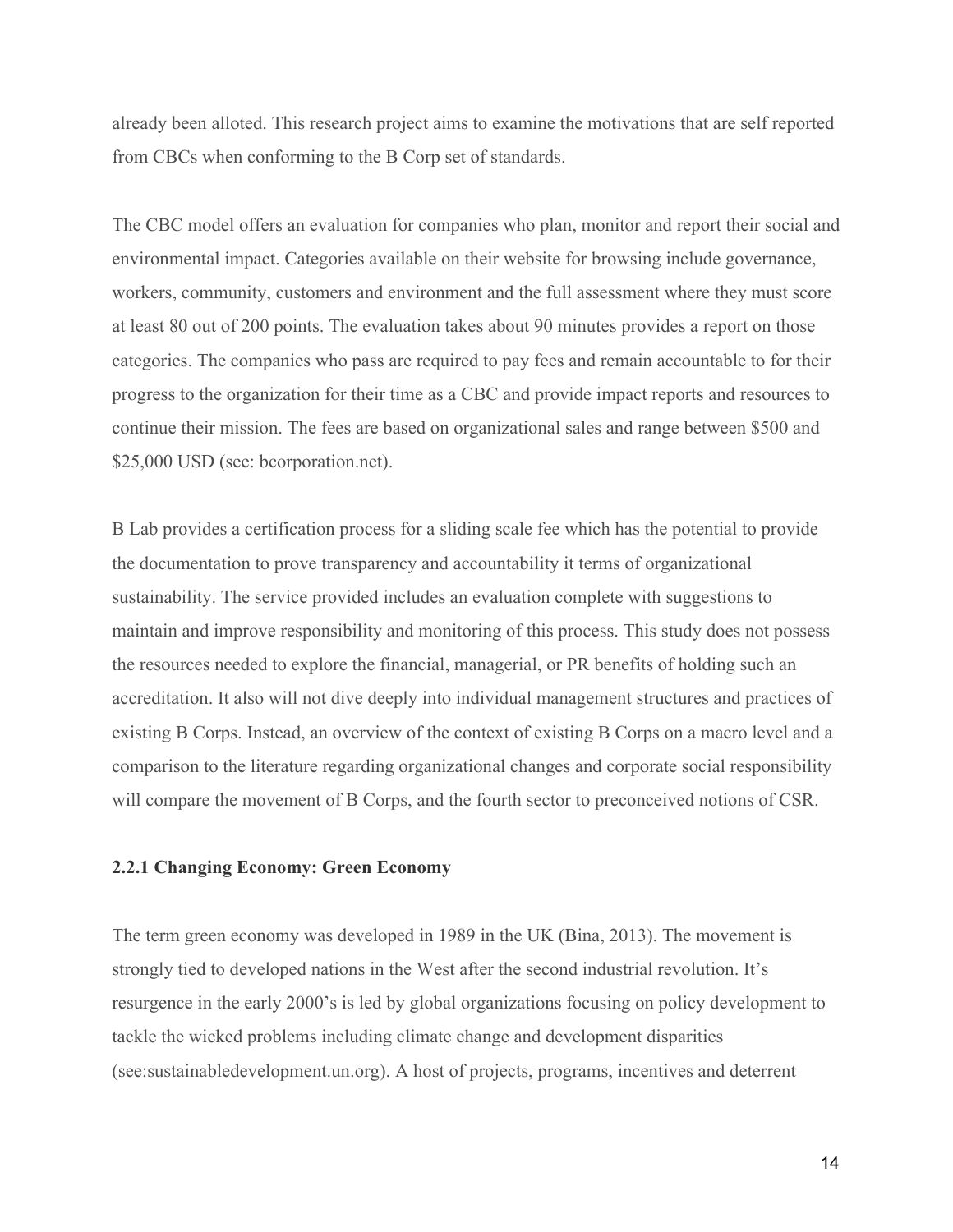programs have been launched globally which perpetuate the "greening" of the Earth. Instances of greening range leaf patterned or brown paper packaging to international treaties to reduce global emissions. Movements within the green economy examined for this study include the IoT, shared economy and the Third Industrial Revolution. There is no shortage of similar movements of equal value and interest. Qualities of the green economy and the aims of CBCs seamlessly integrate and overlap. Chronologically, as B Lab's mission to promote attributes of the green economy is a product of the green movement itself, in its many titles, labels and facets. Exactly how this happened and the extent of the relationship could be a study in and of itself, but the correlation between similar goals of the green economy and CBCs will be assumed in this study.

#### **2.2.2 Changing Economy: Shared Economy**

The development of a shared economy has brought to attention a shift in perspective in ownership. Sharing organizations like Uber, AirBnB or co-ops take a social need and match people who have a product with someone who needs that product. While there are many complications to this type of industry, its basic intent is to utilize "reuse and recycle" philosophies to create economic success. Shared enterprises have virtually transformed transportation, lodging and employment. Apps like TaskRabbit allow any individual to become independent contractors to complete tasks for profit on a day to day basis. While this business model threatens the human rights standards that unions took decades to develop, it also provides individuals with the freedom to create their own schedule and specific interests into account.

The shared value economy expands on the shared economy theory. Shared value,developed by Michael Porter, emphasizes lateral movement of versus typical hierarchical capitalist economic structures (Porter & Kramer, 2011). Porter claims that normative standards hold specific sectors responsible to social change, but that the private sector and for-profit businesses create the entirety of the wealth for an economy. It is their duty to give back to the community that supports them. For Porter, philanthropy was a great tool used in the past, like CSR, but currently neglects the impact it ought to have on development and social responsibility. He claims that it is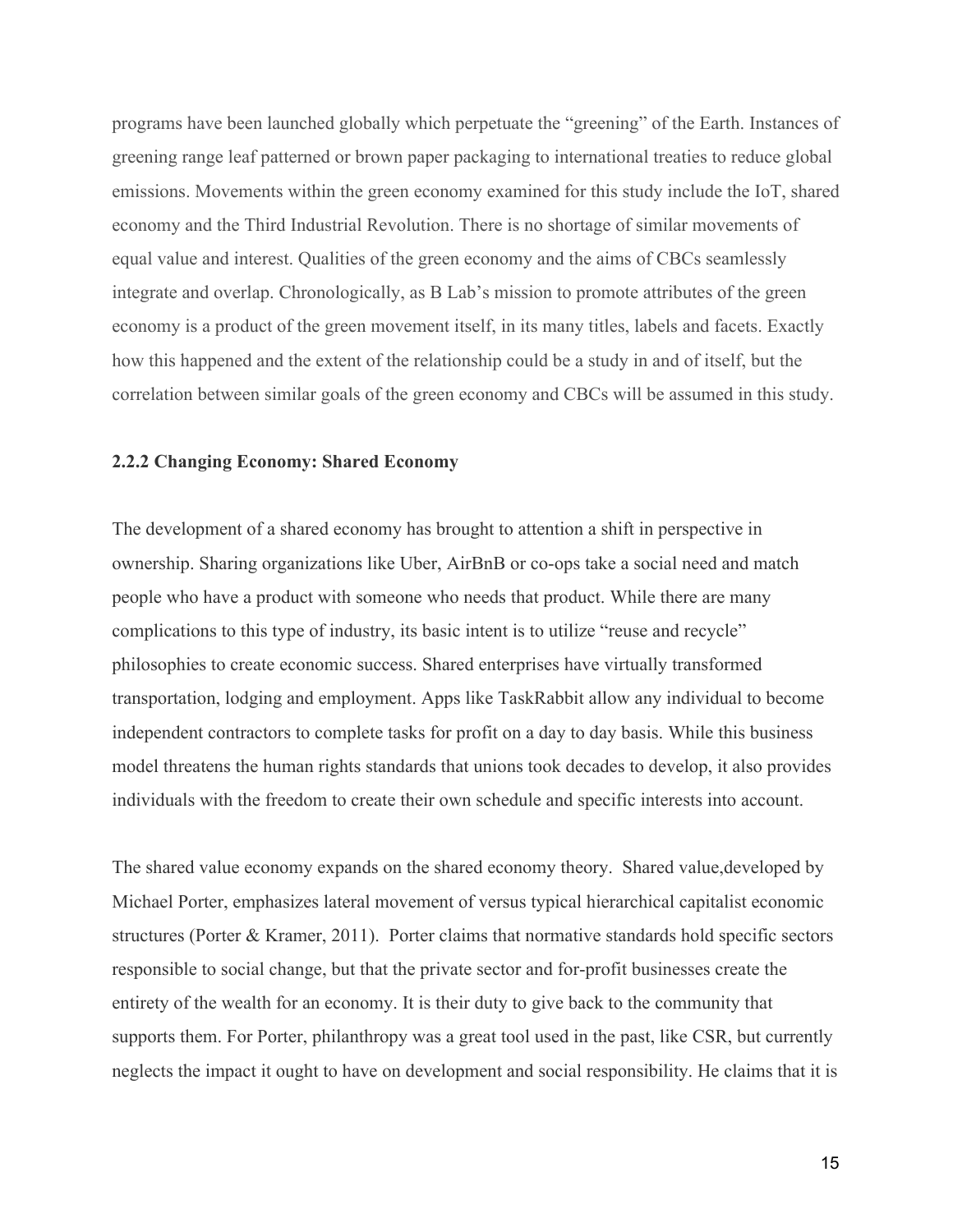the responsibility of the private sector to participate in a socially responsible manner. Like the founders of BLab, he emphasizes the role of the community in the private sector and a duty of acting for the benefit of society. The future of the shared economy is an extension of the green economy. As the aforementioned companies rose as global giants within recent decades, a case can be made that the shared, as part of the green economy, is a paradigm shift rather than an extension of classic CSR.

Three pillars of shared value include (1) reconceiving products and markets (2) redefining productivity in the value chain, and (3) enabling local cluster development. The B Lab model evaluates organizations' abilities to perform in these categories. As companies meet the demands of their industry in cognisance of the three principles of shared value in a green economy, they will inherently be following a path that adheres to the mission of CBCs. Developmentalism is prevalent throughout fourth sector industries as it has an affinity to promote local development, especially in developing nations, although most CBCs are located in developed nations.

#### **2.2.3 Changing Economy: IoT**

The Internet of Things (IoT) is an emerging field of Machine to Machine (M2M) communications that eliminate human interactions with machines to facilitate personalized and mechanical interactions through all sorts of existing technologies that connect the physical world to the internet (GSMA, 2014). The leading developments in the IoT in terms of M2M communications have occured in the Nordic countries, holding steadfast to their commitment to lead global innovation (Global Innovation Index, 2018). The internet of things aims to use sustainable practices to unite the people physically to their environment. It can be used to enable safety, tailor advertisement, and reduce energy consumption by tracking traffic. The IoT is based on the idea that the consumer should have a personalized experience with their environment. It's development aims to help people unite seamlessly with technology. The consumer is at the heart of IoT which led to a semantic shift in the term *prosumer*, which gives consumers having a say in the production, marketing and consumption of goods and services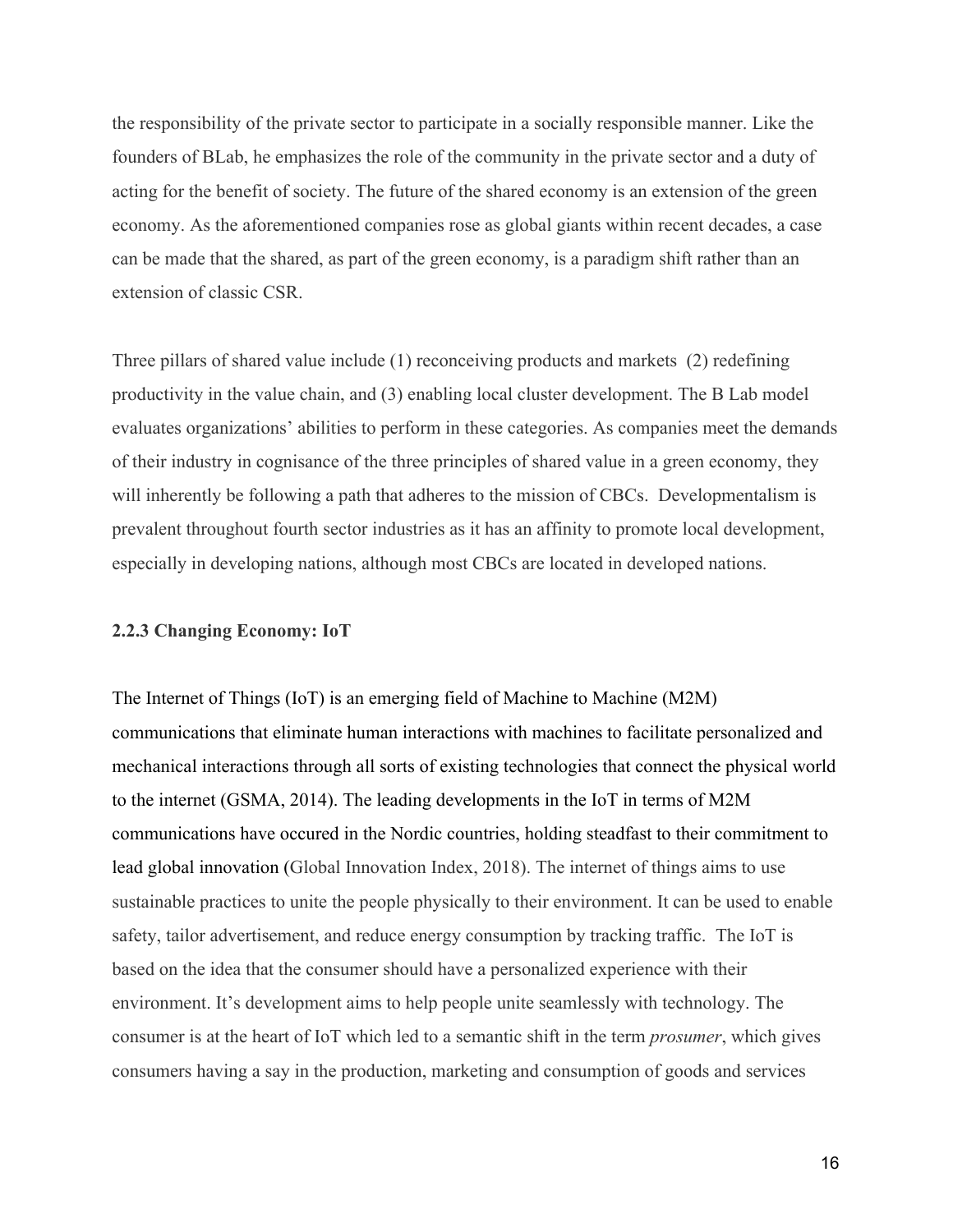(Gunelius, 2011). When examining the social and marketing perspectives of the development of the fourth sector the wellbeing of society, including the consumer, and all stakeholders, are considered in organizational management. Companies targeting the prosumer would look at the motivations of the human components driving a movement of social and environmental change. Individual organizations have the power to incite or inhibit change, but all organizations in this study have taken the B Lab plunge to commit to publically to social change.

Due to the extreme commitment to solving society's problems as a main goal rather than a side project, the fourth sector pulls more weight than classic CSR. Rather than projects which are side projects of an organization's otherwise profit motivated bottom line, the fourth sector incorporates CSR into each department and action. CBCs are founded on CSR principles, but expand the reach of responsibility into all practices of the organization, as shown by the categories of evaluation of B Lab. The prosumers desire for green, shared, or IoT economic practices needs to be monitored if greenwashing is to be avoided and public trust is maintained. B Lab is the means to that end.

#### <span id="page-16-0"></span>**2.3 Comparison of the Fourth Sector and CSR**

The difference between classic CSR and the fourth sector is growing with the expansion of the capacity of the new sector. The most important distinction is the evaluative process that monitors and tracks organizational adherence to overall sustainability in the fourth sector. CSR covers a wide array of projects, goals, and implementations with or without accountability and transparency. Classic CSR is subject to the perception of greenwashing because it is unchecked. The development of CBCs came first, followed by the more recent introduction of legislation protecting for benefit organizations and the former can be examined more thoroughly than the latter. Independent evaluation of CBCs through B Lab's evaluation ensures, internally and externally, that adherence to sustainable principles is maintained.

In all developed countries laws protect human rights, safety and accessibility in organizations forcing at least minimal corporate adherence to CSR. In the United States, leadership of private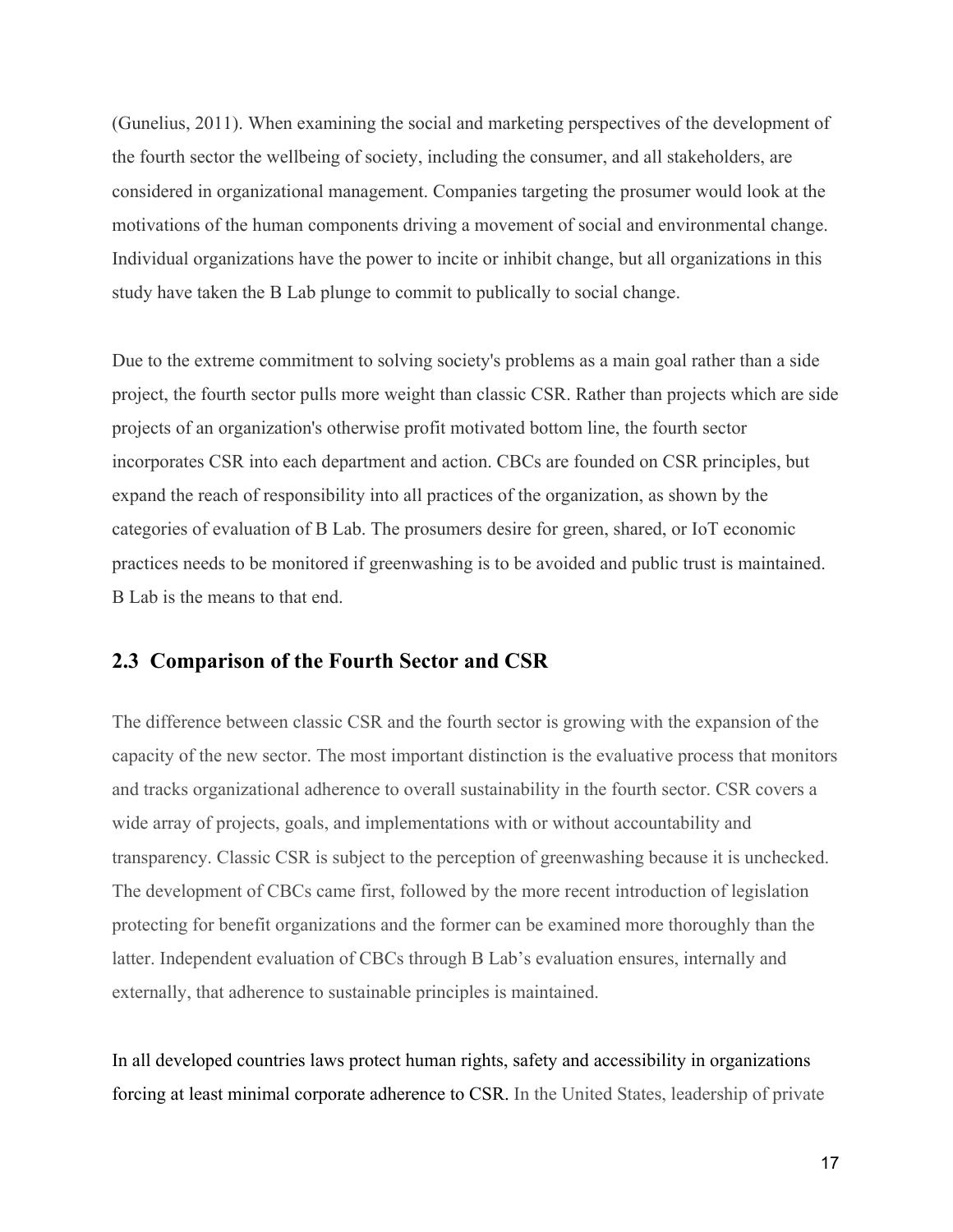organizations is legally required direct all decision making towards increasing profits for shareholders. Private organizations are intrinsically money making organizations. The government and NGOs are normatively responsible for the wellbeing of society. From this perspective stems the long upheld belief that environmental and social responsibility comes at a detriment to profits. This is being challenged as resources dwindle, and companies find savings in sustainable development (Haanaes et al, 2013).

CSR has been studied extensively with mixed results as to efficacy and intention. Nearly two thirds of executives believe that CSR is more important now than it was a few years ago, but only 43 % of the public believe that organizations take CSR to heart (McAllister, 2016). The motivations of B Lab are corporate social and environmental sustainability and forcing responsibility through evaluation of corporations that tout these claims. The proposed difference in structure of this movement compared to previous research is that B Lab establishes a path to legal certification of a for benefit organization in some countries which would protect organizations that both make a profit and have a social mission. The mission of these organizations and all of their constituent parts and actions actively promote social and environmental responsibility or else lose their status.

#### <span id="page-17-0"></span>**2.3.1 Greenwashing**

Of course, in pursuing a green economy, there are bound to be those who take advantage of not being monitored and purport green economic claims that their practices contradict. Responsibility and sustainability are buzzwords trendy to the twenty first century. Firms that don't promote wouldn't be wise to oppose it. Nations strategize and unite through treaties to promote environmental, social and economically responsible policy making. Poverty is rampant, wealth gaps growing, and a plastic waste island larger than continental Europe floats in the ocean (Loria, 2018). Opposition to climate change exists at alarming rates (Collomb, 2013). Despite public awareness and government action, scientists are united on the front that detrimental weather patterns and destructions are coming sooner rather than later. The damage is done, and the legal jury is still out on the culprit. However, stakeholders, private and government, are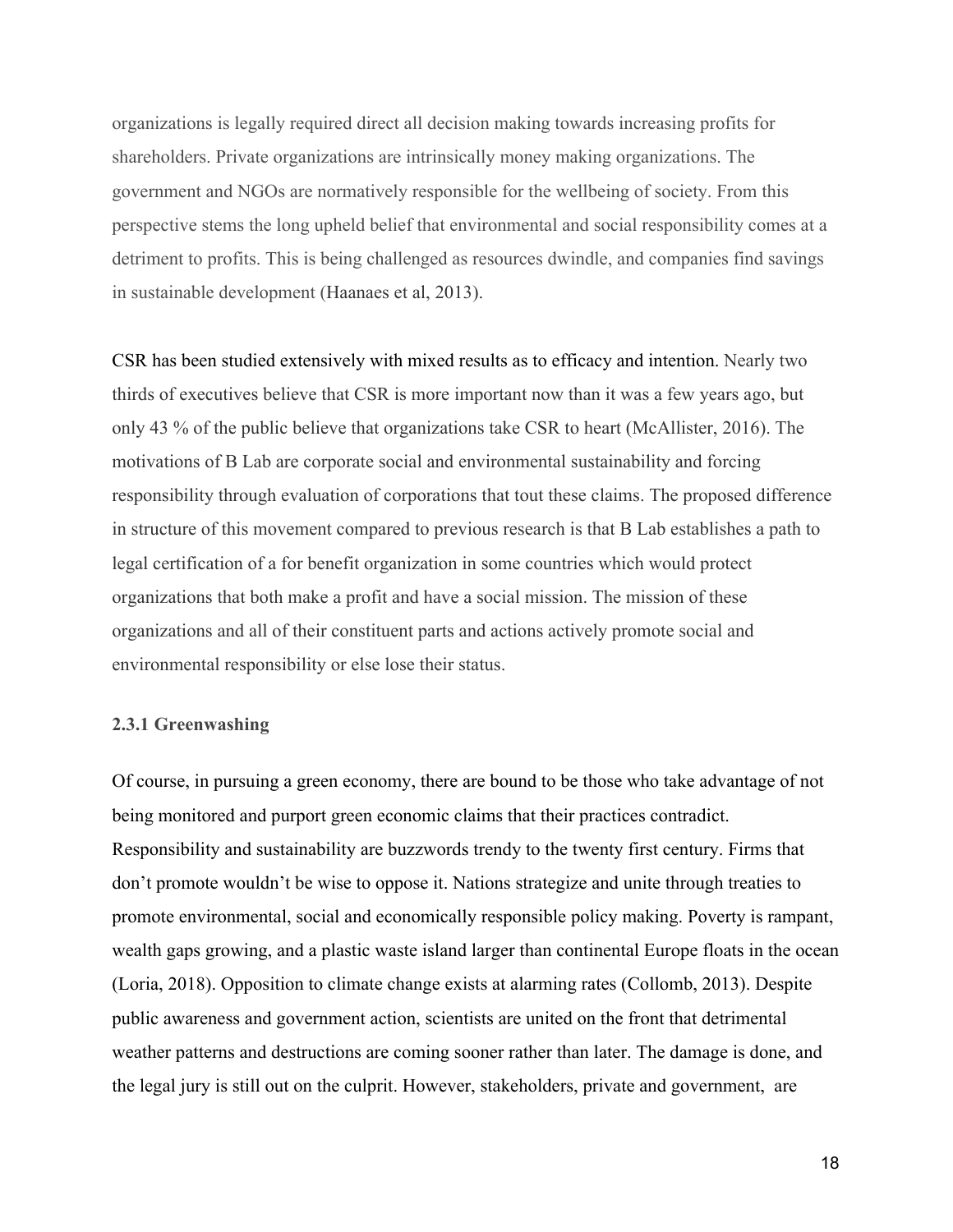already looking for solutions for society's wicked problems. Organizations have a long standing history of community engagement and responsibility through CSR. Organizational theory studies who has the strong arm in business' relationship with society. The development of the fourth sector might tip the scales to society, if organizations are able to track and measure real gains towards CSR. Here comes the important distinction between meaningful and superficial changes towards CSR, the superficial and falsified changes are labeled "greenwashing".

Nils Brunsson looks at the difference between talk and action of organizations and the dissonance between the two (Brunsson, 2012). He describes action organizations and political organizations and in relation driving factors of the adoption of new structures (Ibid.). The decoupling of talk and action is a divisive factor in the development of CSR. According to Bromley and Powell (2012) there are two different ways to decouple. The first is a decoupling of creating the programs and putting them to work. The second decoupling is between the programs work and its actual impact in society (Graafland & Smid,2016). Many companies are moving towards CSR in various ways but there is a research gap for both of these de-couplings that can be explored (Ibid.). Graafland and Smid's research paper uses a framework developed by Magali A. Delmas and Vanessa Cuerel Burbano to analyse the two way that firms decouple their CSR. Delmas and Burbano define greenwashing as "engaging in poor environmental performance while simultaneously communicating positively about their environmental performance"(Delmas & Burbano, 2011). Graafland and Smid find that the more vocal and accountable firms are held to their CSR goals the more they are actually accomplished, in contrast to many suggestions that greenwashing is a prominent aspect to corporate culture. The study uses a framework highlighting environmental and social impacts like renewable energy, water consumption, waste, diversity, discrimination, health and safety to measure empirically the CRS of an organization. Similar categories are used by B Lab to evaluate CBCs.

Greenwashing, when discovered, is a problem for public relations. An organization caught in this conundrum could face serious public backlash. A now infamous talking point on the subject has been Volkswagen's scandal of corporate culture of deception that allowed the leading producer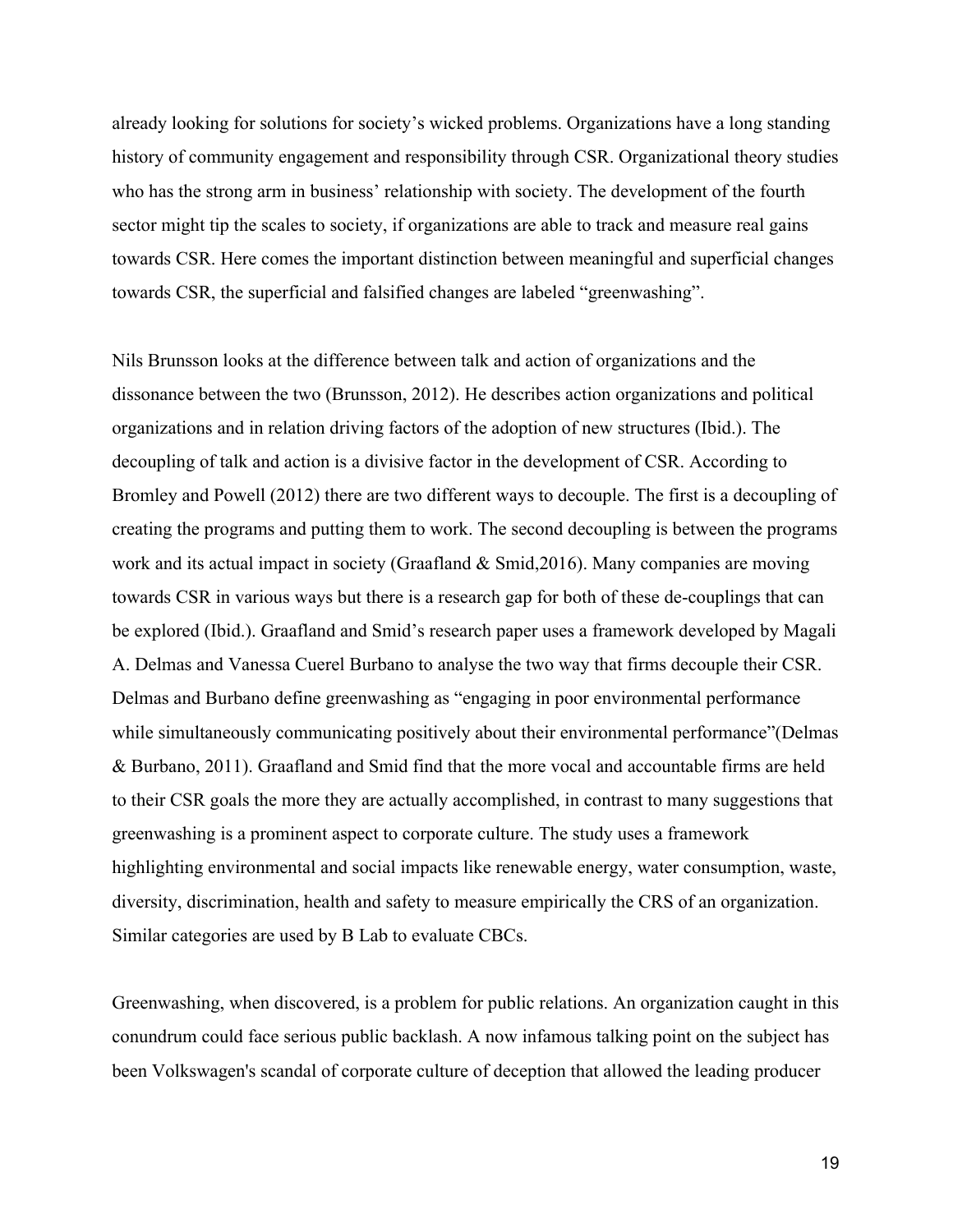of diesel vehicles in the U.S. to advertise clean diesel cars while actively falsifying emissions tests (Hotten, 2015). The company's corporate social responsibility was tarnished in the billion dollar scandal, still the company's value continues to rise in spite of the allegations. The oil giant BP iconic green sun and hundreds of millions of dollars spent on green campaigning was proved to be surface level changes after their tragic Deepwater Horizon oil spill which left eleven people dead and dumped 4.9 million barrels of oil into the Gulf of Mexico (Cherry & Sneirson, 2010). After the incident, BP's green impact was challenged and studied and determined by the public to be insufficient, forever tarnishing the organization's reputation. Organizational management literature about greenwashing has increased steadily in the past decade, and leading research points to external evaluators, such as B Lab, as the solution for organizations to rid themselves of the public perception of greenwashing through transparency and accountability (Lyon & Montgomery, 2015).

#### **2.3.2 PR vs Greenwashing**

The language used to communicate about a trend ends up defining it. The fourth sector movement is defined by social and environmental responsibility, which leads to shared keywords that unite the movement. Language is an important tool used to communicate through public relations the efforts of CSR put forward by CBCs. Creating a shared language fighting against traditional capitalism and shareholder driven management has been a motivating factor for CBCs (Kim & Schifeling, 2016). All of the categories of motivation for becoming a CBC fall under the umbrella of publicity and commitment to community action. CSR is often linked to an organization's reputation and public relations(Aksak et al, 2016). The four theories of the relationship between reputation and CSR according to a conceptual analysis include stakeholder, value, attribution and postcolonial. The stakeholder theory holds that an organization will be socially responsible for the sake of its stakeholders. The value theory is that CSR is based on an organization's core values, and will act accordingly as they are built upon CSR principles. The attribution theory states that people attribute skepticism an organization's motives, as they attribute CSR to still stand for the betterment of the organization. The final theory is that of postcolonialism which states that development has been appropriated by the west as a dynamic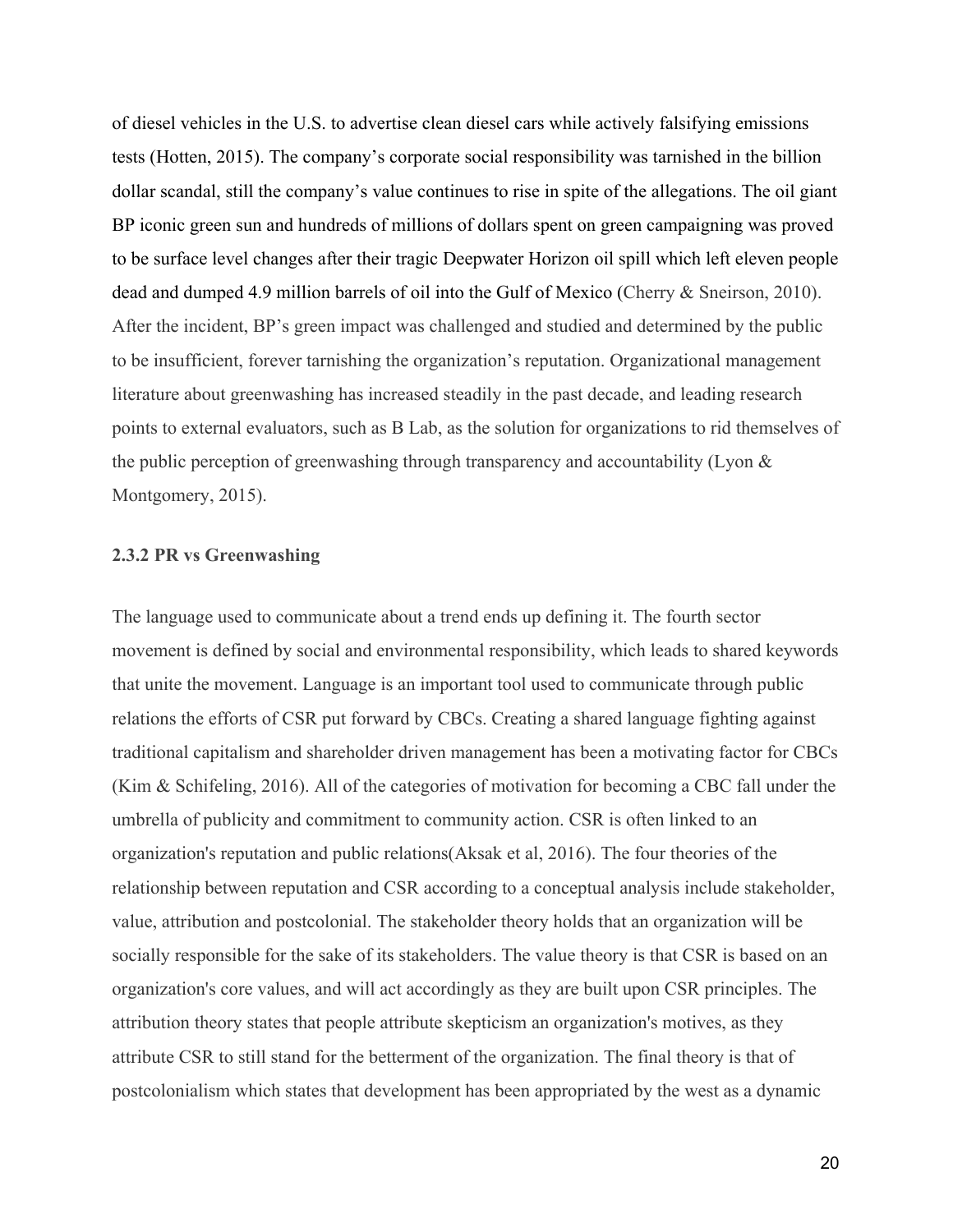form of power (Ibid.). These theories are not exhaustive or mutually exclusive, but can shed light on perceptions of the development of the fourth sector.

### <span id="page-20-0"></span>**2.4 Organizational Change Theory**

Regulative pillars, through the development of the fourth sector, normative pillars, through the development of a green economy and cognitive pillars, through public relations and greenwashing, are come together to form impactful organizational change and a change in the capacities and practices or organizations wishing to remain competitive in the green economy (Palthe, 2014). Change process is not linear, it's dynamic and many factors are at play at once (Jacobsen, 2018). CSR is implied as a corporate responsibility to allocate resources to impact society positively in relation to their existing capabilities. The content and scope of change relying upon existing factors in the organizations, community, and world at large. B Corp provides a service to organization to evaluate and track their social impact. In order to meet the standards this non profit requires a company could potentially make internal or external changes to suit their new goals. As B Lab is a relatively new regulatory agency, and the legal status of for benefit corporations is still being developed, there is a gap in research pertaining to the public policy stemming from the social demand for corporate responsibility.

The change might be an action chosen by the leader of an organization or reaction to the social climate of a particular region, or the exploitation of existing socially responsible practices or the exploration of new and improved responsibility. The internal organizational structure, external factors, spatiotemporal reality, and accessibility to B Corps product could lead many different types of organizational changes. However, in the interest of producing a functioning, well oiled product for B Corps to offer, research into any overarching similarities, path constructions, or theoretical alikeness might benefit the organization providing the service.

Each B Corp has its own narrative of driving forces, content, context and process (Jacobsen, 2018). The where, what, why and how are indicators of the roots of the movement of social responsibility in its own sector. The movement of a socially responsible sector is a behavioral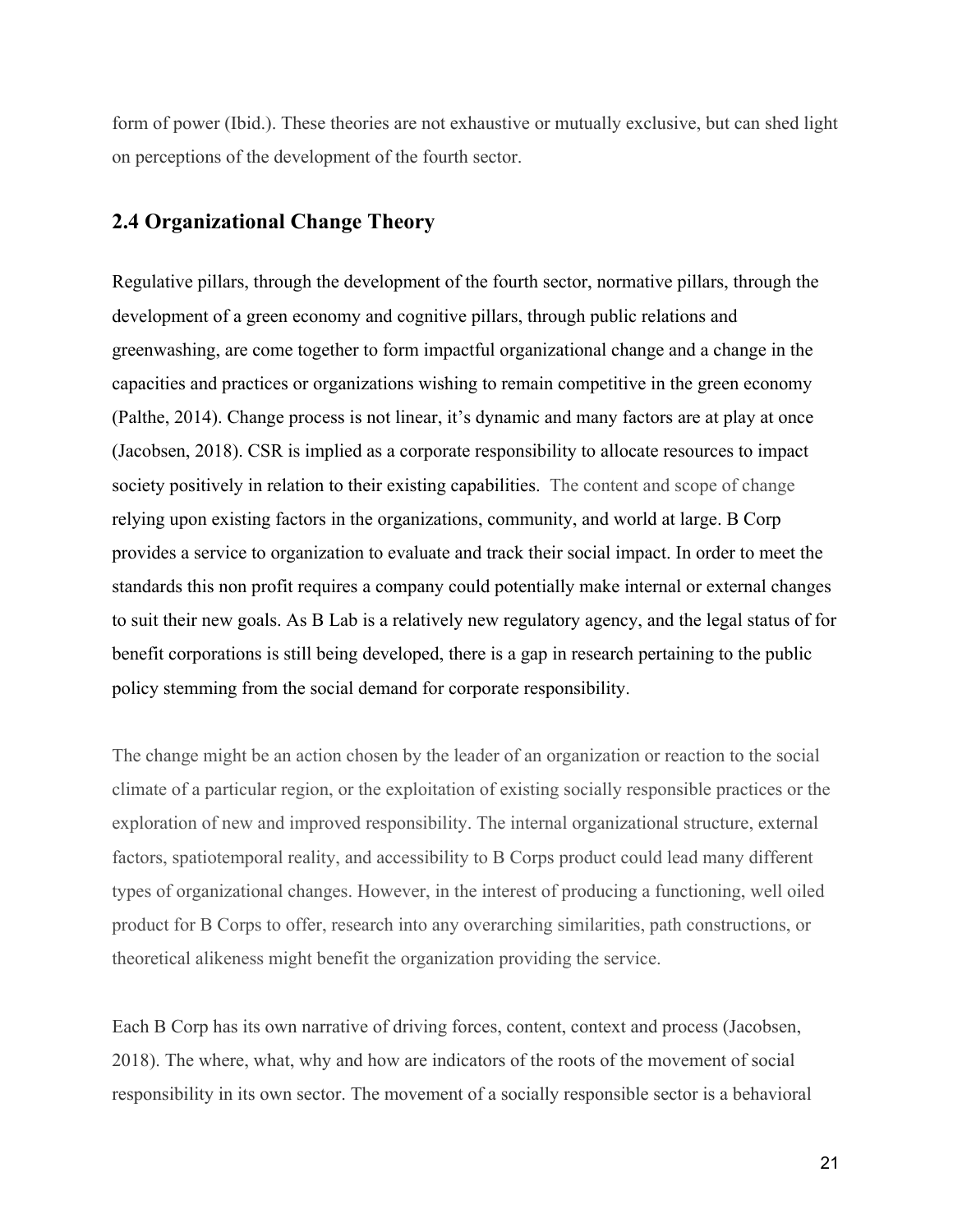change of society, led by the management of organizations to meet a demand given by society in different ways as they become part of the green economy. This behavioral trend will be analyzed under the AMO framework. The result of the correlation of AMO in CBCs is the behavior of leadership to employ the strategy of B Lab's certification. The outcome of the three driving forces of opportunity, motivation, and opportunity is the behavior, leadership and strategy to move towards B Corp certification and fourth sector organizations. For the purpose of this study, the behavior is examined is organizational change to meet the changes of corporate social responsibility as it is adapting to the prosumers new demand for a green economy.

Organizations are subject to changes in their environment. External forces changing the environment can push for coercive, immediate change in markets. A leading voice in the change of global industry is Jeremy Rifkin and his projection of the Third Industrial Revolution (TIR). His influence has led to European leaders adopting policies in line with his predictions for the revolution of energy sources in the upcoming decades. In 2007 the president of the European Commision, José Manuel Barroso, proposed a commitment to policy making lowering reliance on fossil fuels and endorsing TIR (Barroso, 2007). Fossil fuels are depleting, and could be replaced by an energy grid of shared power (Rifkin, 2013.) Other projections show that the likelihood of complete abandonment of fossil fuels is unrealistic, especially because this is the most effective way for developing countries to bring themselves into the competitive market already developed in the West (Covert et al, 2016).

An organization's decision making processes are subject to adaptations necessary because of environmental creep (Dunphy & Stace, 1988). As the environment changes, the ability to detect these changes and act accordingly is important to stay relevant. Discontinuities may or may not be able to be predicted, but climate change, as a result of an over reliance on fossil fuels, would be neglectful to ignore (Ibid.). Normative standards hold the government responsible for making the rules for the private sector to follow. The European Commission makes no secret of its goals for sustainability, with such projects as 20-20-20 by 2020. If firms purport adherence to environmental responsibility a task force of its own might be required to enforce and monitor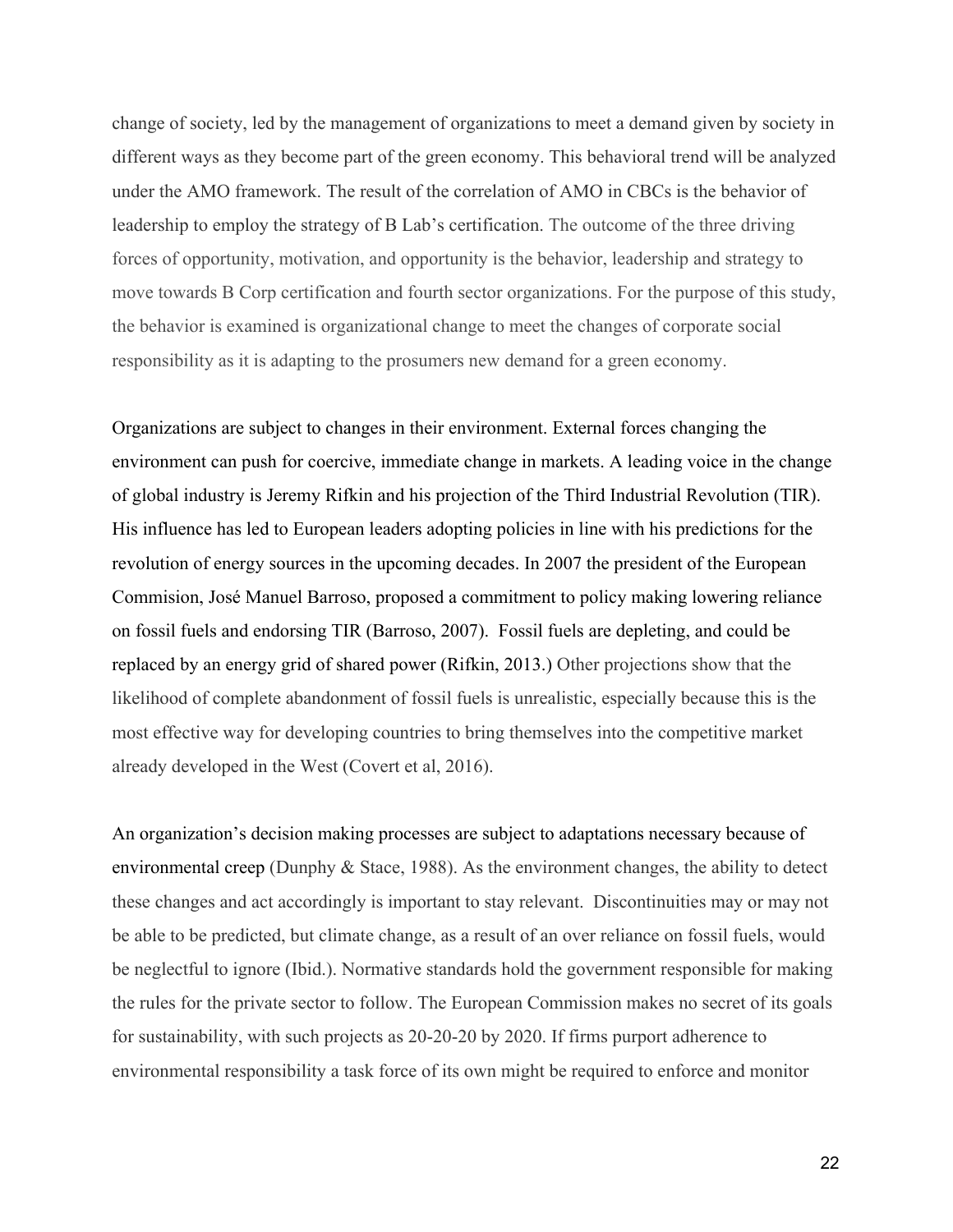adherence to the standards. Independent evaluation is a requirement for the success of the green movement.

The speed and driving forces behind the changes in CSR are also up for consideration. This is directly correlated to the varying perspectives on the time frame projected for climate change. A coastal village in the arctic circle and a CEO for a fossil fuel company likely worry about different time scales of rising sea waters. The choice still remains for organizations to make incremental or radical changes . Perhaps choosing a green process due to cost efficiency as opposed to altruistic motives is perpetuating a self interested private sector. The study of individual motivations, factors or drivers of organizations choices to make sustainable changes to their business models is an extremely broad topic. Contemporary research is lending itself towards the economic impact of sustainable development and driving up profits while maximizing a public image of commitment to a healthy planet.

The AMO framework is used in this study to analyze the quantitative big data and survey data regarding motivations of CBCs. The AMO framework was introduced by Bailey in 1993,widely accepted as true by 2000, and used in hundreds of studies since (Bailey, 1993; Marin-Garcia  $\&$ Tomas, 2016). It is "largely accepted for explaining the linkage between human resources management and performance"(Marin-Garcia & Tomas, 2016). According to Blumberg and Pringle's model of performance is equal to the function of opportunity capability and willingness  $(P = f(O \times C \times W)$  (Blumberg & Pringle, 1982). Their model suggests that the AMO factories are multiplicative, and function together, inseparably in performance outcomes. This study takes a second view of AMO that the factors are summative and can be studied independently from one another (Marin-Garcia & Tomas, 2016). AMO theory is used to fill in the void of the "black box" of human resource management, which is the missing link between HRM and performance (Ibid.). The relationship between the AMO factor relationship is not definite, but the correlation between them is important ( Siemsen et al, 2007). For the purpose of this study, opportunity and abilities will be introduced as a common factor of all CBCs, and motivations will be isolated and expanded upon through empirical data analysis.

23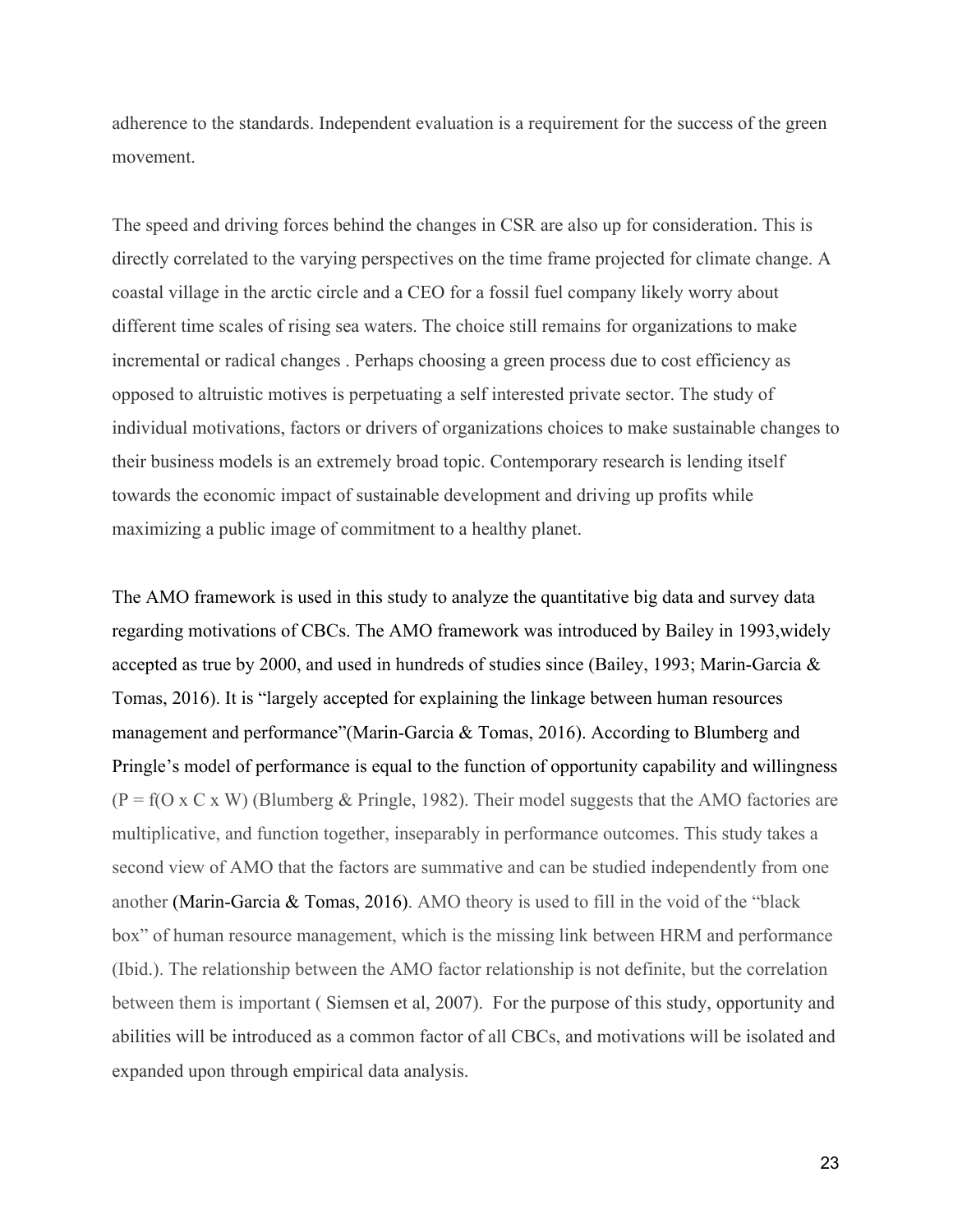There are many different frameworks across theoretical backgrounds that theorize how organizations conform to societal demands and explore if changes are top down or bottom up. Classic CSR tends to move top down, while positive social change (PSC) tends to move bottom up, from an employee's decision to act in the best interest of his or her organization, community or society (Stephan et al, 2016). Instances of PSC have been studied from sociological, psychological and political perspective, but few studies target the directly the difference between deep and surface level changes in PSC. Organizations with an affinity for CSR have an easier time implementing PSC. For example, CVS pharmacy was able to prohibit the tobacco sales as a PSC, and perhaps even CSR, as a member of the "health and wellness" industry. They promoted the claim that a health and wellness company would not also support the poisoning of its consumers, despite losing profits of tobacco sales. Interestingly, CVS's PSC decreased tobacco sales across the United States, it appeared their customers transitioned to smoking cessation products rather than purchasing from a new retailer (Japsen, 2017).

Organizations are subject to exterior and interior changes and the ability to adapt or transform, depending on the theoretical perspective. In practice, a changing environment without conforming to the new needs of the society can be the end of a firm. The environment is literally changing at a pace faster than scientists have the ability to anticipate. Unforeseen consequences on the widely accepted impact of climate change have the ability to alter a city, region or entire country at the blink of an eye. The center focus of socially responsible enterprises is its impact on humans and their experience and ability to fulfill their basic human needs. For some firms this means providing life saving water clearing straws to simply prevent diseases to sustain life. For some, it provides microloans to get small businesses started that banks might otherwise reject. These organizations are constituted upon aiding society rather than focusing solely on profits for shareholders.

#### <span id="page-23-0"></span>**2.4.1 Abilities**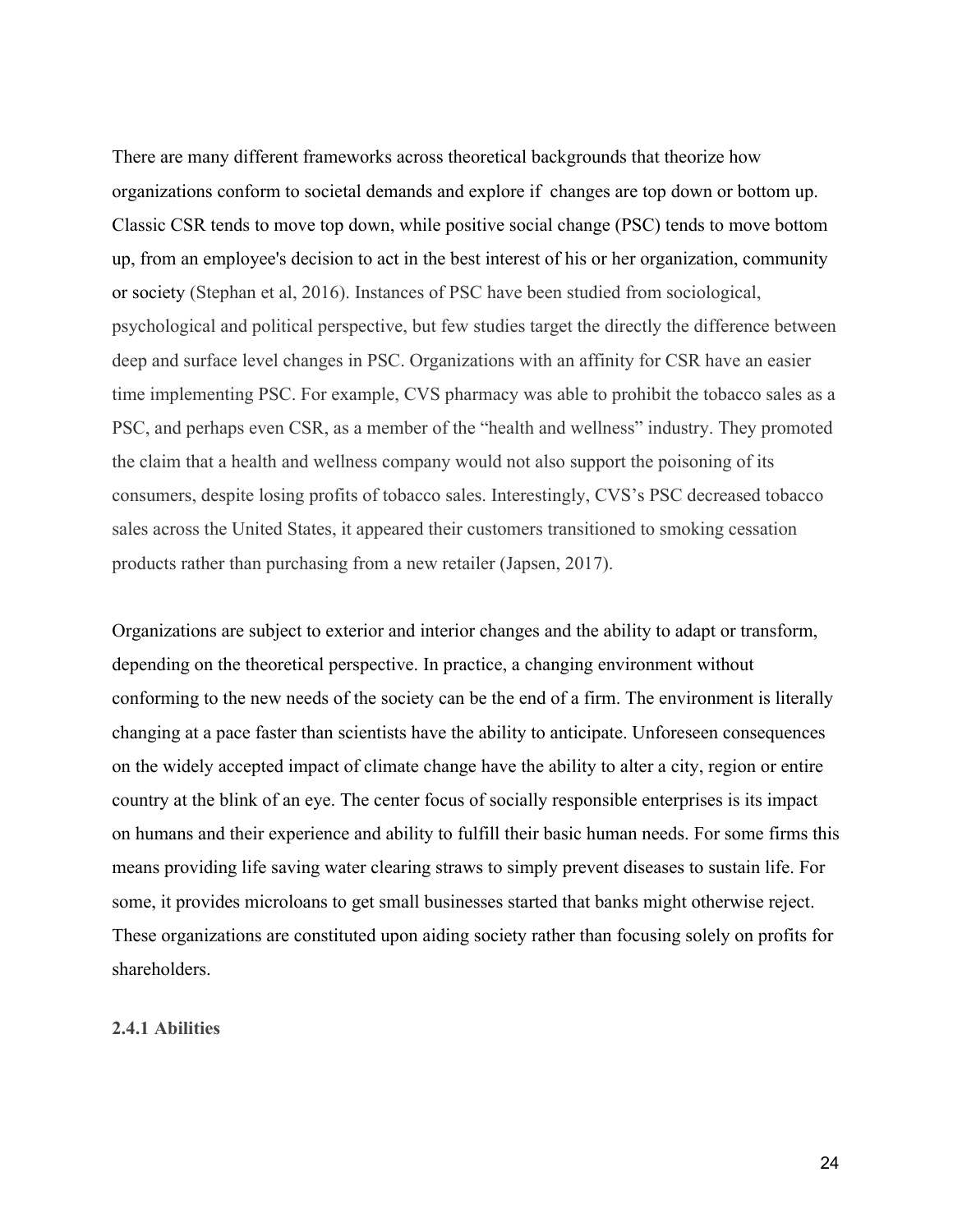An organization's abilities to produce a certain product or outcome are individualized to each institution. Abilities are described as KSA: knowledge, skills and abilities (Fu et al, 2013). Possessing the skills, tools, and knowledge to develop a socially responsible product is required for the capability to do so. The ability to utilize green and socially responsible methods to develop and produce a service or product is crucial to passing BLab's certification to become a CBC. The capability for change is dependent on many factors, and organizations in with similar capacities in similar environments can have completely different capabilities (Meyer & Stensaker, 2006). Innovative organizations are successful due to their ability to adapt to external environment stimuli (Krapez et al, 2014).

Most organizations develop a product or service to fill a need for a consumer. Abilities are developed through learning a particular trade or skill and mastering it. Organizational change and development is important to keep up with a changing environment. Adapting to environmental changes can be incremental or radical. Deep changes rock an organization to its core and surface level changes, although easier to create, might not have enough of an impact to withstand lasting, meaningful change. An organization's abilities rely on it's capacity for change. A reluctance to embrace the capacity to change stems from an organization's normative standards (Greenwood & Hinings, 1996). Abilities can be limited by path dependence, a lack of research and development, or an inability to perceive external changes. Even if an organization is able to interpret external changes in a timely manner, their own abilities might prevent them from reacting efficiently or effectively (Meyer & Stensaker, 2006).

The abilities of an organization to become a CBC depend on the internal structures of particular institutions. Abilities of existing CBCs represent 150 different industries. The industries represented are often intrinsically representative of the fourth sector wave, however they are not limited to such industries. Excluded completely from the represented industries are industries reliant on carbon-era technologies. Study of 249 North American B Corps found that smaller, newer companies have a more difficult resource distribution when meeting the requirements for B Lab certification which slows their growth. Larger, more established companies do not

25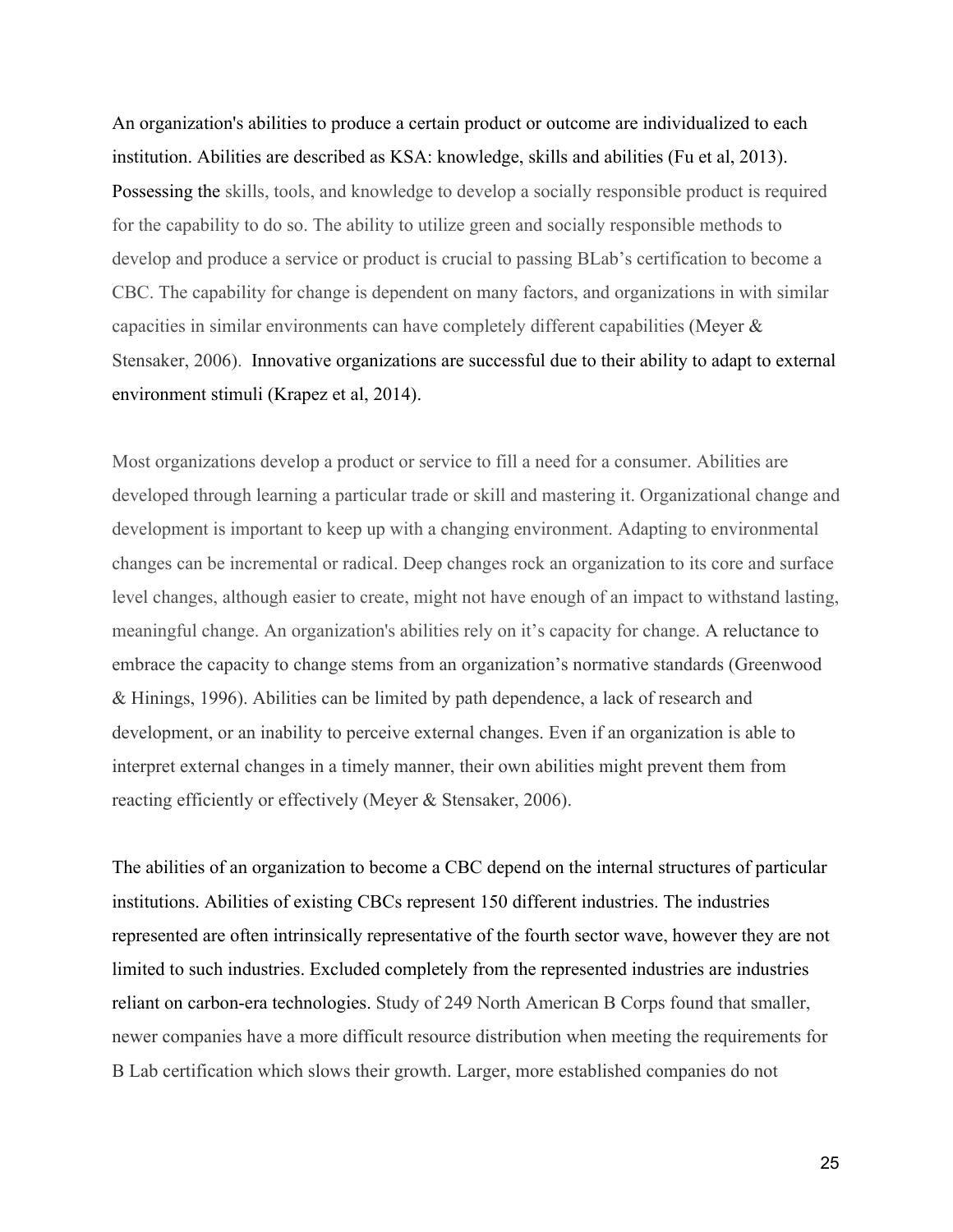experience halting of growth, probably because they have management systems in place already to give the workload of certification to (Parker et al, 2019).

#### <span id="page-25-0"></span>**2.4.2 Opportunities**

Opportunity is necessary for an organization's ability to pursue their goals. An idiom or colloquialism of good business skills says that one could sell ice to a person indigenous to arctic regions. Having a market willing to accept a product, an infrastructure ready to distribute it, and a consumer able to afford that product is crucial to the opportunity to develop a firm (Asheim, 2011). Regional industrial development can lead to knowledge sharing of successful growth promoting path extension to innovation (Ibid.). A politically divisive mantra from Barack Obama stated, "You didn't build that." He was alluding to a reliance of individual business on the existing infrastructure provided by the government. Without society, businesses cannot exist.

Opportunity must exist for the success of an organization in any industry. Opportunity can be view as basically as infrastructure like roads, telephones or the postal service. Opportunity is the client who needs a product, an environment that requires a solution, or an emerging technology. Organizational opportunity can be described in the time and place context that allows for the flourishing of a particular institution. The first and second industrial revolution used the pairing of new tools of communication and energy production to allow the opportunity for all sorts of new industries to develop (Rifkin, 2013).

For the development of the fourth sector legal parameters developed to set the bar of qualifications for meaningful social and environmental responsibility are developing. Some studies suggest that infrastructure must be in place to develop new technologies, while critics suggest that it is easier to start with a blank slate, or little to no development, when moving creating new, green technological infrastructure (Ibid.). The TIR is speculated to rely on green energies and new technologies such as the Internet of Things to connect the physical world through wireless technologies utilizing sustainable resources (Ibid.).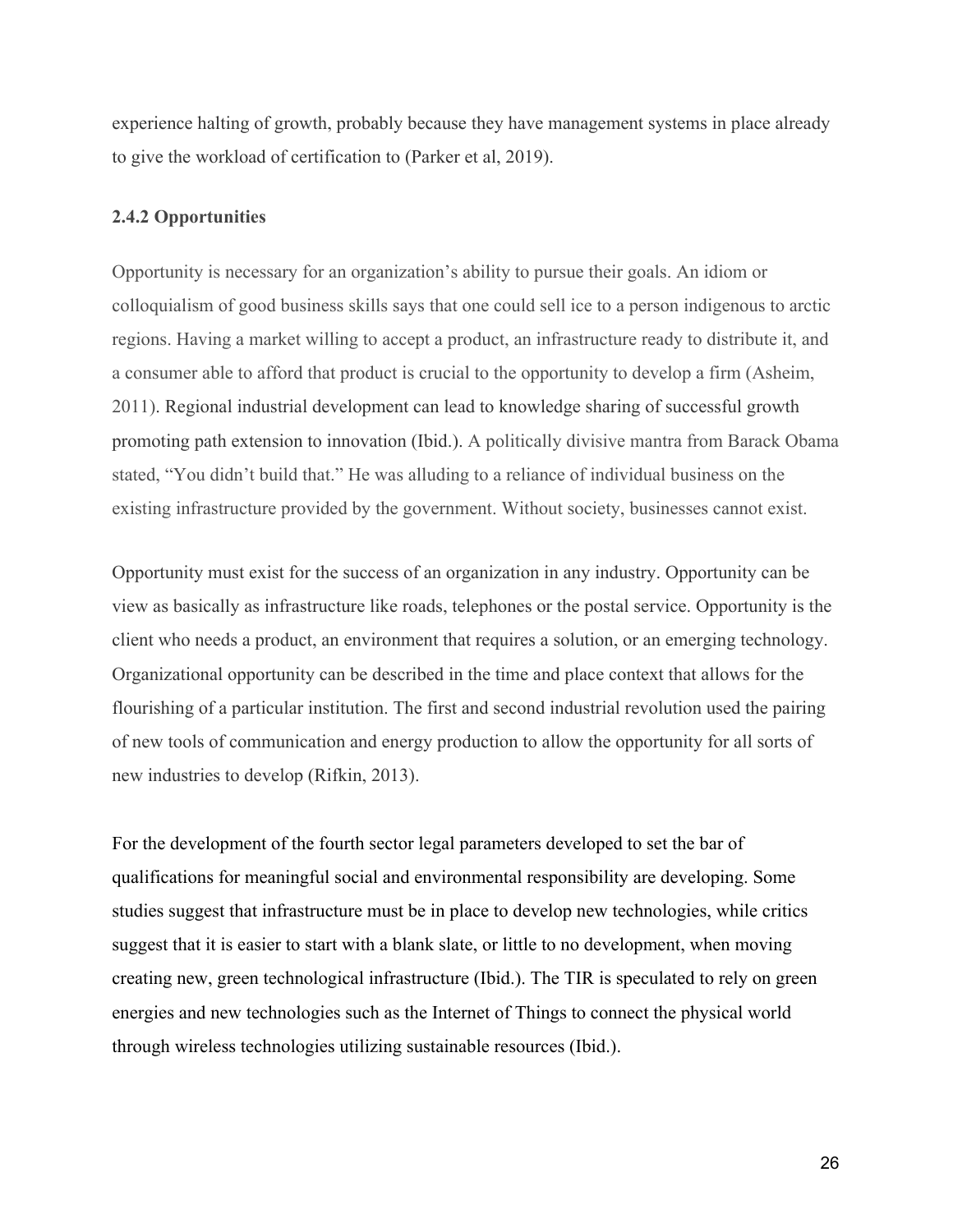#### <span id="page-26-0"></span>**2.4.3 Motivations**

Motivation theory has roots in behavioral science starting with Maslow's hierarchy of needs. Maslow's pyramid theory recognizes that basic needs must be met before metamotivation can be met (Koltko-Rivera, 2006). Metamotivation is a sense of responsibility related to educating oneself and participating in the needs of the global community, outside of what benefits only the individual. If applied to an organizational setting, CBC's would fall in the top category, a final acquisition of self-actualization for the benefit of society. Most CBCs are located in already developed nations and many focus on providing services to aid less developed areas. Both sustainability and CSR are aspects of existing corporations to give back and gain a relationship with the community. CBC's practice these maxims inherently, but rely on a structure of existing systems to meet basic needs. These existing needs being met are the A and O of the AMO framework. Certification of B Corp's requires an organization that already exists in a web of development that allows for them to meet the qualifications. This is even further limited and restricted by the limited availability of for benefit legalization.

Attribution theory, developed by Fritz Heider, claims that what we do is attributed to our personality or to the situation around us. This distinction between motivating forces is still prevalent in ideology today, particularly in macro level politics. Two opposing ideological paradigms seem to be that an individual determines his own circumstances or environmental circumstances overpower a person's own disposition (Malle, 2011). To oversimplify, either an individual has the power to pull himself up by the bootstraps and be successful regardless of external forces, or the individual requires an environment suitable for success. In practice, a person might consider themselves an environmentally responsible person but their town doesn't provide recycling facilities. The person therefore blames the cognitive dissonance between thought and action on external factors. They are the person who would recycle but don't have to opportunity to do so. In reality, both internal and external causes at a variety of level of relevance can be attributed to an individual's decision making process (Ibid.). This can be applied to

27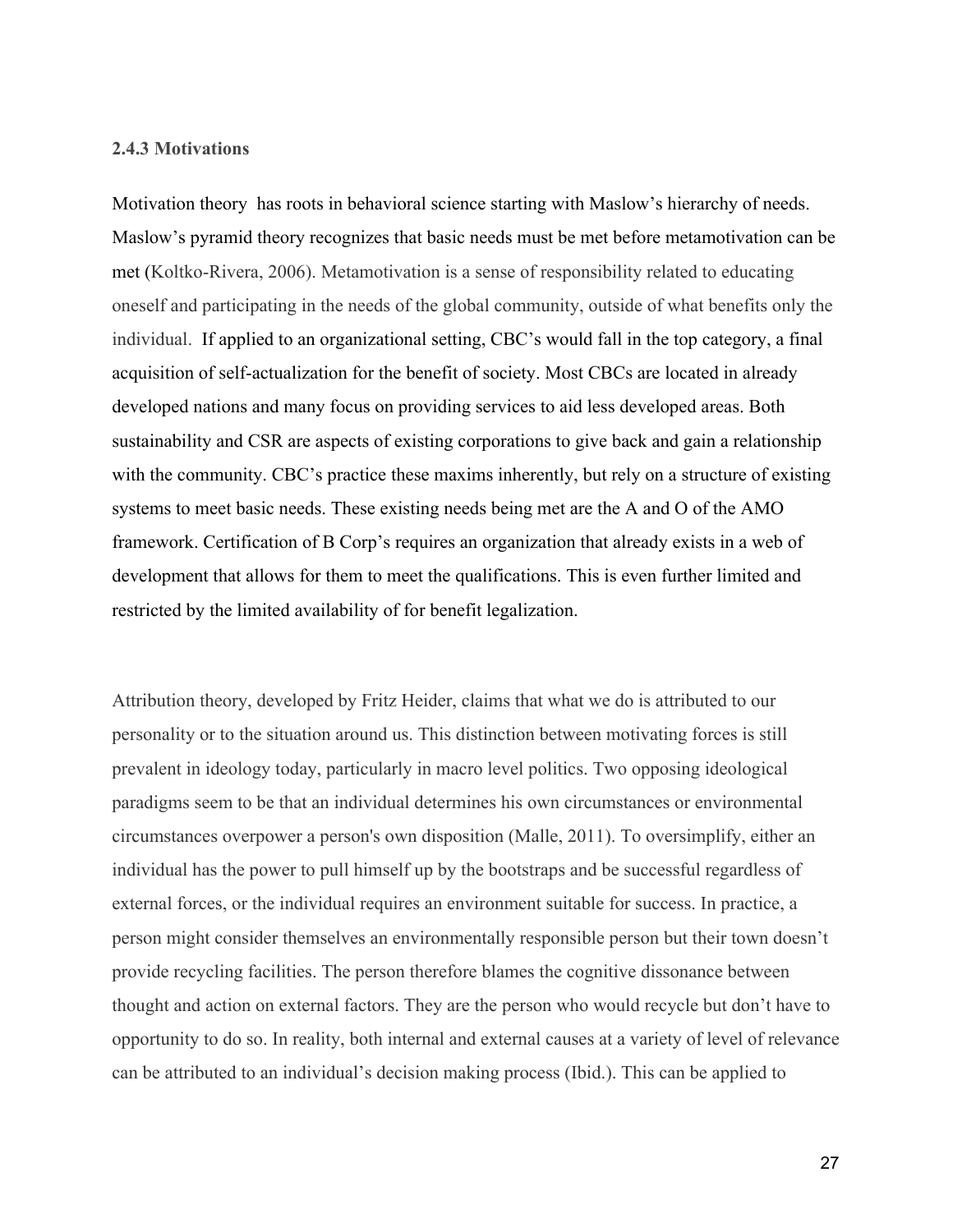organizational management in that normative standards require private firms to place profits as their strongest motivator, placing environmental and social responsibility on a tier below their ultimate goal. CBCs have the power to rely on environmental and social responsibility as a main motivation for all organizational decision making, with profits coming second. This is a critical distinction between classic CSR and the B Lab model.

Prosocial behavior are actions that benefit an entity other than the individual themselves. These actions are necessary for a community or societies cohesiveness (Klein, 2016). Giving back to society can make the individual feel a sense of pride for helping others, or get rid of the feeling of isolation as part of a group (Ibid.). Prosocial behavior can be seen as "bad evolutionary bookkeeping" as there is no obvious scientific benefit to helping the fitness of others (McCollough & Tabak, 2010). A criticism of the fourth sector is the mantra of the private sector, that an organization's success is measured monetarily. A green economy promotes the acceptance of prosocial behavior.

Normative social influence is the power of peer observation to influence one's own actions for the sake of belonging (Nolan et al, 2008). People are more likely to feel powered up about social change after speaking to like minded individuals, which is made immediately available by social media and this could lead to social change (Sunstein,1999). Memes, a play on word gene, spread through society as social changes just like genes are self replicating (Pech, 2003). Positive social change projects tend to work better in organizations that have an affinity for social competencies and when the projects are more vocalized in their mission (Stephan et al, 2016).Social loafing is when people rely on the anonymity of a group effort to hide their lack of effort, and people are more likely to participate valuably when their name is attached to a piece of work (George,1992). The importance of owning and promoting an organization's commitment to sustainable goals is a support of the organization's own mission. Altruistic motivations for practicing sustainability are not examined in this case study, because if that was purely motivation there would be no need for transparency or a sticker of approval that a CBC can tout.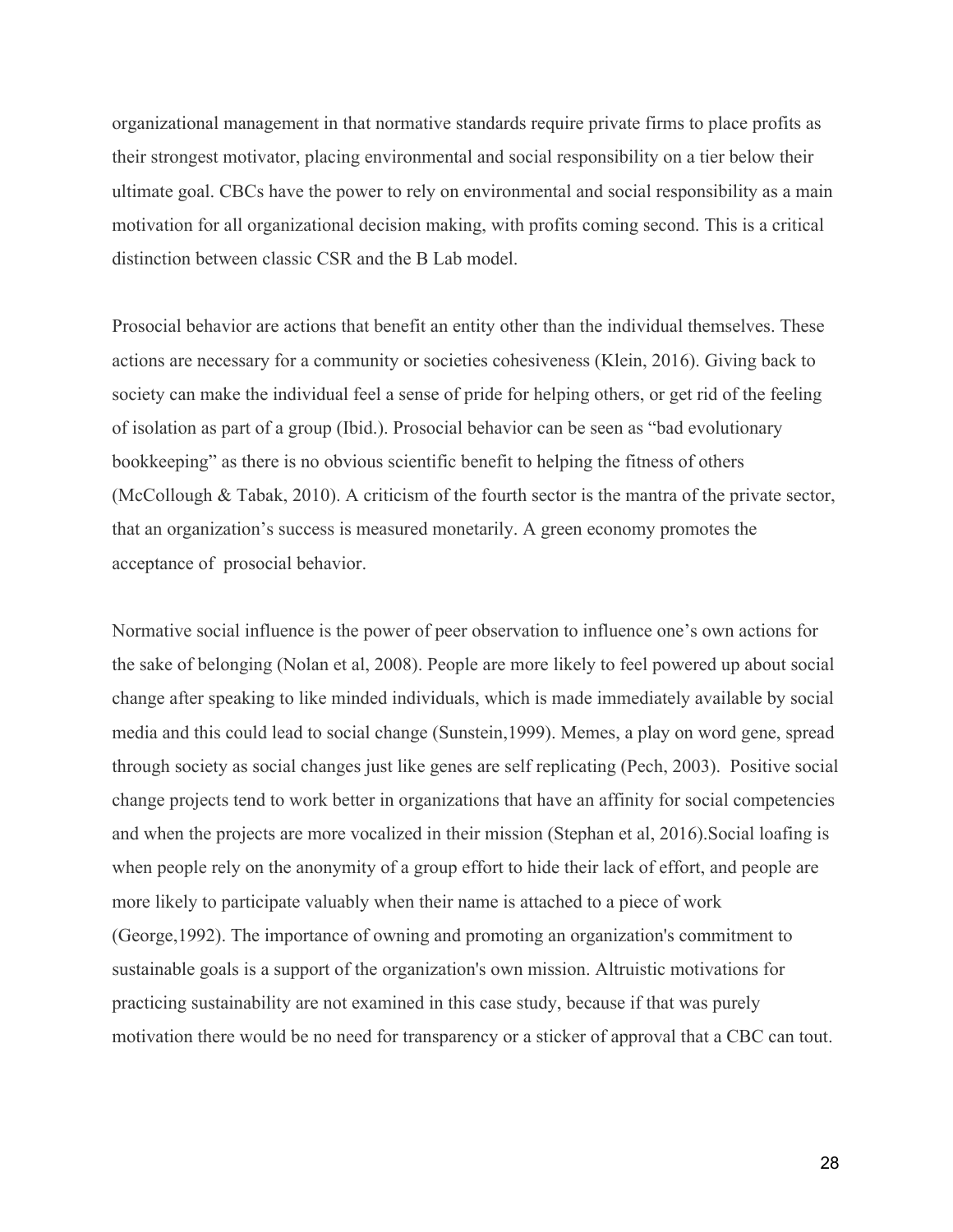Memeology tracks how trends spread through society in a manner similar to genealogy. In early 2019 a Saudi woman was granted refugee status after gaining attention of twitter while she barricaded herself in a Thai hotel room, refusing to be deported back to her home country citing her own humanitarian rights (Mahtani & Fahim, 2019). Social media has the power to draw social change near instantaneously. A single tweet can lead to a revolution involving immediate government action or swift social justice. Consumers are active social media users and therefore their perceptions of an organization can change immediately as information spreads like wildfire on the internet. An organization's motivation to promote sustainability must take into account how that message will reach the consumer. A greenwashing scandal can move globally through social media in hours, and is always a threat to organizations which don't track their impact and meet their consumers expectations of sustainability.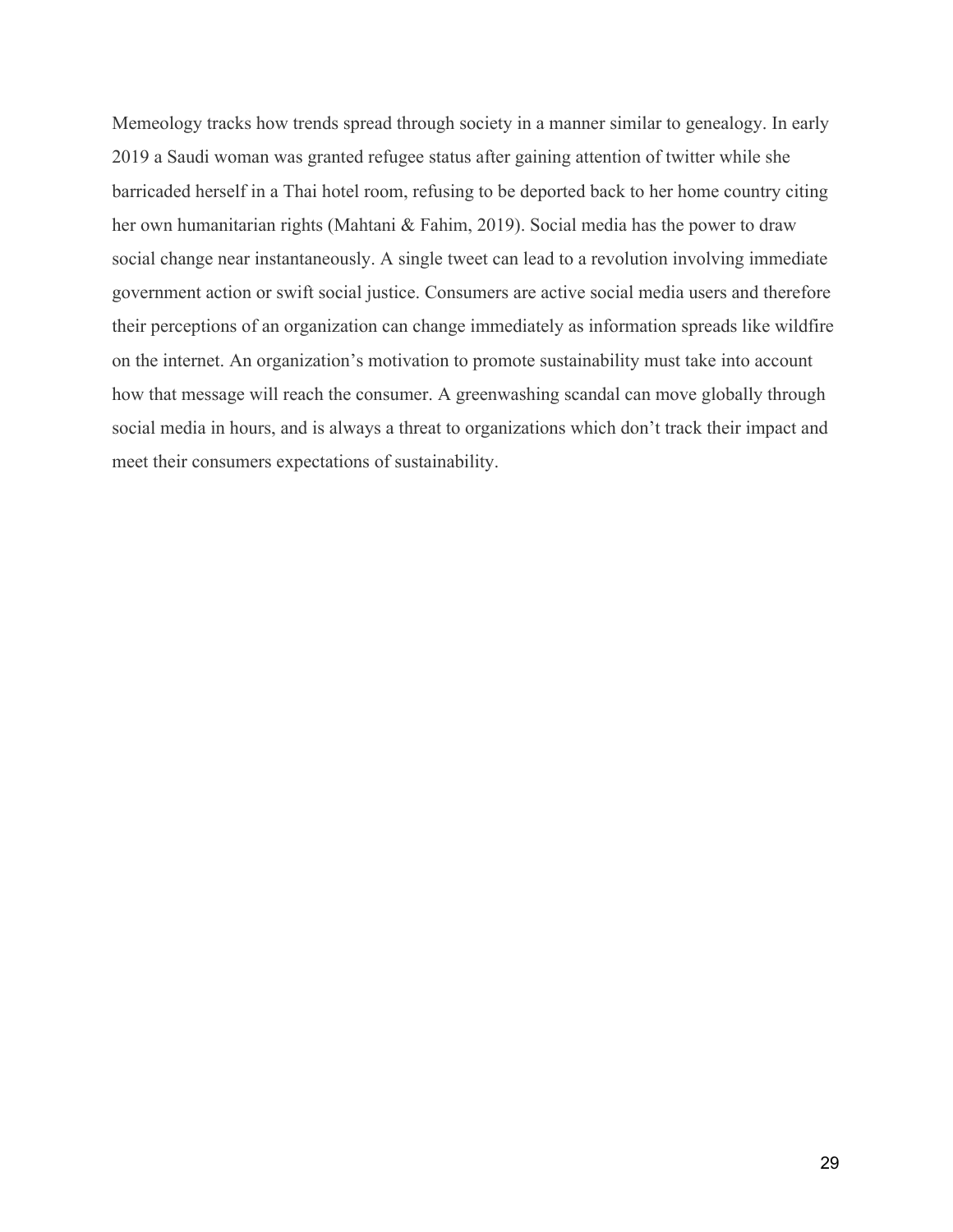### **3. Methodology**

#### <span id="page-29-1"></span>**3.1 Methods**

Using the terms defined in the previous section all of the descriptions of that CBC's gave to B Lab to self describe their organization and their motivations. Using a big data set provided by B Lab the description section of each CBC was isolated, duplicates were removed, and the above terms were translated into common descriptive factors. Using language derived from B Lab's own literature as well as news reports promoting how and why to become a CBC, a set of ten keywords of motivations were isolated. The ten terms collected in the table below were counted to illustrate how frequently organizations tout the phrases common to literature about motivations for becoming a CBC. This information gleaned from this examination is not exhaustive or analytical, but it can be used to show the frequency of language describing the motivations and goals of CBCs as the organizations would describe themselves.

All of the descriptions were read and analyzed for intent and keywords. The most frequently recurring topics were extracted and then keywords related to the topic were used to search for similar frequencies. The document was searched for key terms and then categorized into words of similar essence. This area of data collection is presented to highlight the language used by CBCs to describe their organizations and become part of the movement. The movement defined here is the B Corp certification, as the final question on the survey was intended to identify if organizations considered themselves part of the fourth sector movement by their desire to obtain for benefit status. Consistency in language can be attributed to the source of the description, similar goals, and the description is sent to a common audience as it is used as a part of the application to obtain certified B Corp status. The main goal of this descriptive language analysis was to create relevant topics to create the survey questions in the following section.

#### <span id="page-29-0"></span>**3.1.2 Research Question**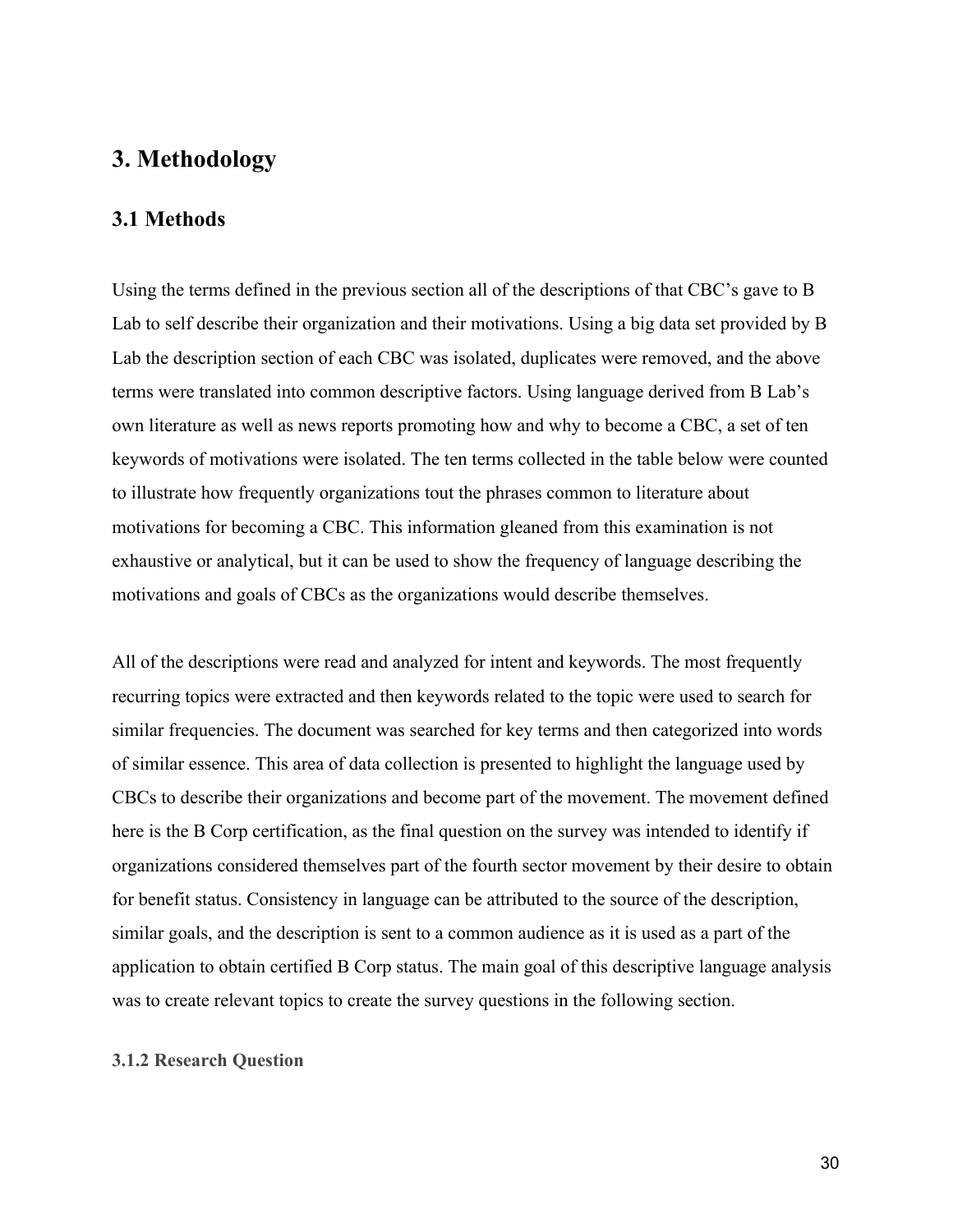What are the motivations of an organization to become a certified B Corporation?

#### **3.1.3 Research Design**

This is a macro level analysis of motivations to become a CBC. 3,508 CBCs were analyzed for use of language common to other CBCs in relation to the goals of B Lab as well as motivations claimed in publications targeting potential candidates for certification. First, a contextual review of CSR, the fourth sector and existing literature of B Lab's process of certification for CBCs was conducted to understand the roots of the sector and the future economy that CBCs are motivated to become a part of. Then B Lab's big data spreadsheet documenting all CBCs industry, location, evaluation scores and descriptions was analyzed for a big picture of what was happening globally in this industry. A quick glance at the industries and locations of CBCs and countries with laws protecting for benefit organizations shows the pervasiveness of the movement. Next, the self reported organization descriptions, or mission statements, from the same data set were isolated and searched for recurring keywords highlighting common terminology used to describe an organization's mission. Finally, empirical data from a simple random sample survey sent by email 1166 CBCs receiving 279 responses through Google Forms.

#### **3.1.4 Survey Data Collection**

The second empirical data collection was designed by using B Lab's own evaluative criteria, publications promoting certification and the frequently referenced topics from the descriptive language data analysis. The B Lab public data spreadsheet contains a link to the website of all CBCs. Each company is listed again each time they submit an application for an evaluation. The list also contains a number of CBCs that no longer exist as organizations. Several websites did not list contact information, were under construction, or the email address was returned to sender. An attempt was made to send the survey to the correct department, and was often forwarded to the most knowledgeable individual of the B Corp process. Many organizations expressed regret that they did not have the resources to respond, and many organizations did not respond at all. The number of respondents is limited by these factors. The survey was designed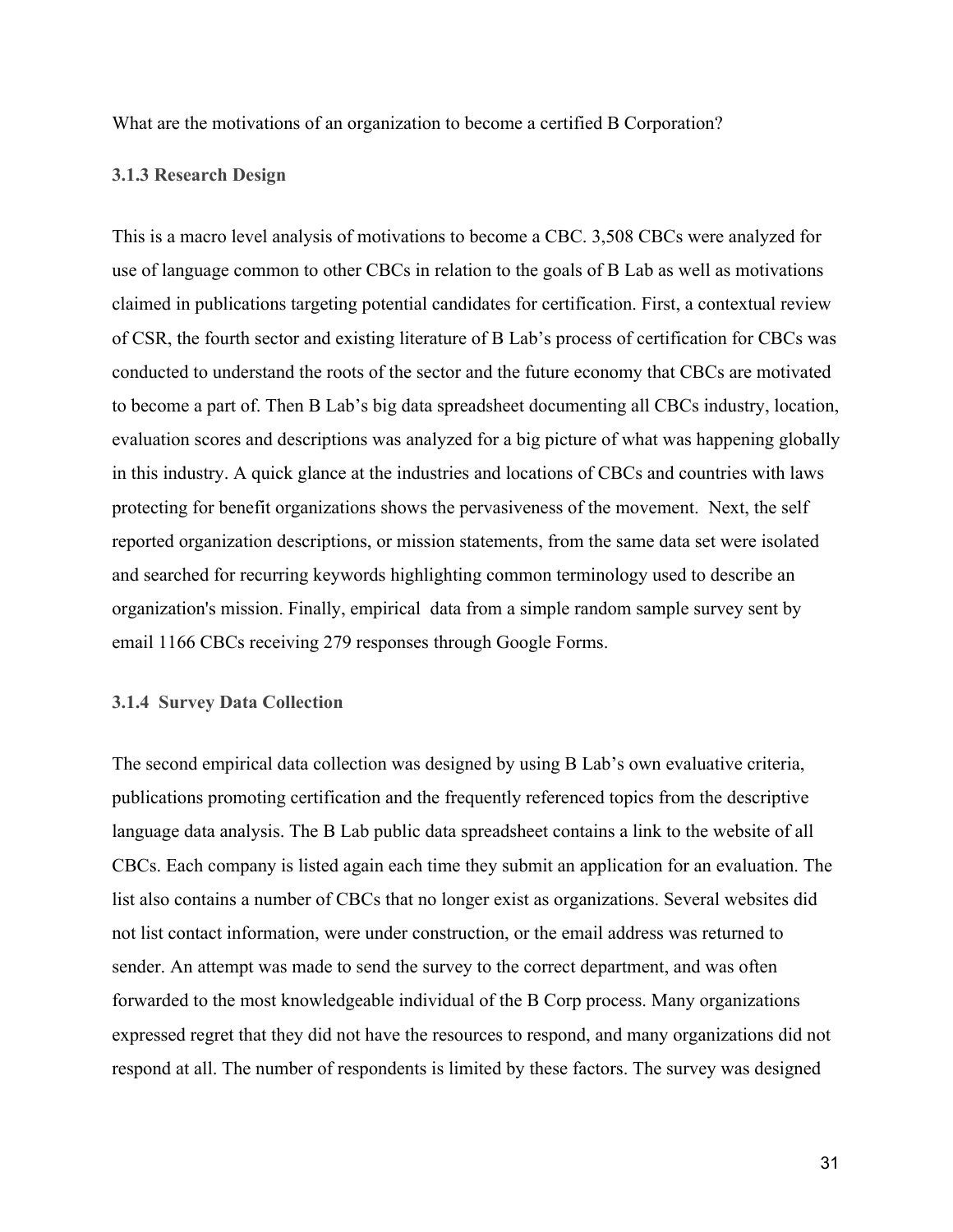on Microsoft Forms and sent via email and contact pages on the selected organizations websites. The data collected was anonymous and not shared with any third parties.

#### <span id="page-31-0"></span>**3.2 Case Study: B Lab**

#### <span id="page-31-1"></span>**3.2.1 Abilities and Opportunities**

The abilities and opportunities of CBC's are only examined in this study briefly in the areas that they differ from any other organizations abilities and organizations to practice CSR. The topics listed are stepping stones to needed before crossing directly into analysis of CBCs motivations, to give a context to answer the questions "What?" and "Where?" before delving into why. The abilities of the organizations presented were analyzed through the use of common language between all CBCs. The abilities of what an organization can do are represented from the goals and missions presented to B Lab when describing the organization. B Lab uses specific terms to refer to the movement that they help organizations to become a part of. After reading through all of the organization descriptions, trends and common language were dissected and categories. Although the syntax varied greatly between descriptions, common semantics emerged upon examination. Closely related to the topics developed for motivations, key themes and sentiments arrose in ten categories. The opportunity to become a CBC is available worldwide, but perhaps limited by accessibility, language, or existing government structures. The opportunity to develop a legal for benefit organization is limited to the 23 countries where the fourth sector has rooted itself so far.

CBCs are spread over 150 industries of all varieties as seen in the table. Many industries lend themselves directly to certification by being rooted in sustainability intrinsically, such as microlenders who aim to give funding directly to marginalized communities to start small businesses or a glass straw producer. Some industries are able to make sustainable decisions in production, like restaurants using organic, fair trade foods. Some of the largest organizations have purported sustainable goals since their inception, and therefore only used the B Corp certification for transparency and accountability to their consumers, as mentioned before, are

32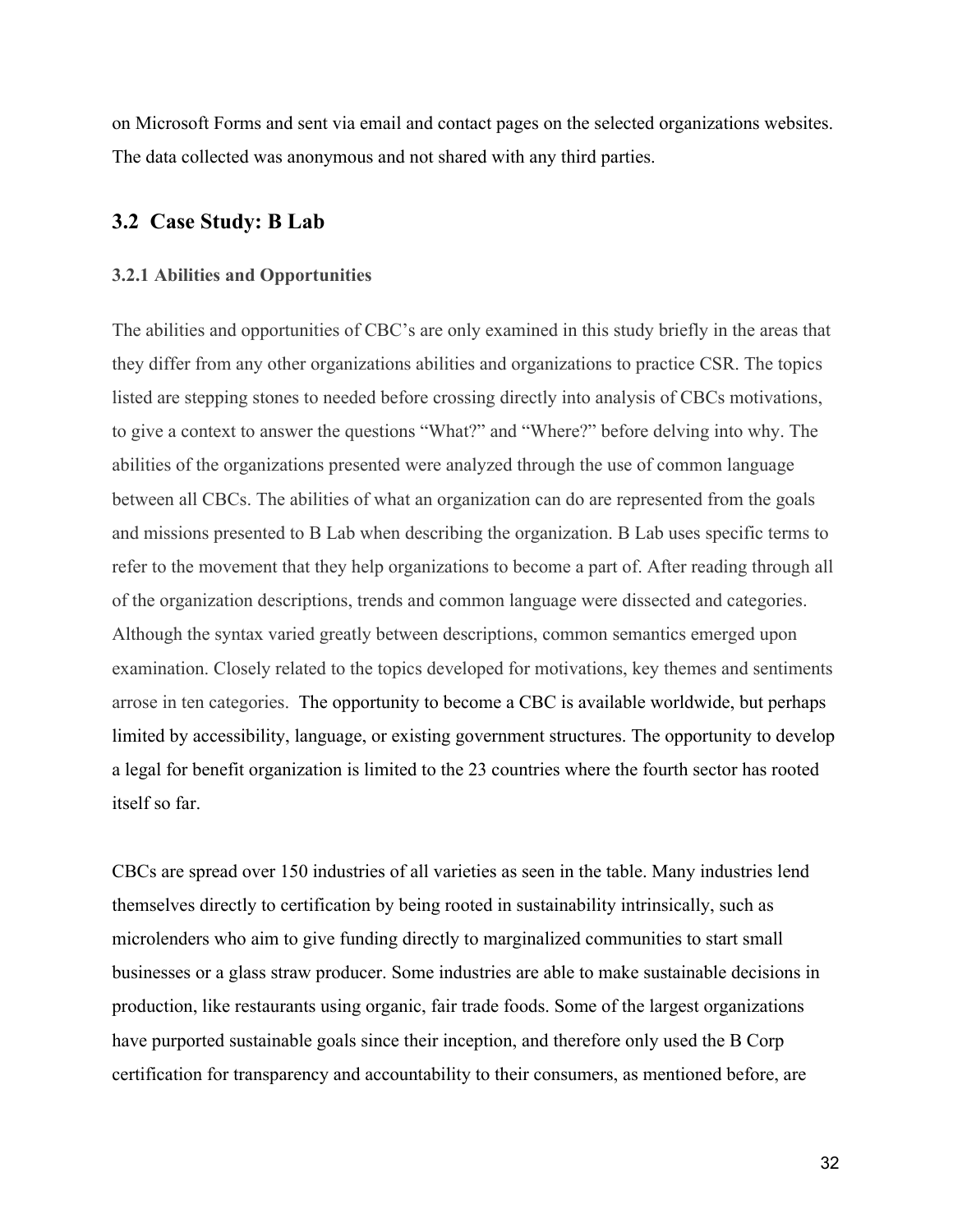weary of greenwashing. The most noteworthy information gleaned from this table is the virtual absence of any organization reliant on carbon-era practices.

Most B Corps are located in the United States, likely due to regional clusters and sharing of information and media. However, 60 countries around the world now share access to the same network of resources to promote organizational sustainability. Developed countries are overrepresented in the distribution of CBCs. Interestingly is the very small number of CBCs located in the Nordic countries, despite their global commitment to being leaders in social and environmental development. There are 13 Nordic B Corps.





#### <span id="page-32-0"></span>**3.2.2 Motivations**

The motivations to become a CBC for the purpose of this study have been derived from publications of the non profit B Lab as well as from third party sources promoting how and why companies can or should become a CBC. The motivations were chosen specifically to see if CBCs believed in the causes that B Lab touts as a reason to become certified. The relevance of public opinion at this stage of development of the fourth sector is very important because it will determine whether CBCs are a trend or extension of classic CSR or the start of a new sector. The last question of legal status is the main source of data for respondents persepective on being part of the fourth sector movement. Only 23 countries offer legal status, and 22 of them have only had the option for a couple of years. Therefore, the information that is available to prospective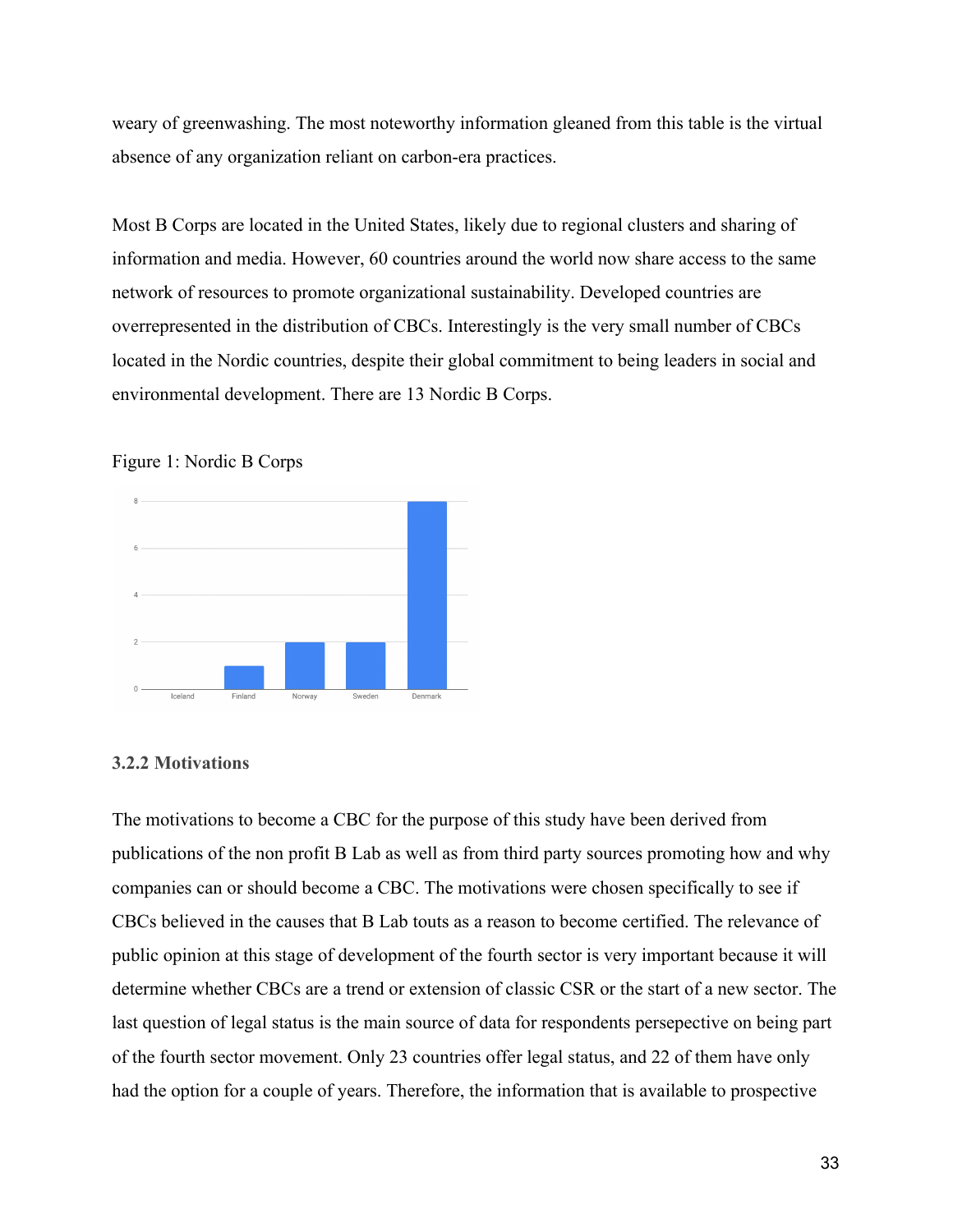CBC candidates or fourth sector entities relies on the validity of the public relation claims of the current state of affairs. The responses might be influenced by lack of knowledge of the respondent about the fourth sector due to its novelty.

The ten topics used for the survey were developed through content analysis, B Labs publications, and a snowball effect of terms gleaned through extensive research of the development over time of B Lab. The first phase of collecting these terms began when understanding the origins and goals of the B Lab movement. Through understanding what a CBC was, it's strategies to maintain social and environmental responsibility, and the Green Economy, certain buzz or keywords were consistently utilized. The consistent use of certain terms was the catalyst for this type of content analysis. This hypothesis proved to be true after the data was collected, as many of the derived keywords were mentioned most mission statement descriptions of the companies. This is in itself interesting, as it shows an identity to the B Lab movement through using a common language.

Step one data collection process was obtaining enough information through a literature review to develop a C2 proficiency of speaking B Lab language. A mind map was created with the five topic that B Lab evaluates from, with keywords related to each topic stemming out from them. Then, the strongest, or most common themes of importance were extracted and consolidated into similar ideas. In order to create a short, easy survey to get the most responses, some categories from B Labs evaluation were combined. For example, both the consumer and employee question are umbrellaed under social responsibility. Next, Figure (Categories of Survey Questions) was developed to ensure that most categories were represented equally. The category of legal status is not related to methods of collection just described. It is it's own free standing question, and aimed to be the most interesting talking point about this study. However, this question proved to be quite preemptive for its time. All CBCs contacted were well versed on the first nine questions under the governance, social and environmental responsibility, and community topics, while legal status of for benefit organizations does not seem to be a common vernacular for CBCs.

Table 1: Derivation of Categories for Survey Questions

34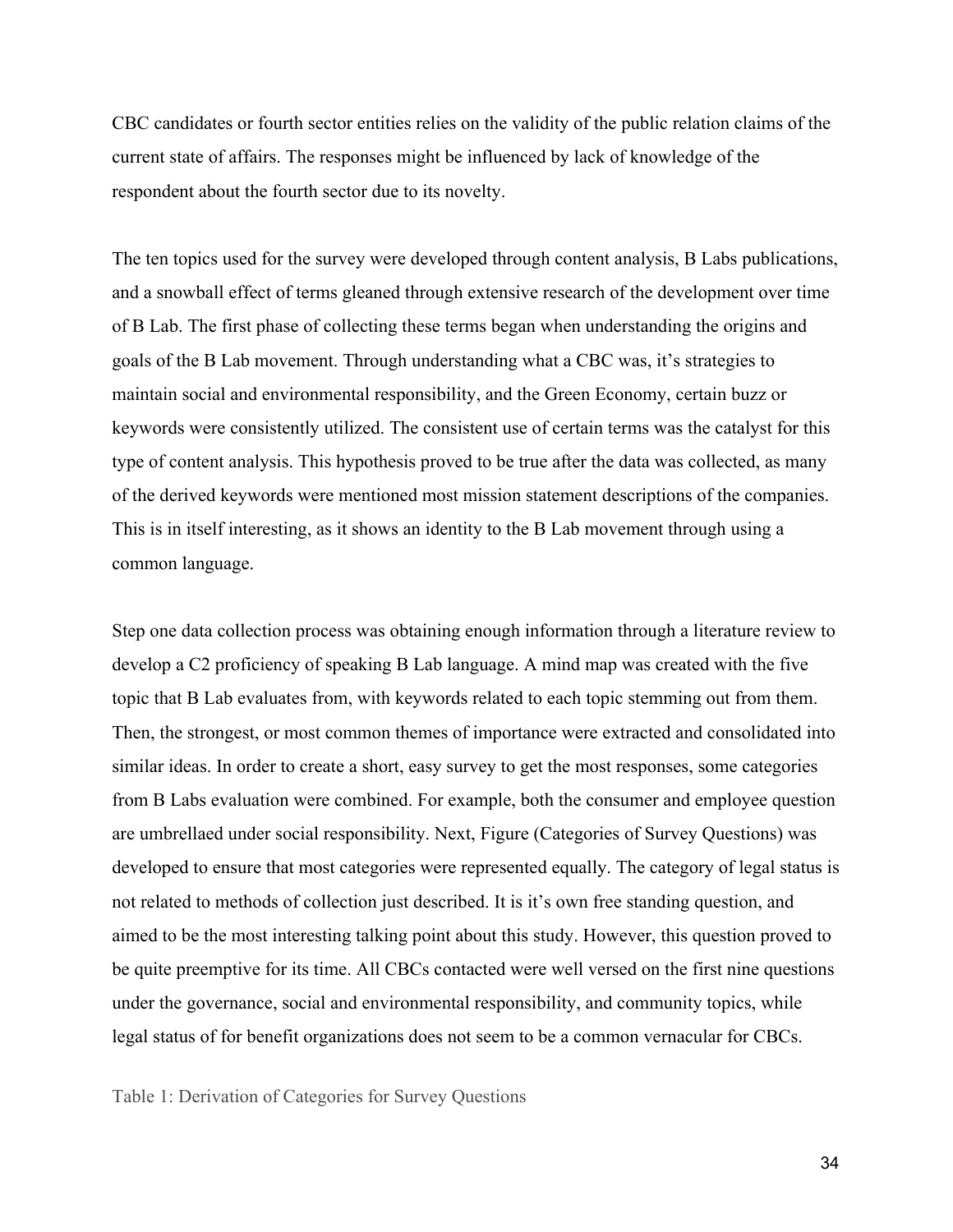| Governance                                     | <b>Social</b><br><b>Responsibility</b> | <b>Environmental</b><br><b>Responsibility</b> | <b>Community</b>                         | <b>Legal Status</b>                                  |
|------------------------------------------------|----------------------------------------|-----------------------------------------------|------------------------------------------|------------------------------------------------------|
| Protect the<br>organization's<br>mission       | Increase<br>employee<br>satisfaction   | Promote<br>environmental<br>sustainability    | Join a network<br>of shared<br>resources | Gain legal status<br>as a for benefit<br>corporation |
| Increase<br>accountability<br>and transparency | Meet consumer<br>demands               |                                               | Stand apart from<br>the competition      |                                                      |
| <b>Attract investors</b>                       |                                        |                                               | Lead a<br>Movement                       |                                                      |

#### <span id="page-34-0"></span>**3.2.3 Descriptions of Survey Questions:**

The following section will describe the intention behind each question on the survey.

#### *Protect the organization's mission*

The legal status of a CBC in areas where legal recognition exists allows the constituting documents of the organization to hold social and environmental responsibility higher than profits. This breaks from the normative standard that a private organization's main function is to generate fiscal profits for shareholders. To prevent legal action taken against managers decision making process allows the CBC to uphold its philosophy, even through transfer of power or redistribution of organizational authority.

#### *Increase accountability and transparency*

Greenwashing is a phenomena permeating consumers perceptions of organizations typical CSR goals. If an act is intended to promote a positive CSR performance its negation through the perspective of greenwashing might neutralize the goal. An evaluation from a third party provides public transparency and accountability to consumers that the company is actually practicing what they preach. Organizations of all types and sizes practice corporate social responsibility in a plethora of actualizations.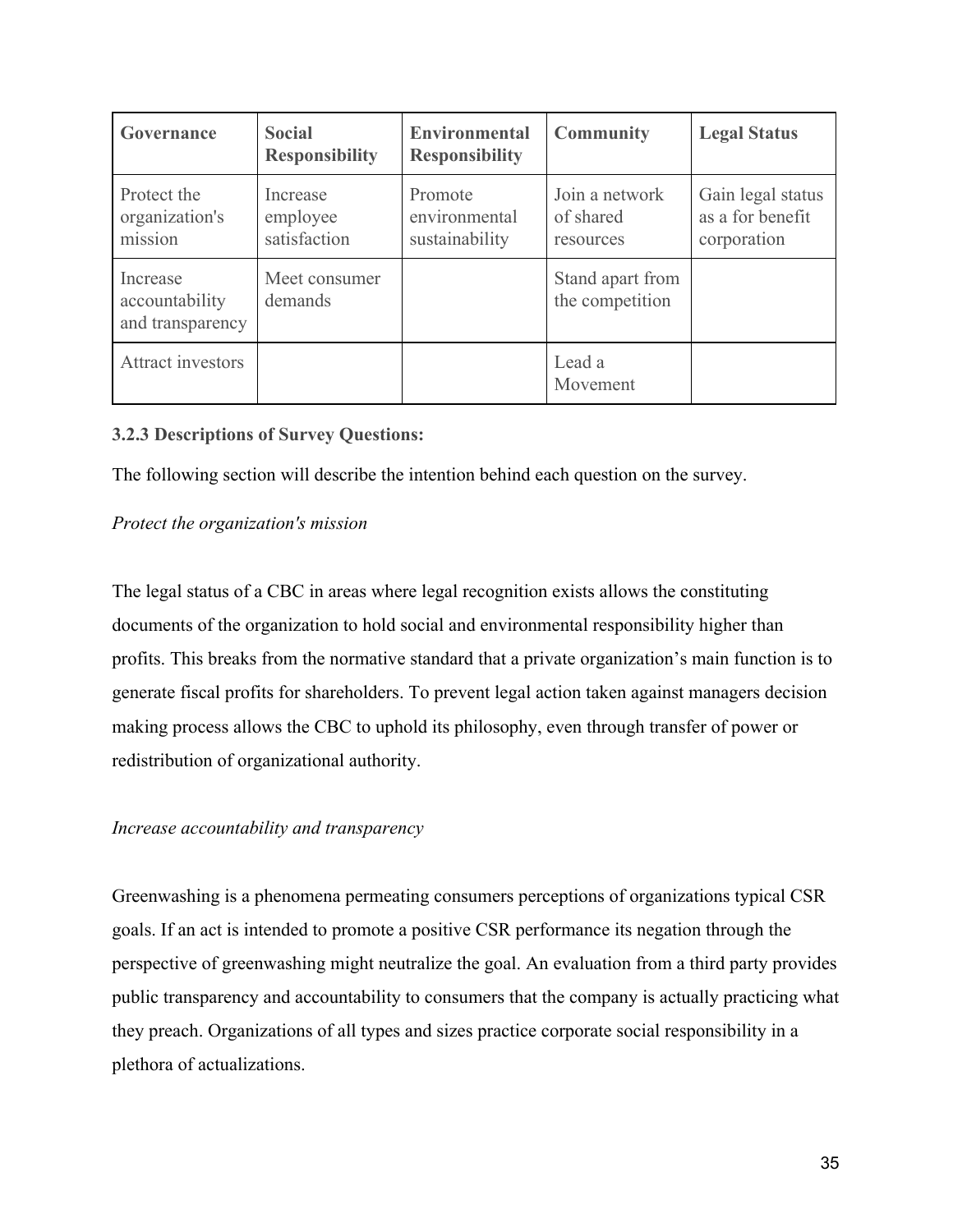#### *Attract investors*

Attracting investors is touted as a great reason to become B Corp certified. Blackrock investments is only giving investments to verified CBC. The US based billion dollar investment corporation BlackRock's CEO Larry Fink sent out a letter highlighting the importance of and dedication to invest only in organizations that promote social and environmental sustainability.

#### *Increase employee satisfaction*

According to a study by Brookings, by 2025 seventy five percent of the workforce will be millenials (Dews, 2016). Millenials want to work for organizations that are doing good for the world and feel more connected to their job if they feel like they are contributing to the larger good (Dailey, 2016). Amazon recently set their minimum wage to 15 USD per hour, and not without the public's dismay. Critics tout some employees will actually lose money because of this new "socially responsible policy" but a supporter of the change, Bernie Sanders, said the increase may be "the shot heard around the world" (Shepard, 2018).

#### *Meet consumer demands*

According to a Nielsen study in 2015 of 30,000 participants in 60 countries, people are 66% more likely to buy products that come from a sustainable source (Nielsen, 2015). Products from a CBC might appear more attractive to a population seeking to make the world a better place. Social norms and environmental factors might drive consumers to pick products developed sustainably or through fair trade methods.

*Join a network of shared resources*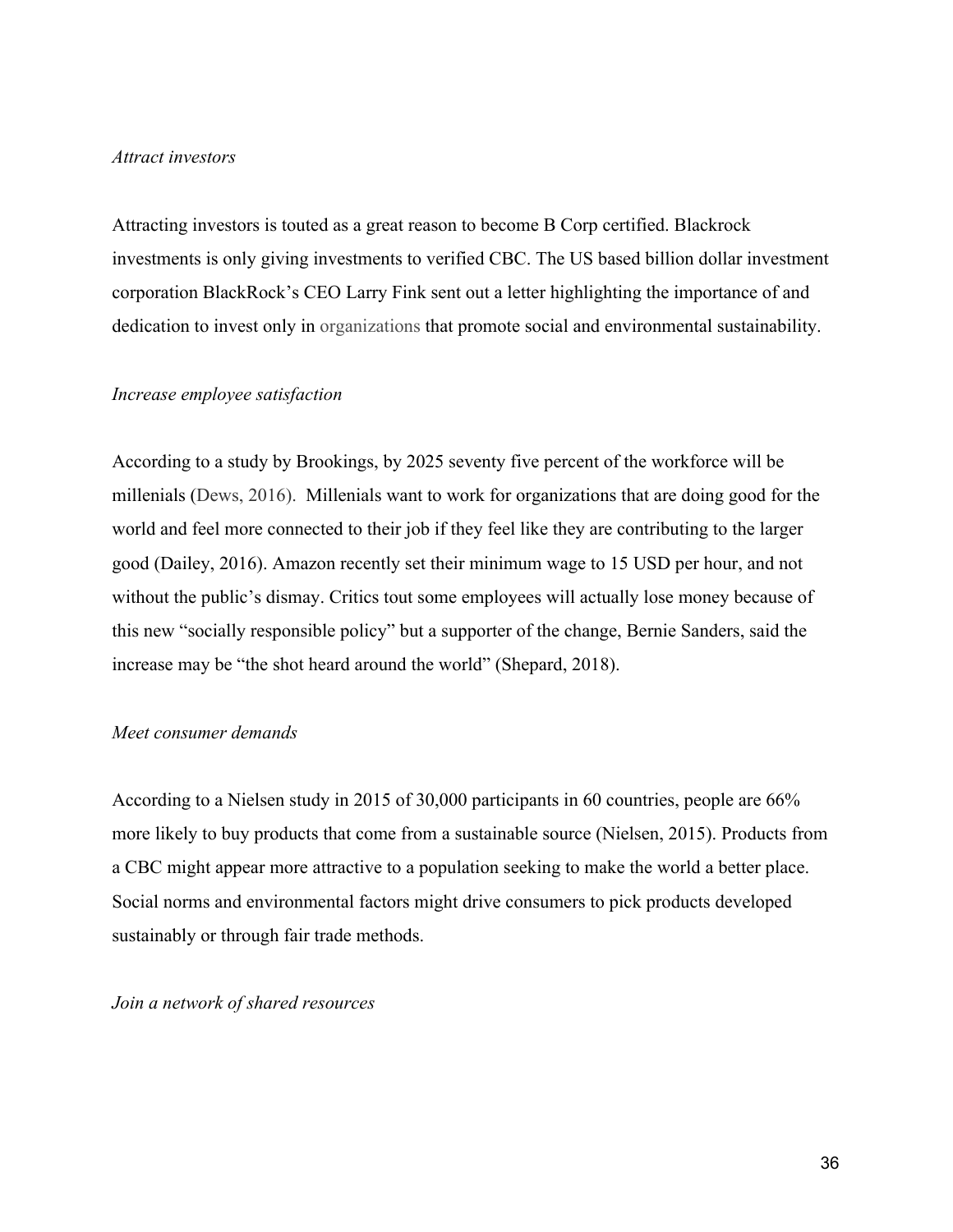B Lab provides a network of like minded individuals, tools to increase all of the qualifications CBCs must maintain, and hosts global events uniting continents for the goal of global sustainability. Information can be shared through buzz, where information floats throughout industrial development or pipelines which directly connect interested parties to the information needed for development. B Lab provides a global pipeline of information to interested organizations, and the buzz of social and environmental responsibility is buzz spreading through the media to all industries (Tödtling& Trippl, 2011).

#### *Stand apart from the competition*

Before legal certification, CBCs had only a paid sticker of approval to show their customers their dedication to sustainability. Now, on websites such as Grove Collaborative, a household item delivery service, it is possible to search products specifically in the CBC category. As social media and news agents are able to create a narrative of an organization's public relations, corporate social responsibility becomes a relationship between the organization and the community. Tweeting at a major corporation in order to receive immediate, such as an airline when flights are delayed, is an example of immediate and public communication. Despite recent scandal, Amazon, Gillette, or Facebook have come out unscathed. Are they too big to fail? Critics of the legitimacy of sustainable and socially responsible initiatives might highlight these cases, but this study will delve into the development of a sector that is challenging the role that organizations play within society.

#### *Lead a Movement*

Becoming part of the global momentum to save the planet is echoing in many PR departments, on college campuses, and in educational facilities like Jeremy Rifkin's Third Industrial Revolution. The world is changing, and many CBCs claim innovative business solutions to meet the demands of corporate greening. Innovation is a factor important to all organizations that wish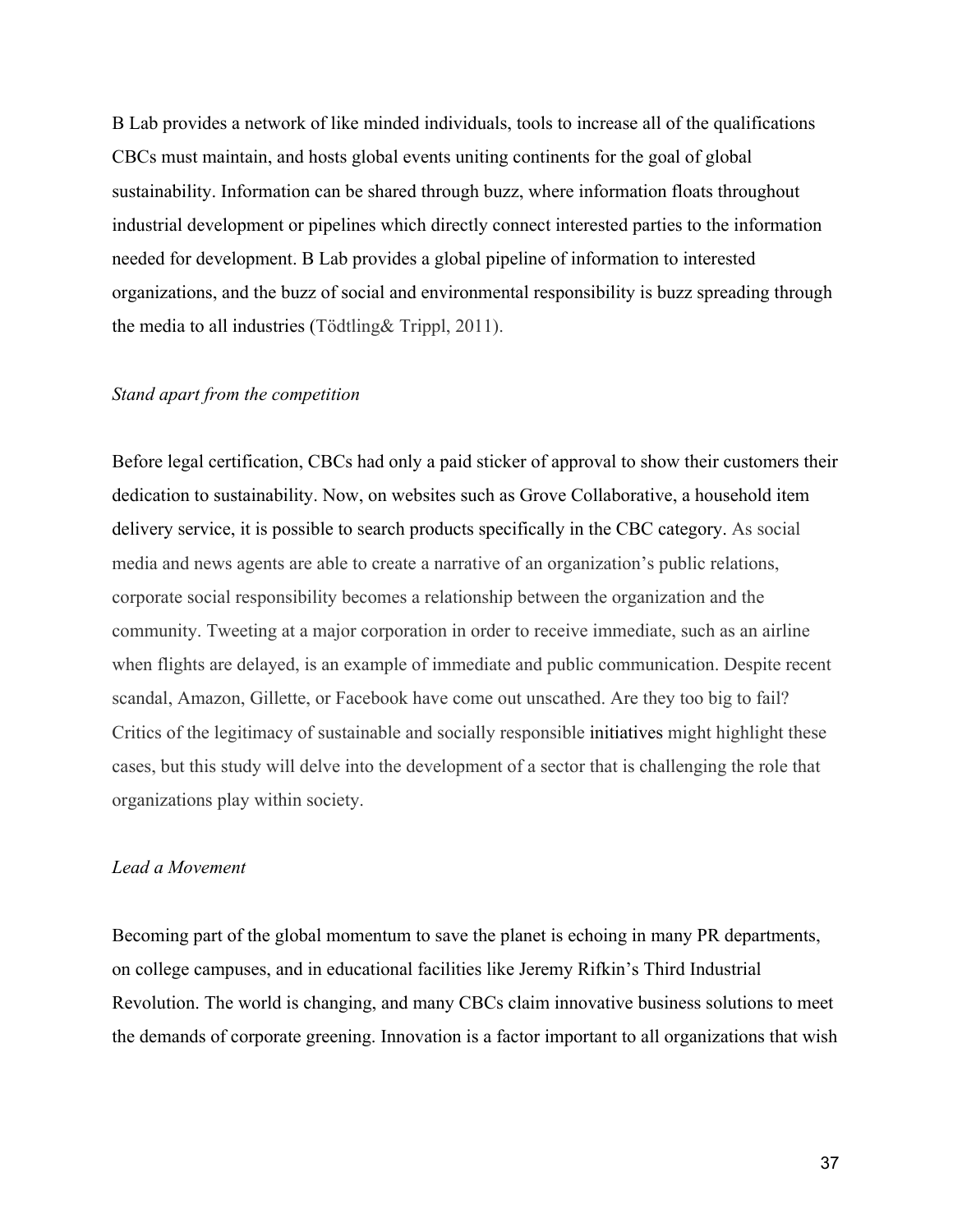to interact with ever changing external entities such as society or markets. CBCs identify as leaders in the green movement.

#### *Promote environmental sustainability*

As one of the most public pillars of B Lab's movement, environmental sustainability permeates all CBCs as they deliver services and products. By definition, as a promoter of "social and environmental sustainability"

#### *Gain legal status as a for benefit corporation*

As the fourth sector develops through the development of the defining impact reports of B Lab's evaluation process of certification, it is interesting to trace whether organizations who want to obtain CBC status are also interested in legally institutionalizing their practices into the constitution of their organization. This category is particularly difficult to study at this time as the status is only legal in 23 countries, however a large portion of CBC's are in these countries.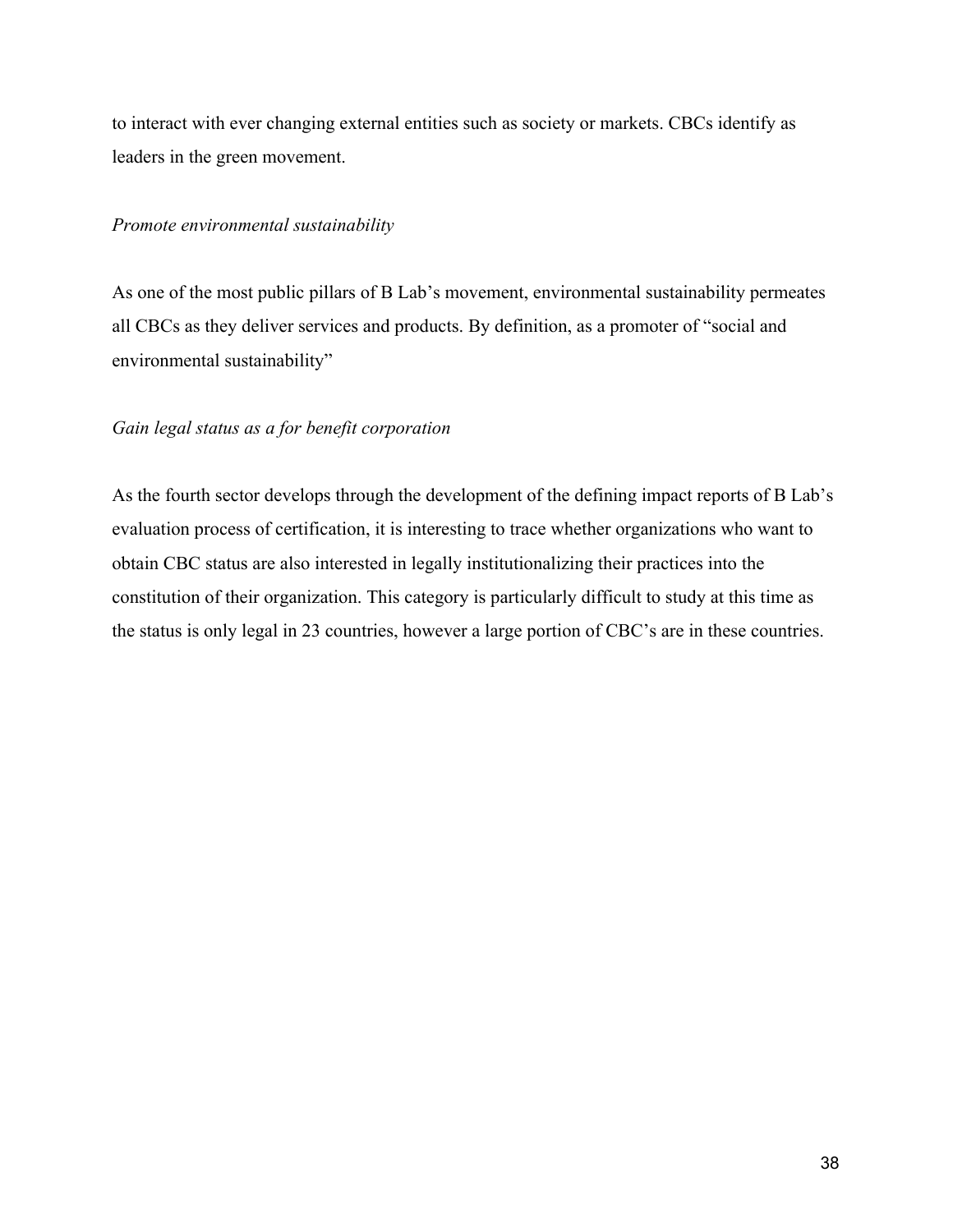## **4. Results**

## **4.1 B Lab Language**

## Table 2: Instances of Common Language in B Lab Descriptions

| Language                        | <b>Total</b> | <b>Keywords</b>    |      |
|---------------------------------|--------------|--------------------|------|
| sustainability                  |              | 1320 sustainable   | 871  |
|                                 |              | sustainability     | 449  |
| investment                      |              | 884 investor       | 159  |
|                                 |              | profit             | 678  |
|                                 |              | shareholder        | 47   |
| accountability and transparency |              | 190 accountability | 66   |
|                                 |              | transparency       | 124  |
| mission                         |              | 734 mission        | 734  |
| employees                       |              | 403 employee       | 322  |
|                                 |              | worker             | 81   |
| consumer                        |              | 1410 consumer      | 290  |
|                                 |              | customer           | 440  |
|                                 |              | client             | 680  |
| innovation                      |              | 2806 innovation    | 264  |
|                                 |              | innovate           | 37   |
|                                 |              | change             | 980  |
|                                 |              | new                | 733  |
|                                 |              | lead               | 629  |
|                                 |              | movement           | 163  |
| environment                     |              | 2263 environment   | 1100 |
|                                 |              | eco                | 1163 |
| social                          |              | $2529$ social      | 1221 |
|                                 |              | stakeholder        | 180  |
|                                 |              | community          | 875  |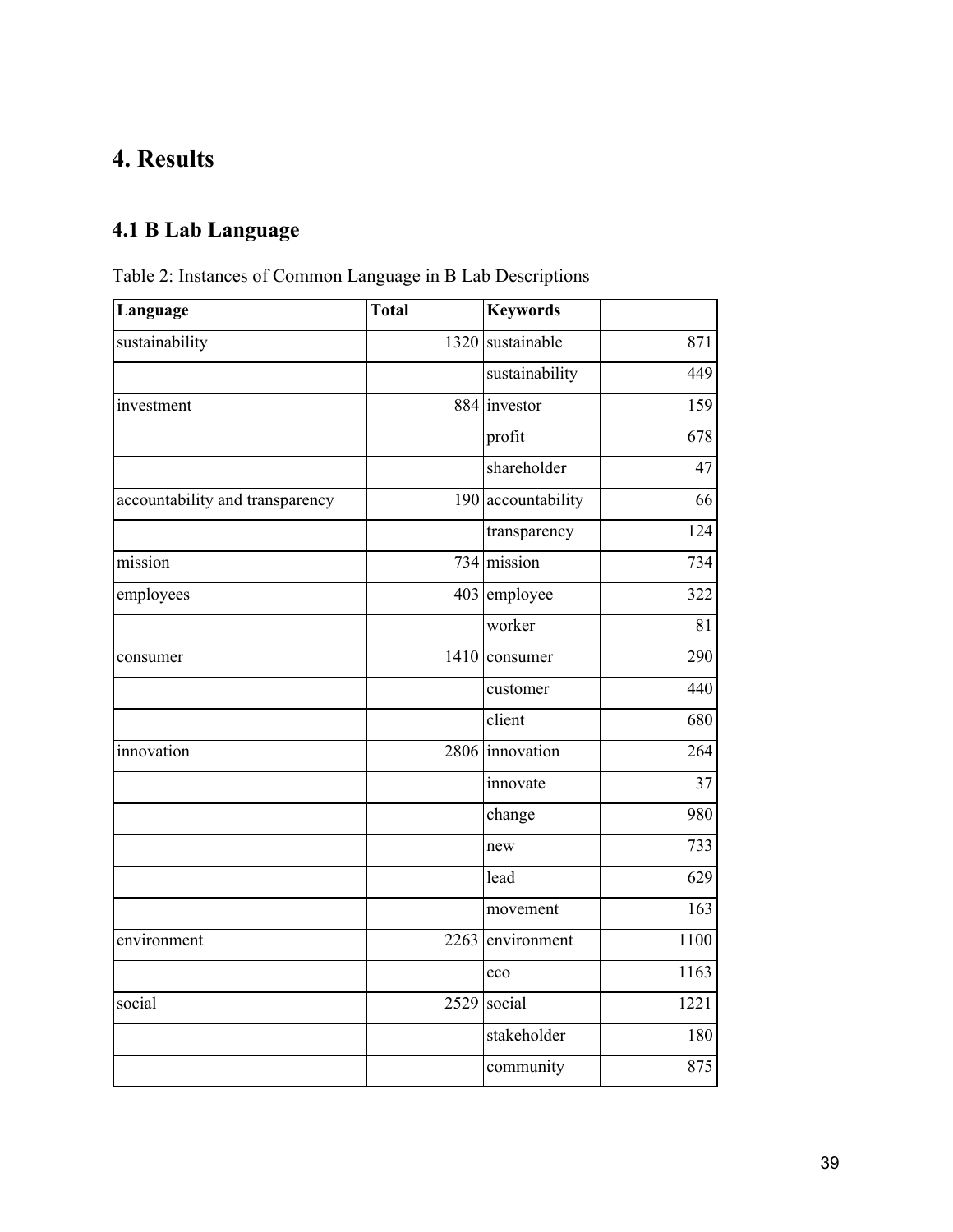Nine main categories were chosen to search for a common language among CBCs self reported descriptions. Synonyms for the nine main categories that appeared frequently were included in the synonymous category and listed adjacent to the main categories. The length of each description varied from 50-500 words, and the results are limited because longer descriptions have more common language than a more basic description. The short length of the descriptions prevented repeated phrases, so each word is touted only once per organization. 3,508 descriptions were analyzed. Phrases which might held a synonymous essence were ignored to preserve the actual common language descriptors chosen by each organization. However, as seen in Table 2, significantly synonymous words were included in the total number representing each category.





The frequency of usage of the nine main categories was divided by the total number of organizations (3,508) to show the percentage of organizations that use a common language descriptor. The categories are not mutually exclusive, with each organization using on average 3.24 common language descriptors.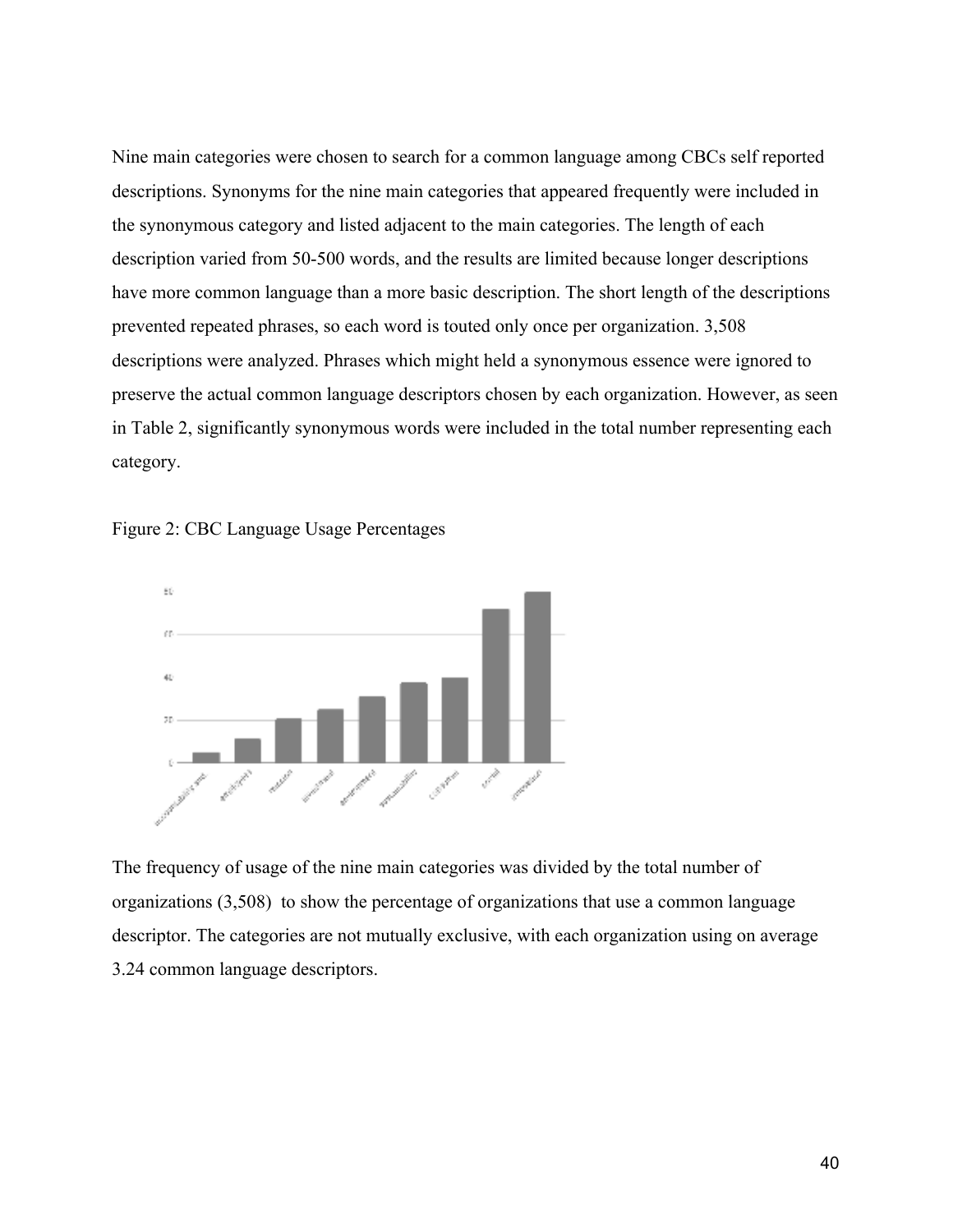#### **4.2 Survey Results**

Survey data was collected from March 22nd, 2019- May 20th, 2019. 1500 organizations were randomly selected in alternating selections of groups of 100 from B Lab's big data spreadsheet of all CBCs. Some organizations in the list were duplicates, were no longer in operation, or did not provide contact information, resulting in a final total of 1166 surveys sent. The survey received 279 survey responses. The data was collected anonymously, thought many organizations did send notice that the survey had been completed and this was not recorded. Ten topics were rated on a five point scale of importance: Not Important, Somewhat Important, Neutral, Important, Very Important.



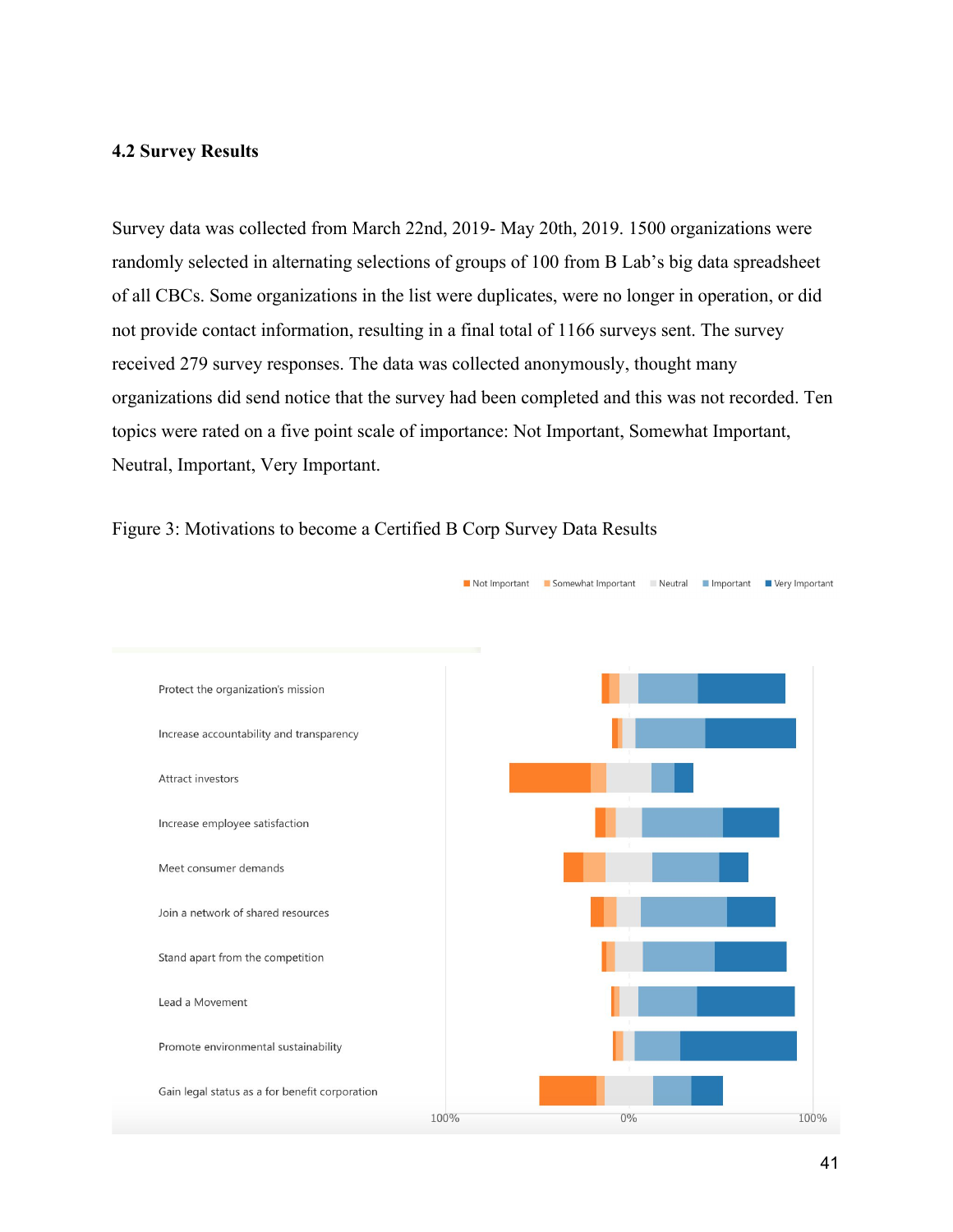The final question of the survey, the importance of gaining legal status as a for benefit organization was not intended to be included in the comparison of CBC language to surveyed motivations. The other nine survey questions were directly comprised of similar topics and keywords related to the common CBC language so they could be compared to each other. This comparison isn't direct. Due to the differences in languages created to provide insight into specific categories, it wouldn't be logical for a direct comparison. A few selected comparisons did provide very interesting findings and will be explored further in the analysis.

| Question                                 | <b>Mean</b> | <b>Variability</b> |
|------------------------------------------|-------------|--------------------|
| Lead a Movement                          | 4.32        | 0.89               |
| Promote environmental sustainability     | 4.44        | 0.91               |
| Increase accountability and transparency | 4.27        | 0.94               |
| Stand apart from the competition         | 4.08        | 0.96               |
| Protect the organization's mission       | 4.15        | 1.06               |
| Increase employee satisfaction           | 3.88        | 1.08               |
| Join a network of shared resources       | 3.77        | 1.12               |
| Meet consumer demands                    | 3.34        | 1.19               |
| <b>Attract investors</b>                 | 2.36        | 1.41               |
| Gain legal status as a for benefit       |             |                    |
| corporation                              | 2.88        | 1.47               |

Figure 4: Mean and Standard Deviation Results of Survey Data

The standard deviation shows that meeting consumer demands, attracting investors and gaining legal status as a for benefit corporation have the greatest variability. The remaining factors are consistent throughout CBCs.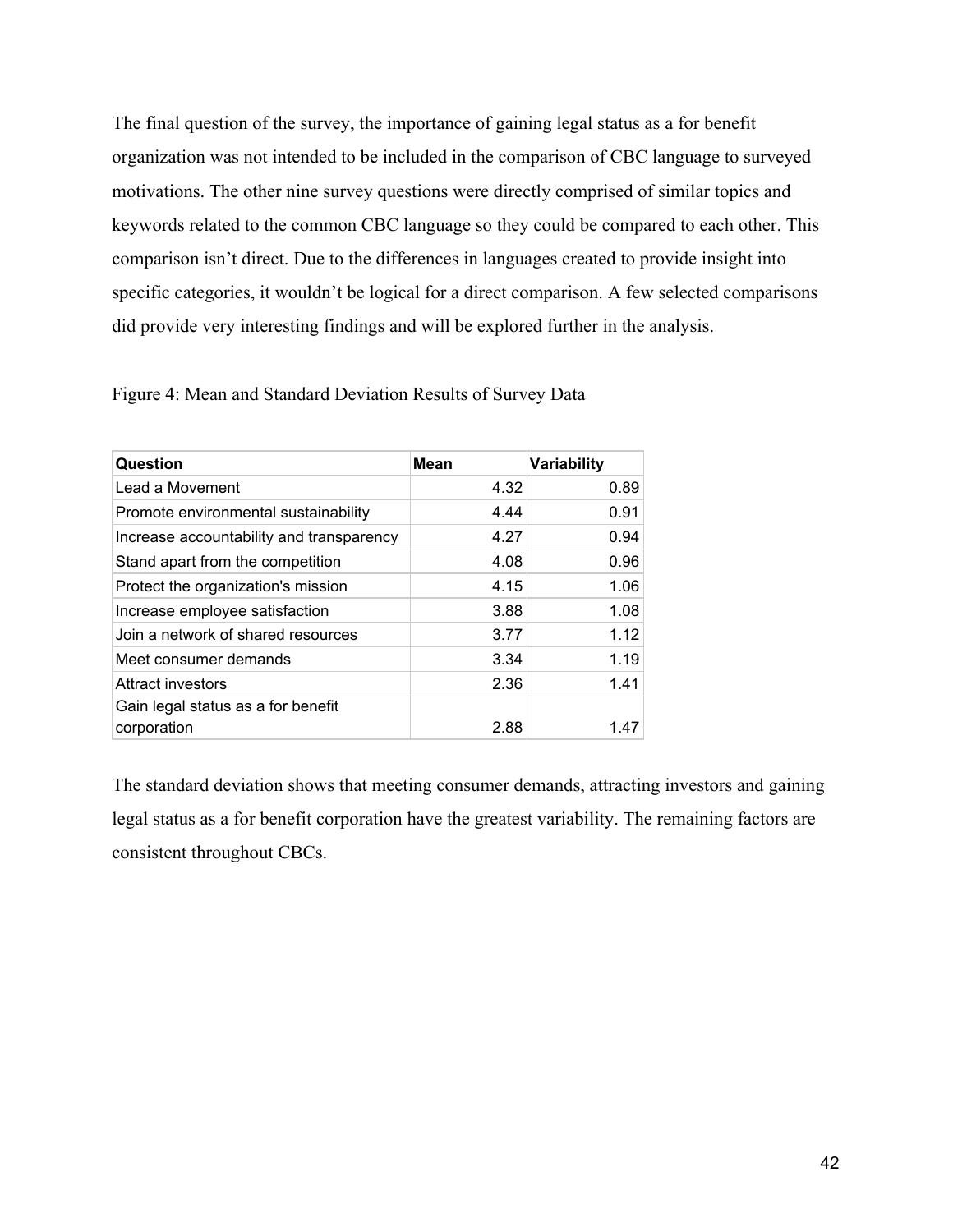|                |                                | Percentage    |                                     | Percentage   |
|----------------|--------------------------------|---------------|-------------------------------------|--------------|
|                |                                | <sub>of</sub> |                                     | of Term      |
|                | <b>Survey Results</b>          |               | <b>Importance Language Analysis</b> | <b>Usage</b> |
|                | Protect the organization's     |               |                                     |              |
| 1.             | mission                        | 79.8          | mission                             | 20.9         |
|                | Increase accountability and    |               | accountability and                  |              |
| 2.             | transparency                   | 86.7          | transparency                        | 5.4          |
| 3 <sub>1</sub> | <b>Attract investors</b>       | 22.1          | investment                          | 25.1         |
| 4.             | Increase employee satisfaction | 74.0          | employees                           | 11.4         |
| 5.             | Meet consumer demands          | 51.1          | consumer                            | 40.1         |
|                | Join a network of shared       |               |                                     |              |
|                | resources                      | 72.6          | social                              | 72.1         |
|                | Stand apart from the           |               |                                     |              |
| 6.             | competition                    | 77.9          | -                                   |              |
| 7.             | Lead a Movement                | 84.5          | innovation                          | 80.0         |
|                | Promote environmental          |               | environment                         | 64.5         |
| 8.             | sustainability                 | 88.6          | sustainability                      | 37.6         |

Table 3: Comparison of Language Results to Motivation Survey Results

Table 3 is a direct comparison of common language that CBCs use to describe themselves to their self reported survey results to see if mission statement motivations are the same as self reported motivations to a third party. There are limitations to this type of comparison due to the way that the mission statement motivations were collected. For example, 74% of survey respondents noted that increasing employee satisfaction was important, but only 11% of CBCs mention employees in their mission statement. This is likely due to nature and context of the description of the organization, rather than any interesting empirical difference. It is noteworthy the strong correlation between similar terms- both sources of empirical data find that attracting investors is only important to a quarter of CBCs. Meeting consumer demands, is also low on the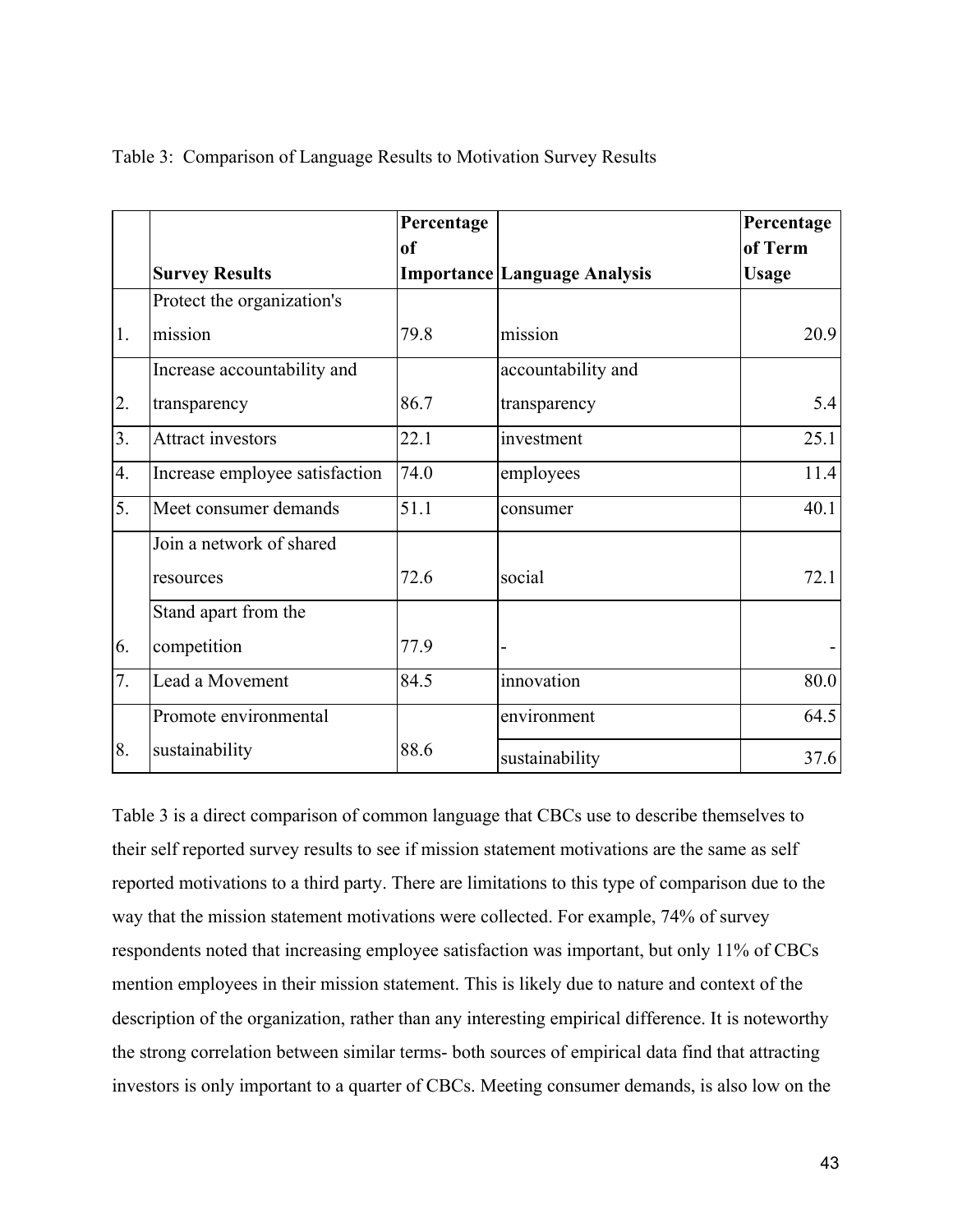motivation totem pole in both data sets, with barely 50% of organizations deeming it important. Leading a movement and innovation are similarly high with 84.5% of survey respondents finding it important, and four out of five CBCs self describing as innovative.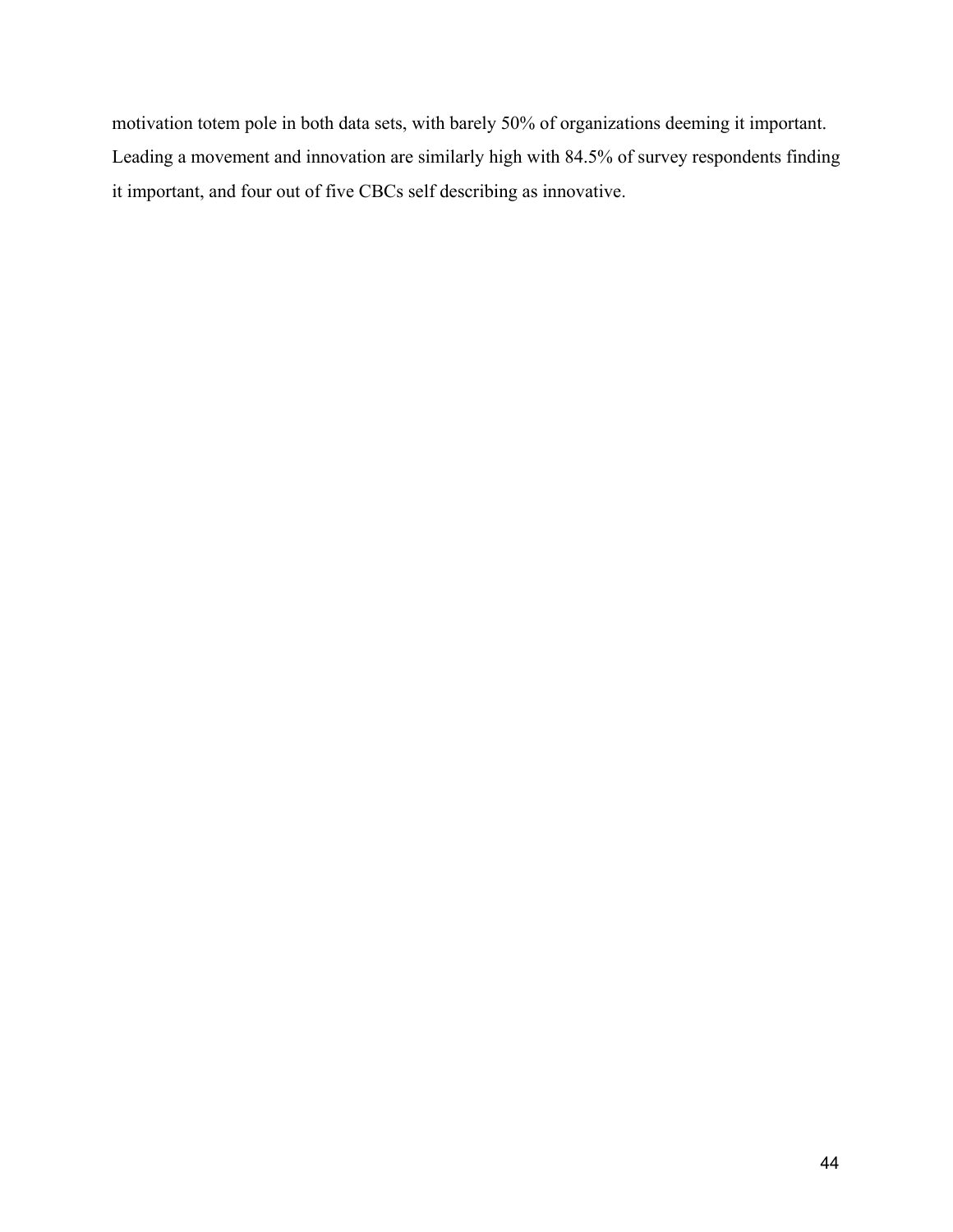### <span id="page-44-0"></span>**5. Discussion**

#### **5.1 Analysis**

#### **5.1.1 Language**

The most commonly used phrases by CBCs were innovation and social, with 80% and 71.2%, respectively, of all CBCs using these terms in their description. The prevalence of innovation as a self description cannot be determined, from this study, to be specifically a product of CBCs or the fourth sector because of the abundance of literature on organizational innovation for all types of private industry. It is unlikely an organization would publicly acknowledge that their production is satisfactory using antiquated practices or that they are path dependent, and do not have a plan for research or development. Practically, innovation was a large category of synonymous terms, which could explain for the highest count, as it also included innovation, innovate, change, new, lead, and movement to get the final figures. However, for the purpose of this study it is an interesting finding that four out of five organizations specifically define themselves using these terms and it does show a commitment to "change". When paired with their commitment to B Lab's standards, it shows their perception of innovation is related to the green economy and its social and environmental goals.

The finding of the use of the word "social" as common language is not groundbreaking, as the whole green movement is based on a commitment to the amelioration of macro and micro level societies, or social responsibility. Only 31.3% of organizations used the term sustainability. This might be because it's an overarching goal and was intentionally described using more specific language by using other descriptors, such as directly referencing social or environmental aims. Environment was mentioned by 64.5% of organizations. This number might be lower than social goals because of the limitations of searching only for specific terms rather than essence of meaning. Some organization's descriptions describe their products or services using unique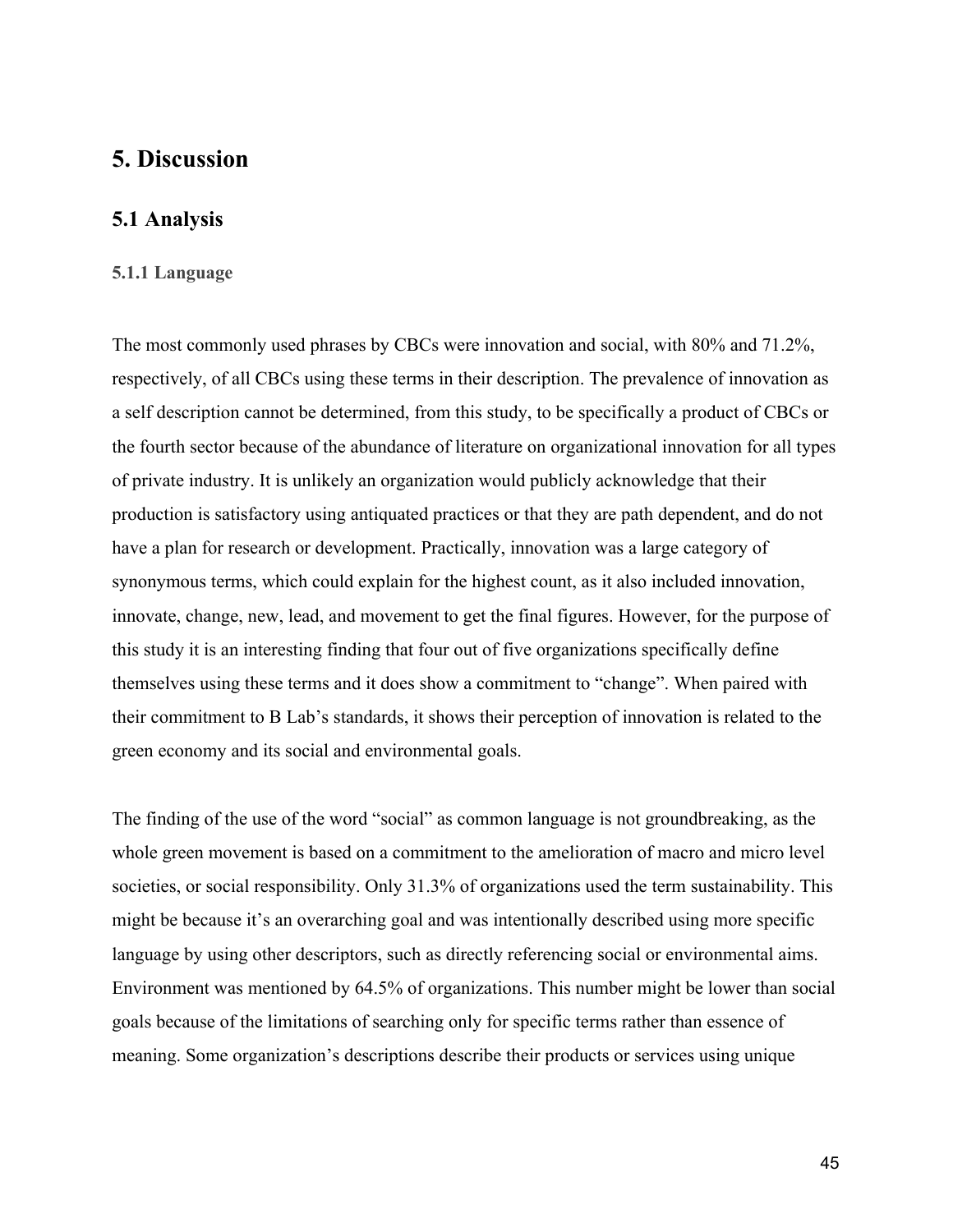terminology to describe their impact, and fall through the cracks of a literal linguistic analysis. Still, the findings represent a strong commitment to B Lab's purported goals.

Accountability and transparency the least self category represented, and was included only as a comparison to survey data, as the same category was the second most important category to respondents of the survey. It is intuitive that an organization might not proclaim their adherence to these terms as a self description, especially a self description that is presented to the evaluator of those qualities. There were still over a hundred references of these terms, which is worth noting. On the other hand, the common language descriptions report 41.1% of organizations mention their consumer and 25.1% mention investments, which are two of the lowest scoring categories of importance in the survey data. The descriptions is public relations directly for consumers and investors and their importance is acknowledged. Interestingly, the survey data suggests that the mission and goals of CBCs takes precedence over consumer and investor satisfaction, a clear and distinct difference from classic CSR and normative standards of the private sector.

#### **5.1.2 Survey**

The data shows consistent association between B Lab's ostensible goals and the missions of the companies it has certified in terms of accountability, environmental and social sustainability, creating a community of resources, leading a movement, standing apart from the competition and increasing employee satisfaction. All of these categories are represented with more than 70% of surveyed organizations thinking the categories are *important* or *very important*. Small variances between important or very important might be attributed to interpretation of the question, industry, personal convictions or many other factors. The main significance is that most of the categories that B Lab evaluates for (governance, social responsibility, environmental responsibility and community) are strongly supported by the organizations applying for certification. CBCs are less likely to be motivated by attracting investors or becoming a for benefit corporation. CBCs are divided on the importance of meeting consumer demands. The survey data suggests that meeting consumers demands is not as important, but still over 50% of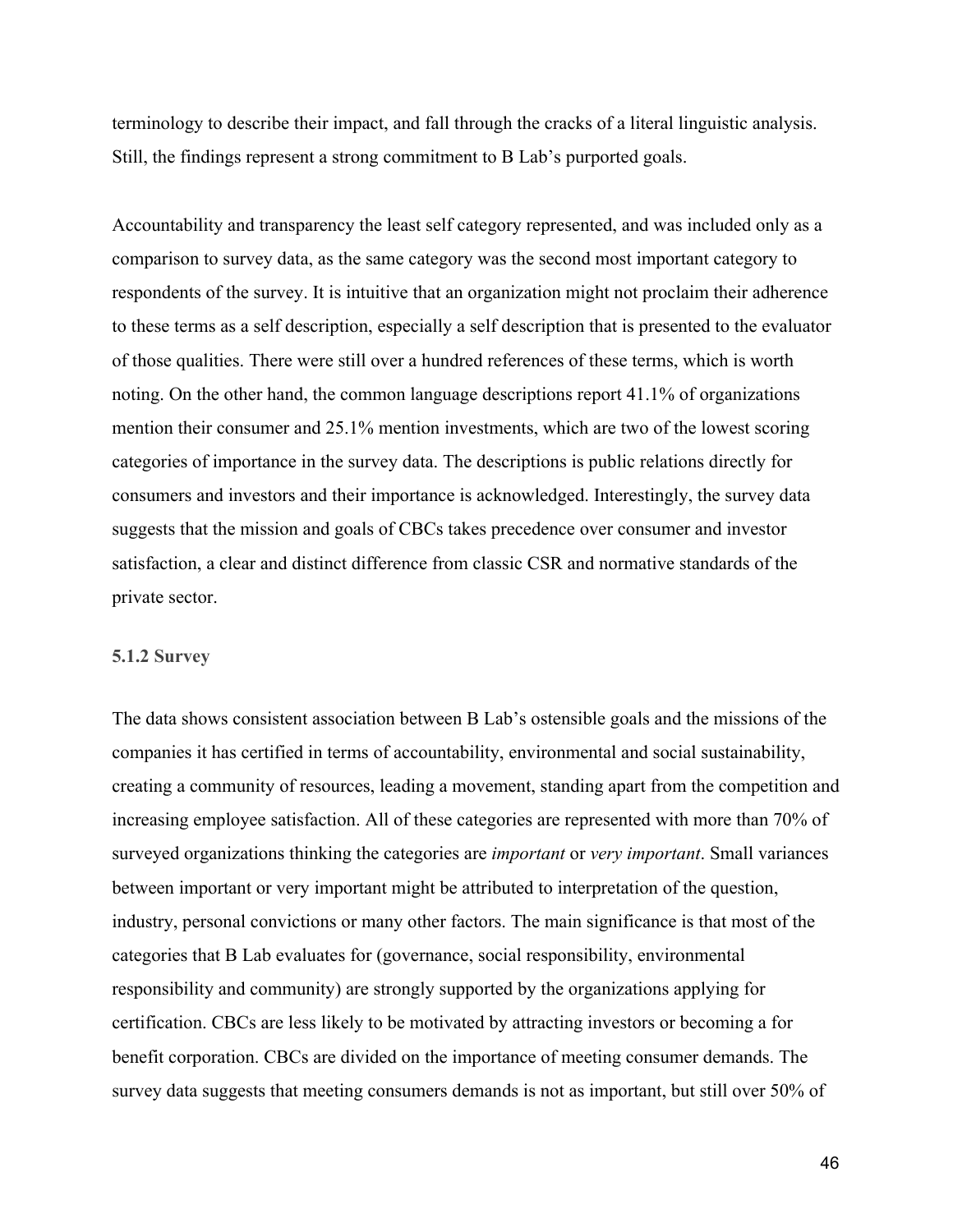respondents declare it important. Consumers are the least important, although still important category that B Lab evaluates according to the respondents of this survey. It is interesting that for all of the preceding terms, some respondents did claim that these items were *not important*. A more concentrated study of individual organizations might provide insight into these responses that are unusual in that they directly contradict the mission of the organization they have joined.

Attracting investors is not an evaluation criteria for B Lab, but is a talking point from publications promoting or suggesting certifying as a B Corp. Only 25% of respondents claimed attracting investors was important, and more directly, 44.6% of respondents said it was not important. Looking at the consumer and investor scores together, in light of the common language analysis, CBSs are publically describing themselves as interested in the consumer and investors, but when reporting privately investors and consumers are of least importance. This is an interesting comparison of CSR to CBCs. Classic CSR's role was developing a positive relation with the public and ultimately drawing in more money. CBCs are using language that reflects the importance of maintaining the interests of the consumer and investors, but in practice their motivations are more strongly rooted in environmental and social sustainability. This is a strong distinction between CSR and CBCs.

The final question of the survey was intended to gage CBCs motivation to become part of the development of the fourth sector. The analysis of this question is tricky because only twenty three countries have legal status of for benefit organizations. Virtually no organizations used language to suggest their interest in legal status in their self reported descriptions. The random selection of organizations also did not predetermine the country of each respondent, and the anonymous response does not allow for correlation between legal countries and not. This was purposefully omitted because it was expected that those part B Lab's movement have access to publications which explain the status of the fourth sector in terms of for benefit legal status, or the study would highlight that they are not utilizing access to this information. Based on emailed questions and concerns about this specific question- becoming a CBC does not automatically lead one to consider or even have access to information about the fourth sector. This is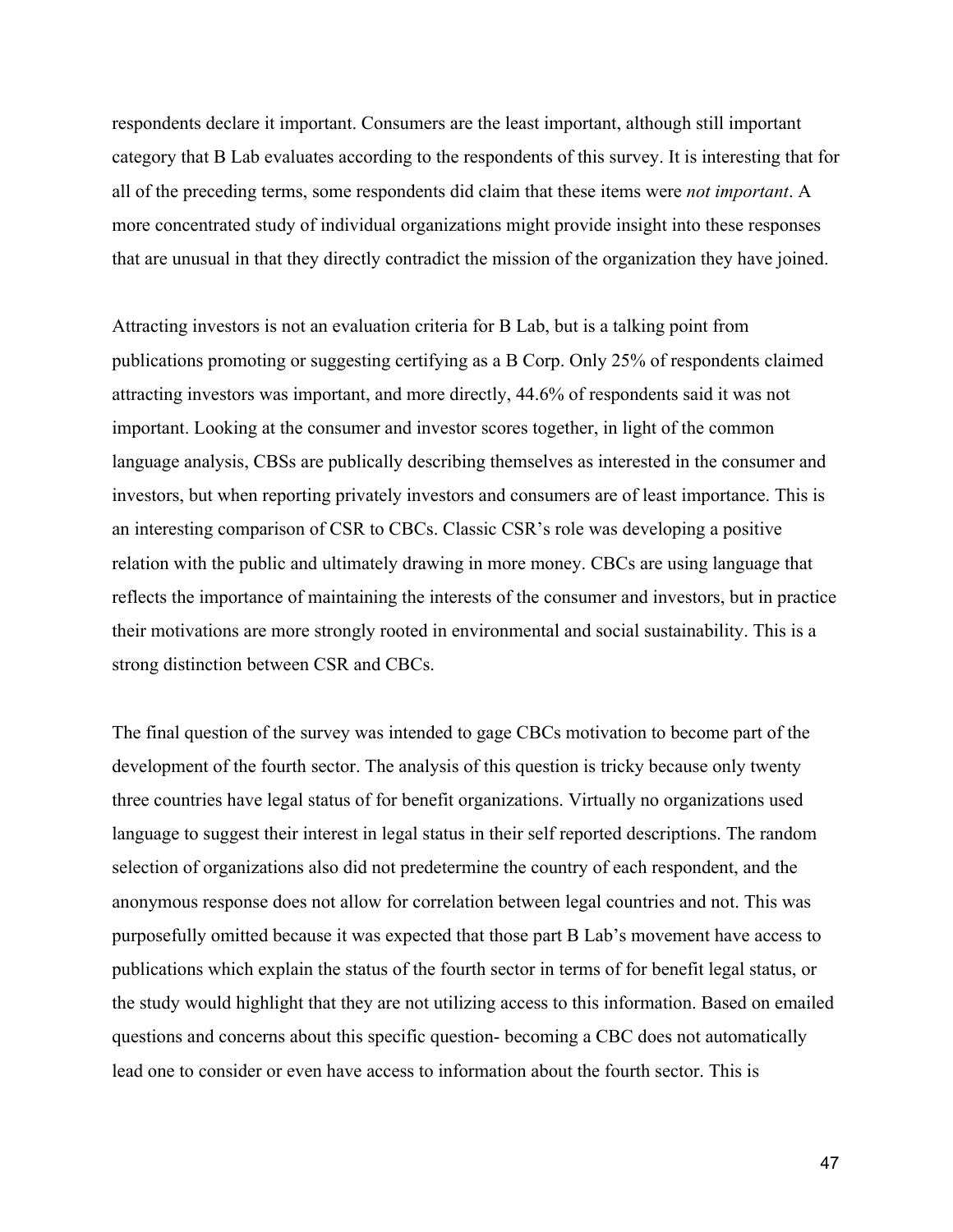particularly interesting because most CBCs are in the United States where in most states there is a legal certification available. There is almost equal weight on each part of the scale regarding this question: 36% of respondents think it is not or somewhat important, 35% think it is important or very important, and this question received the largest percentage of neutral votes at 26%.

#### **5.2 Results in a Green Economy**

The theory behind this study was developed under the assumption that time normative standards of the private sector are changing. Due to greenwashing and a public distrust, CSR no longer provides meaningful changes to an organization's public image if the PSC is not evaluated and "proved" by an independent third party, such as B Lab. Therefore, CBCs provide a certification unavailable to previous trends of CSR. A sticker of B Lab's certification ensures that all stakeholders are taken into account in the organizational practices performed by a CBC. This alone distinguishes classic CSR from CBCs. Even further, the legal status of a for benefit organization provides the government with proof that organizations are meeting new standards of environmental and social responsibility. It remains to be seen if governments will regulate their own government bodies to evaluate organizations for their practices when obtaining for benefit status - or whether they will rely on third party NGOs like B Lab to ensure organizations are walking the walk.

#### **5.3 Conclusion**

The most compelling results of the data collected in this study is the clear message from CBCs that their motivations are not to gain investors and that there is mixed interest in, or a lack of knowledge about becoming a for benefit organization. The first conclusion supports the difference explored in the theory section distinguishing CBCs from classic CSR. Another interesting conclusion is the qualifier of evaluation to preserve accountability and transparency as a solution to nix greenwashing the role that that has played in developing a new type of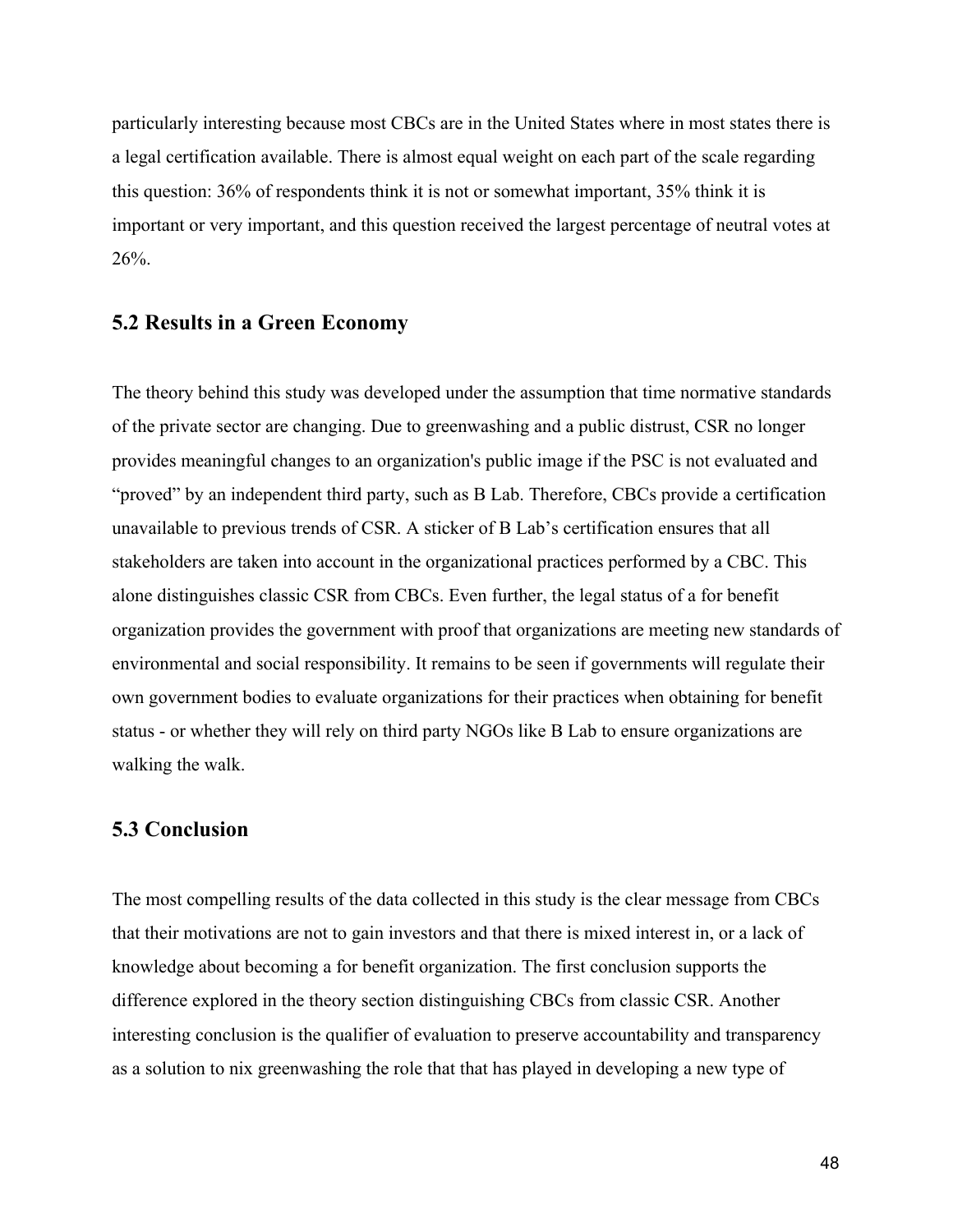organization, and potentially, a fourth sector. The data suggests that CBCs are extremely motivated to be innovative. They hope to protect their mission of environmental and social sustainability and prove that to their community through the accountability and transparency that an external evaluation provides.

#### <span id="page-48-0"></span>**5.3.1 Impact**

Abilities, motivations, and opportunities can be evaluated in many different ways specific to particular organizations, industries, or countries. Therefore, their definitions for the purpose of this research paper are limited to the descriptions provided from the framework previously paved, including the relatively short descriptions of abilities and opportunities specific to CBCs. The assumptions behind the following analysis rely heavily on the leading research on the AMO framework. AMO as described in this study will be used to divide all organizations into three categories. The categories of CBC, CSR organizations and carbon-era organizations. CBCs possess all three of the precursory factors for becoming part of the green economy. CBCs have the ability to create a sustainable product or service. They have the opportunity to access and communicate in a common language with B Lab directly and their community of like minded organizations. They have the motivation to practice environmental and social sustainability, and most notably, to get certified to promote accountability and transparency to their stakeholders and forestall greenwashing.

CBCs certification through the BLab evaluation is the behavior that distinguishes these types of organizations from typical CSR. CSR within private organizations practice social responsibility by exhibiting at least two of the AMO facets, they must have the ability or opportunity to develop a relationship within the community that purports their commitment to those other than their shareholders. These organizations have not been certified in their social responsibility, but publicly acknowledge a commitment to some social responsibility. Without certification, these organizations are not protected from public perceptions of decoupling or greenwashing. An organization without the ability, opportunity or motivations to promote sustainability are represented here as group of organizations are those still reliant on carbon-era industries or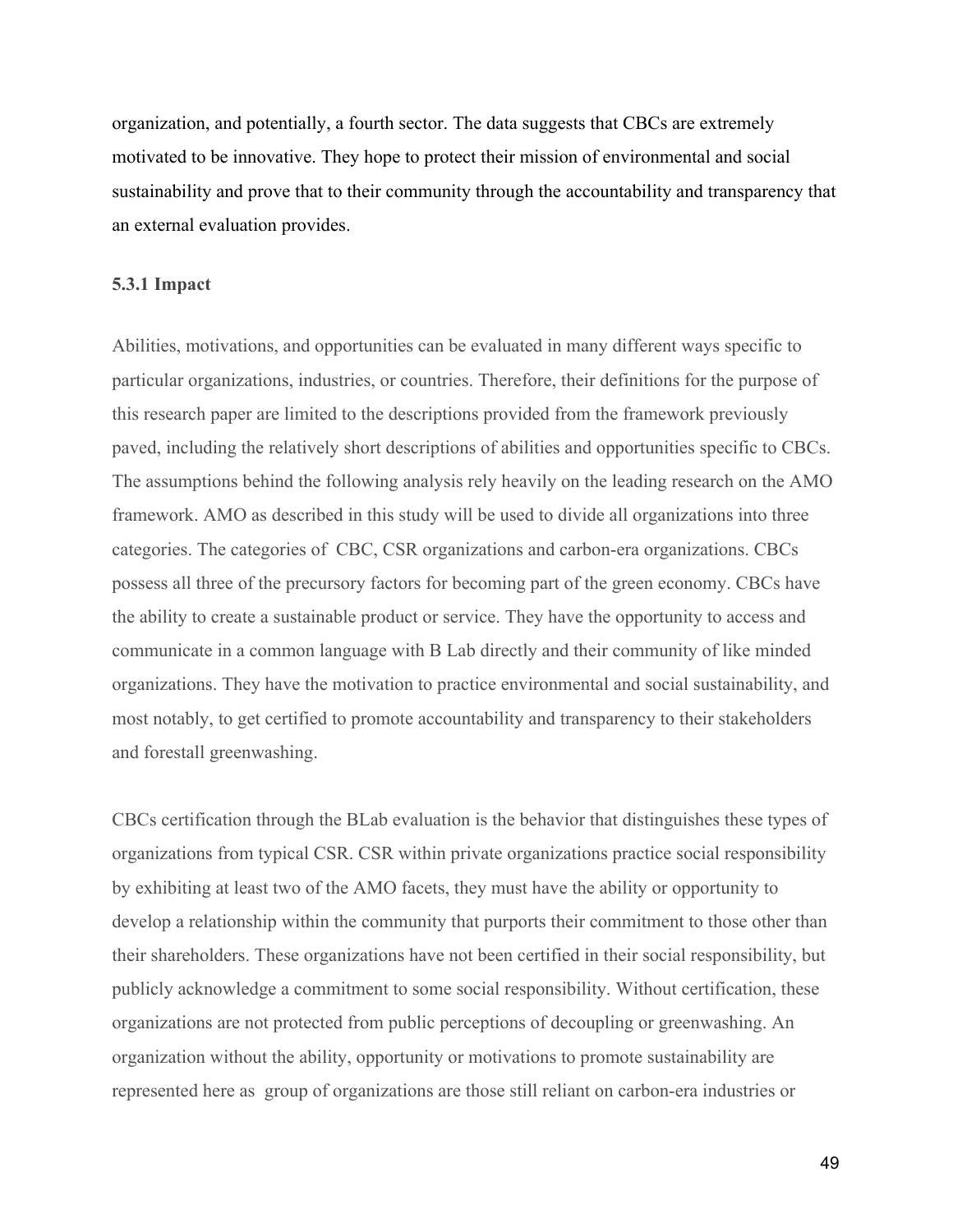practices. This group is not limited to reliance on diminishing resources such as oil, coal or natural gas but also might allow antiquated social practices such as violating labor laws or exploitation through outsourcing labor to underdeveloped populations.

One goal of this study was to determine if CBCs are, in fact, a harbinger of the fourth sector. Research is lacking for for benefit organizations, as there are no governing bodies tracking their development. Individual states in the US have no obligation to report the number of for benefit organizations. There is a great deal of research necessary to determine the role that B Lab played in the development of this new sector. Data collected in this study is not sufficient to determine if CBCs are more or less likely to become part of the movement through the desire to become a fourth sector entity. Their motivations to stand apart as an emergent, innovative member of a green economy and sustainability movement is clearly conveyed through the empirical data collected.

The table below shows the AMO framework in relation to the development of the fourth sector. It takes the summative approach of AMO, that all three facets add together to create a whole. CBCs have developed the abilities, opportunities and motivations to distinguish themselves from classic CSR. Organizations can possess 0-3 of the AMO facets, but only the presence of all three solves the problem of greenwashing when moving towards a green economy. Tier 1 and 2 represent the current state of private sector organizations. Tier 1 represents organizations that rely on the carbon era infrastructure. Oil companies, factory farms, and outsourced labor markets might possess either abilities or opportunities but not put them into practice. These organizations, due to their lacking abilities and opportunities, do not have the capacities to claim strong motivations for the behavioral change to become a CBC. Tier 2 organizations possess the capabilities and opportunities of the AMO framework requirements. These organizations might participate in classic CSR, practice sustainable development, or even subsist in an economic market that allows for them to employ sustainable tools. The dotted line between tier 1 and tier 2 represents how easy it is for the organization to be subject to a PR catastrophe if the public finds out about greenwashing, or other deceiving tactics related to false proclamation of sustainability.

50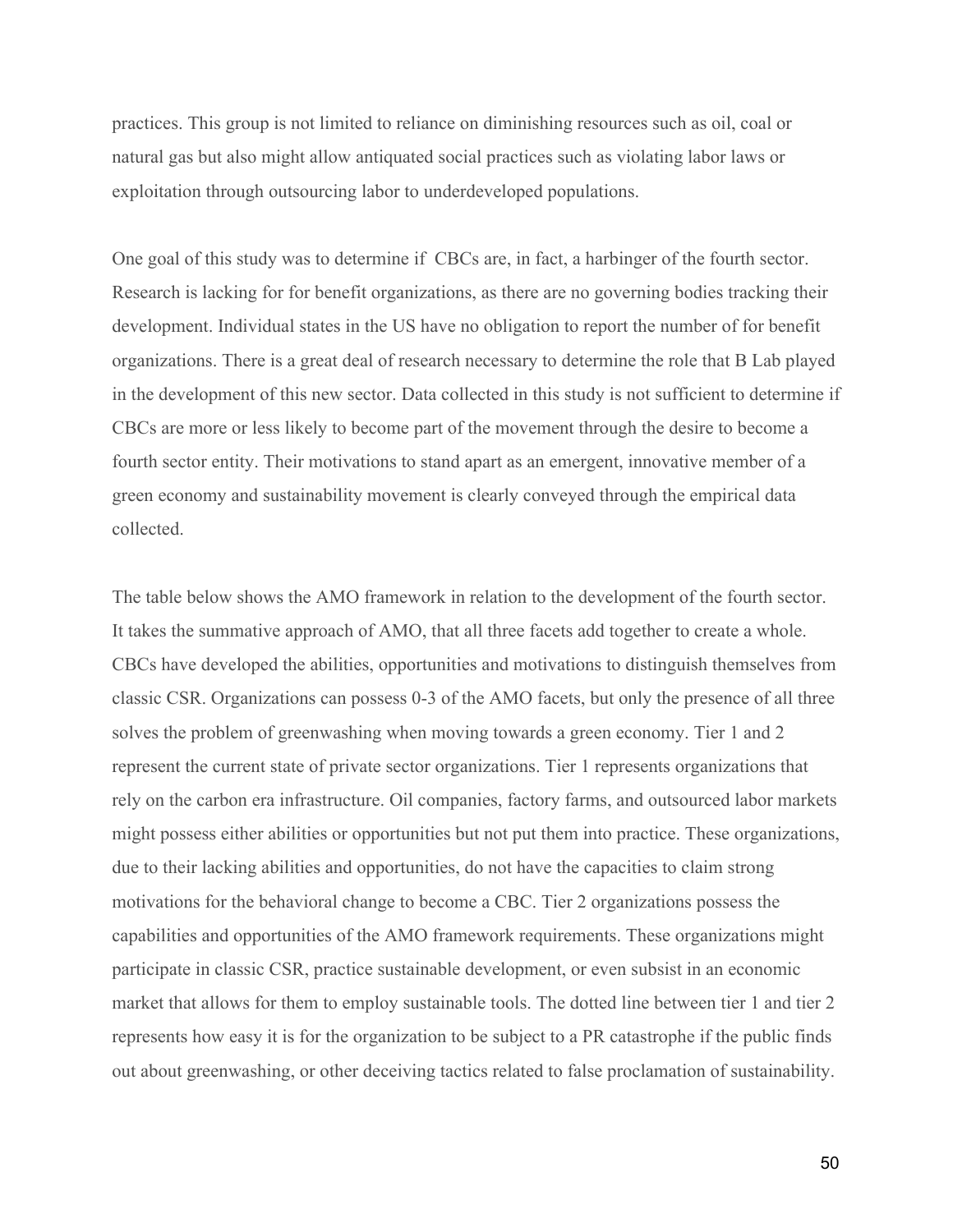If an organization has the abilities and opportunities, they are set up to develop the capacity of motivation to become a CBC, but have not done so. Tier 3 is the focus of this study: organizations that have made the organizational behavioral change to have an external evaluator certify their compliance with normative standards of social and environmental responsibility. Tier 3 organizations have the abilities and opportunities that a tier 2 organization has access to, but they have made the conscious organizational change to become a CBC.



All B Corps have passed an evaluation that ensures the firm has the motivations, capabilities and opportunities to implement a socially responsible enterprise. Their commitment to an annual evaluation which assumes measures will be taken to improve their score shows will ensure their transparency, accountability, and positive PR in this regard. Without a severe disjunction they will maintain a positive CSR and maintain active participation in the development of the green economy. CBCs prove through their certification that they have not decoupled their mission from actions. Greenwashing is a threat to all organizations when prosumers demand sustainable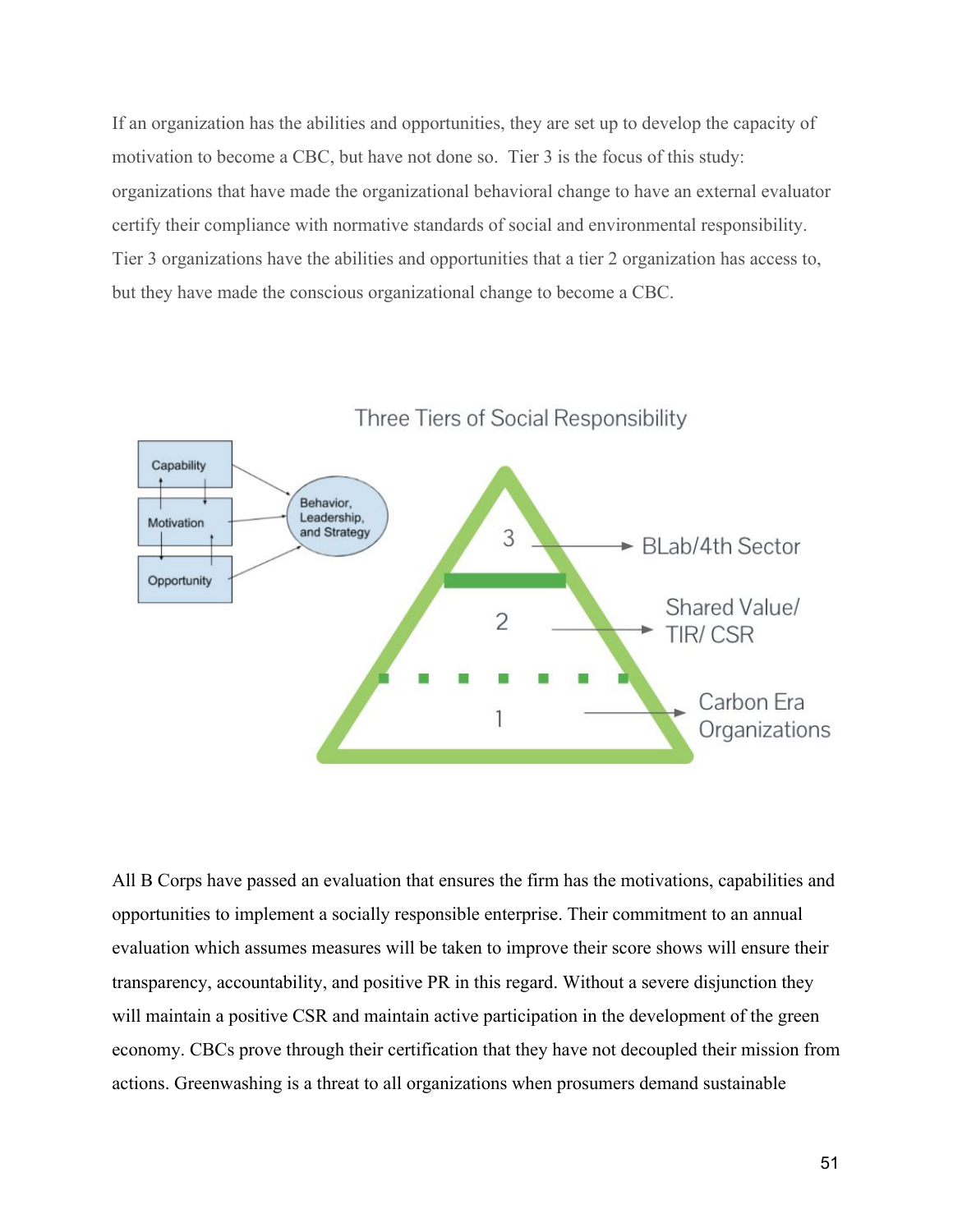practices that lead towards the development of a green economy. Gaining certification from a third party evaluator proves to the consumer the commitment to unified mission and action.

Motivations of a B Corp are stated directly in their mission statement and application to obtain the certification. Capabilities tend to be deep structures of the institutions inherent operations. Producing a product or service which is inherently responsible present in most B Corps. The opportunity to exist as a B Corp tends towards economies and countries with existing infrastructure and wealth to allow such services to exist. This might not be true in the future, but tracing the origins of B Lab it certainly is a "developed world" opportunity, despite its ultimately global scope. Anticipators of the TIR make the claim that it is easier for developing nations to develop sustainable practices, as their development starts from a blank slate as opposed to changing ingrained industrial paths (Rifkin, 2013).

Tier one organizations are not actively socially responsible based on the constitution of their industry, practices, or subsistence on non sustainable materials. Tier one organizations actively contribute to sustainability. These companies experience negative PR at the expense of their practices. Gun companies, oil companies, and nuclear weapon facilities might fall into this category. It is possible for a tier two company to fall into this category in the middle of a greenwashing scandal, but those drops in PR tend to have the ability to break back into tier 2 with positive CSR move.

The public sector historically and normatively provides a variety of services meant to protect and serve society. European models of capitalism already include social and environmental responsibility, like Germany's Social Market Economy (Breurer, 1996). The Nordic model provides a comprehensive example of the world's most prosocial economy. This might have an interesting consequence for the role that the nonprofit sector, and now the for benefit sector plays in the development of social welfare within an economy. The Nordic countries hold only a handful of CBCs, a speculation for this could be that B Lab's values are intrinsic to their normative standards, expected and socially enforced. As leaders of global innovation of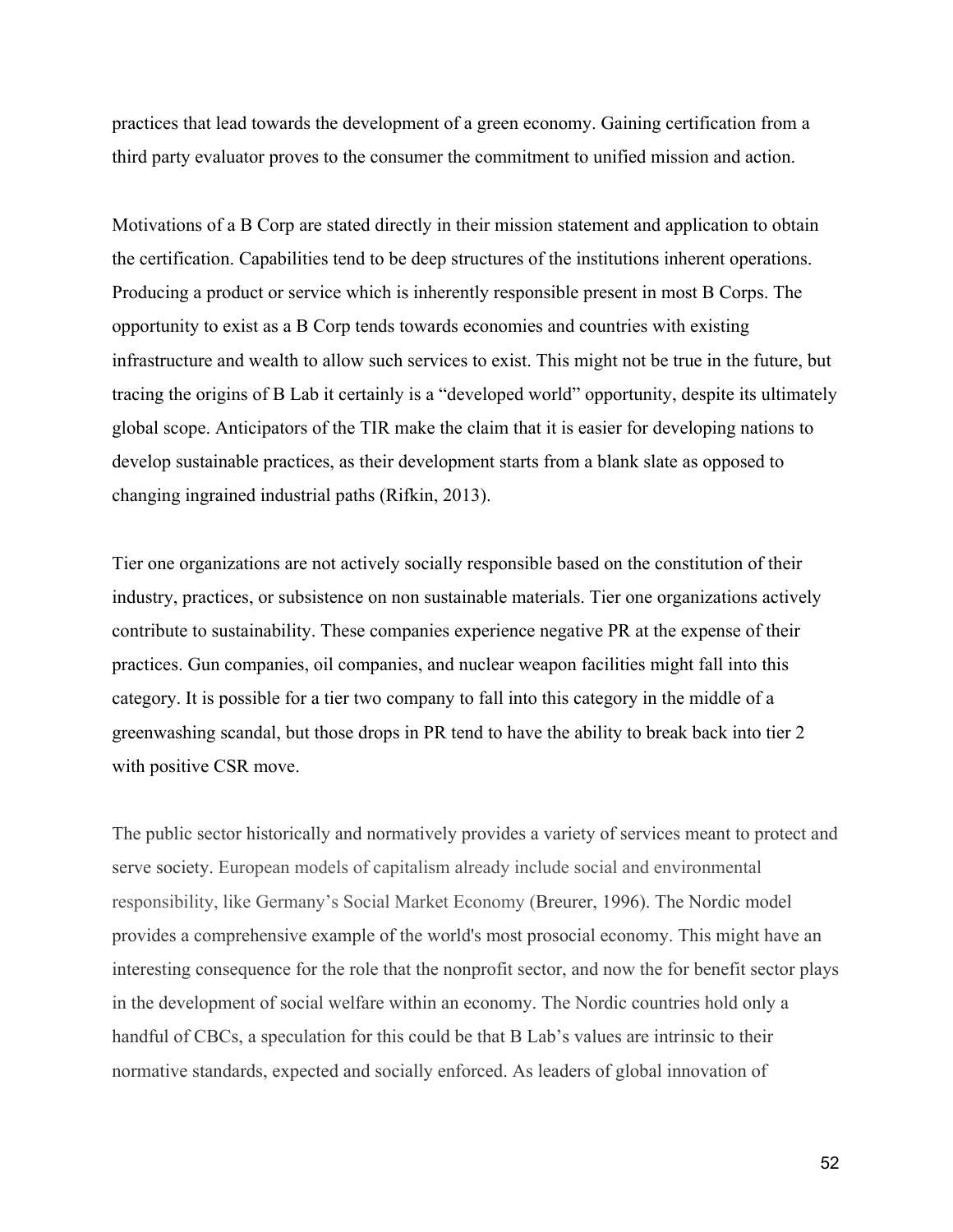sustainable development, the Nordic countries have predicted what the rest of the world is coming around to: sustainable practices are necessary for future development or else the world is in serious threat of climate change and economic disparities between marginalized populations. It can be speculated that if a fourth sector is coming, it will rely on independent evaluators to monitor and track impact of organizations, and that this is driven by prosumers avidity to promote a green economy and debunk greenwashing.

#### <span id="page-52-0"></span>**5.3.2. Limitations**

There are several limitations of this study. The largest limitation of the this study is the self reporting factor. Organizations were studied only from the public information they provide and their own intentions might cloud their actual impact when answering survey questions. Studies show that people are more likely to be honest to admit to normatively negative statements in a self reported survey as opposed to an interview (Brenner & Delameter, 2016). Greenwashing is a particularly difficult phenomena to expose as organizations' PR departments livelihoods depends on preventing scandals of just this sort. The world is not yet a green utopia, and the green economy is fast approaching. The switch from profit driven models to sustainable practices is not clear for most organizations, and if the green economy persits, it is likely some organizations will fail. It is a hypothesis that decades in the future this movement will be evaluated extensively for efficacy and implementation, and this study is only tracing the budding of a plant that could possibly develop roots, a trunk and many branches in the future. For now, even the green economy could be considered a hypothesis, as an abundance of dominant industries rely on carbon era practices. Tesla is an extremely interesting and innovative case study, but the reality is that most of the world uses a combustion engine. Studying the fourth sector is comparable.

The data is also limited by the brevity of the survey and lack of chance for explanation for each of the topics. It is also impossible to determine the catalyst of the organizational change: did they change for B Corp or did B Corp already align with the organization's mission. Inner contexts of a single organization can be studied and analyzed in a reasonable scope. The scope becomes less managale as the number of organizations increase. The scope becomes completely out of reach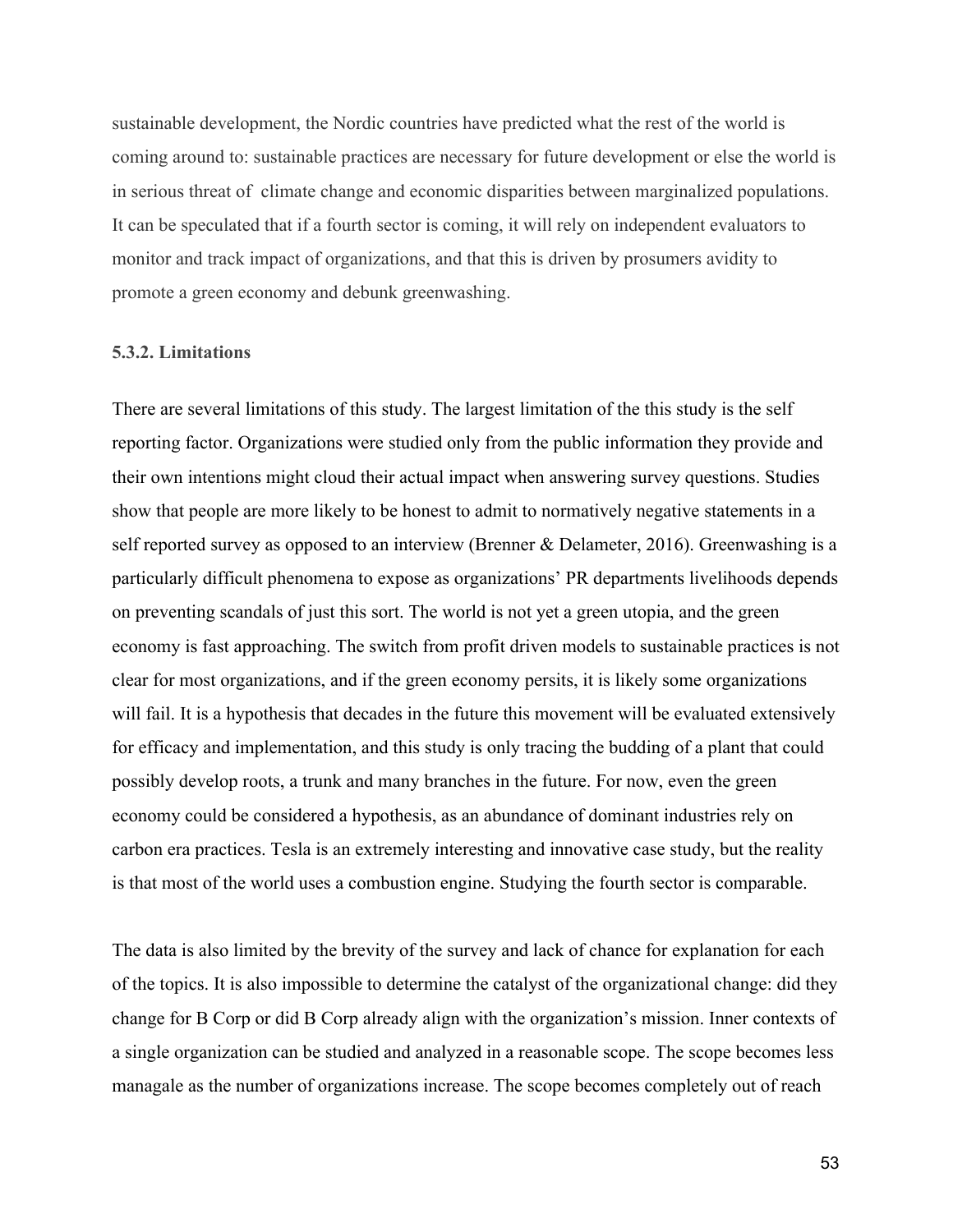when outer contexts' application to thousands of organizations inner contexts attempts to be analyzed. The goal of this paper is not to make positive claims correlating internal and external contexts, but to highlight the change in social responsibility and its juxtaposition to the development of the fourth sector. Time and space do not allow an exhaustive analysis of what it means to be a fourth sector organization. Through a lense of critical realism this paper will examine B Lab's certification of CSR alongside the development of benefit corporations.

#### **5.3.3. Extra Information of Interest**

Communication with CBCs was quite easy. Finding contact information for the correct department to answer the survey was always clear. Responding participants often communicated that the survey had been completed. Several respondents sent additional facts about their motivations in responding emails. A recurring statement was that the company had always promoted social and environmental responsibility and became a CBC as a second thought, rather than forming their business model to meet the impact necessities of B Lab. Several organizations also reached out to state that they didn't know what it meant to gain legal status as a for benefit organization or that this was not an option in their country.

#### **5.3.4 Future Research**

A recommendation for further research once the fourth sector path has been beaten down more steadily. This study was limited by the lack of information available about fourth sector entities because governments have yet to fully define its scope and report how many organizations are using this new legal status. The growth of B Lab as a path to fourth sector certification has yet to be established, and future successes or failures of CBCs will be interesting to study in terms of the value of obtaining a third party inspection of sustainable impact. This study suggests that government actions across Europe, specifically in the Nordics will continue to progress into the green economy, and the role of private industry in a green economy will be of great interest to the development of a new sector, or perhaps an entirely green economy. Times will continue to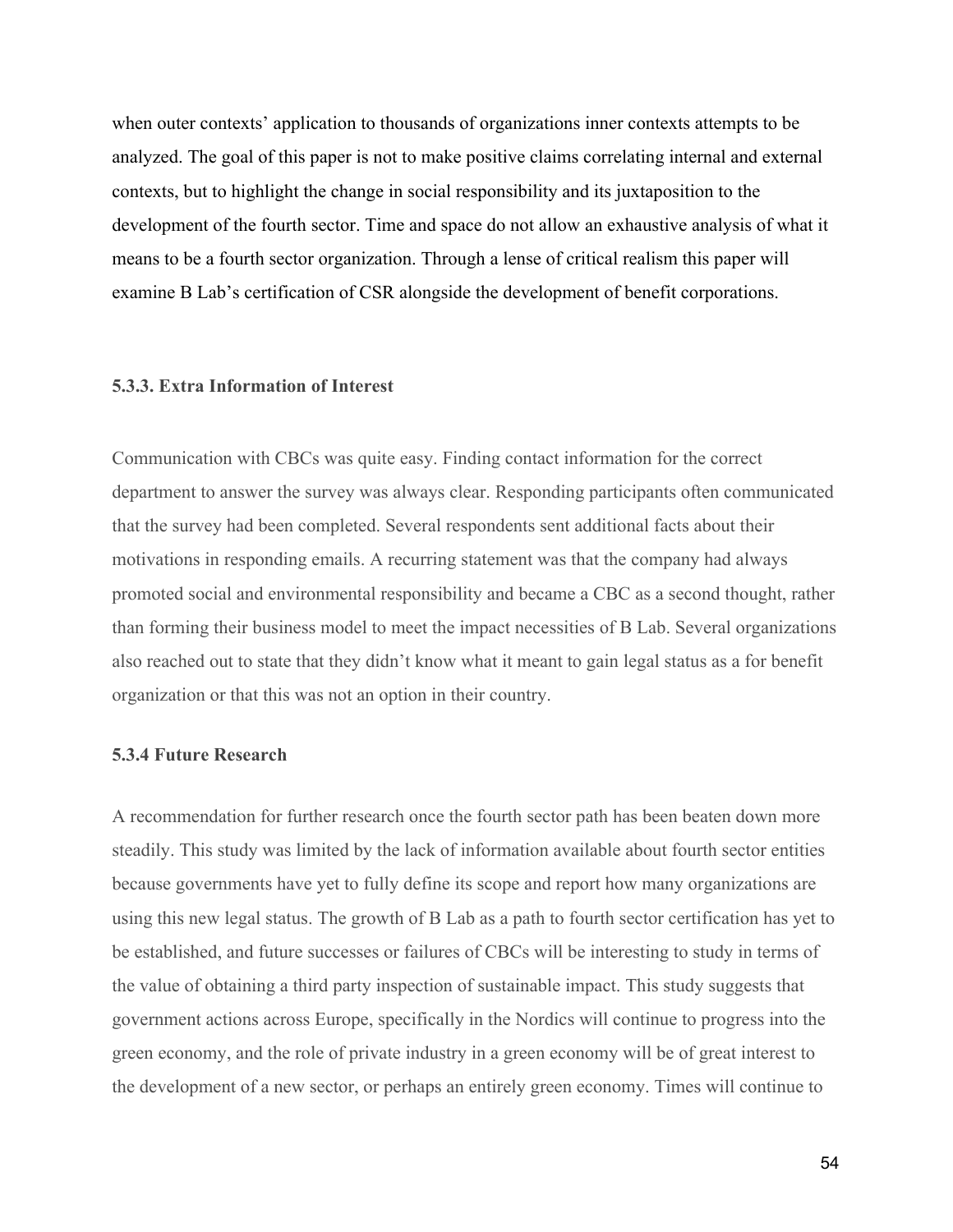change for CBCs. Classic CSR captured the essence of the importance of giving back to society, and it still holds true that "businesses exist at the pleasure of society" and "business acts as a moral agent within society" (Wartick and Cochran, 1985). CBCs takes the next stepping stone, after CSR, towards a green economy on the other side of the carbon era. The fourth sector, might be the next stepping stone if consumers continue to demand social and environmental responsibility from private industry.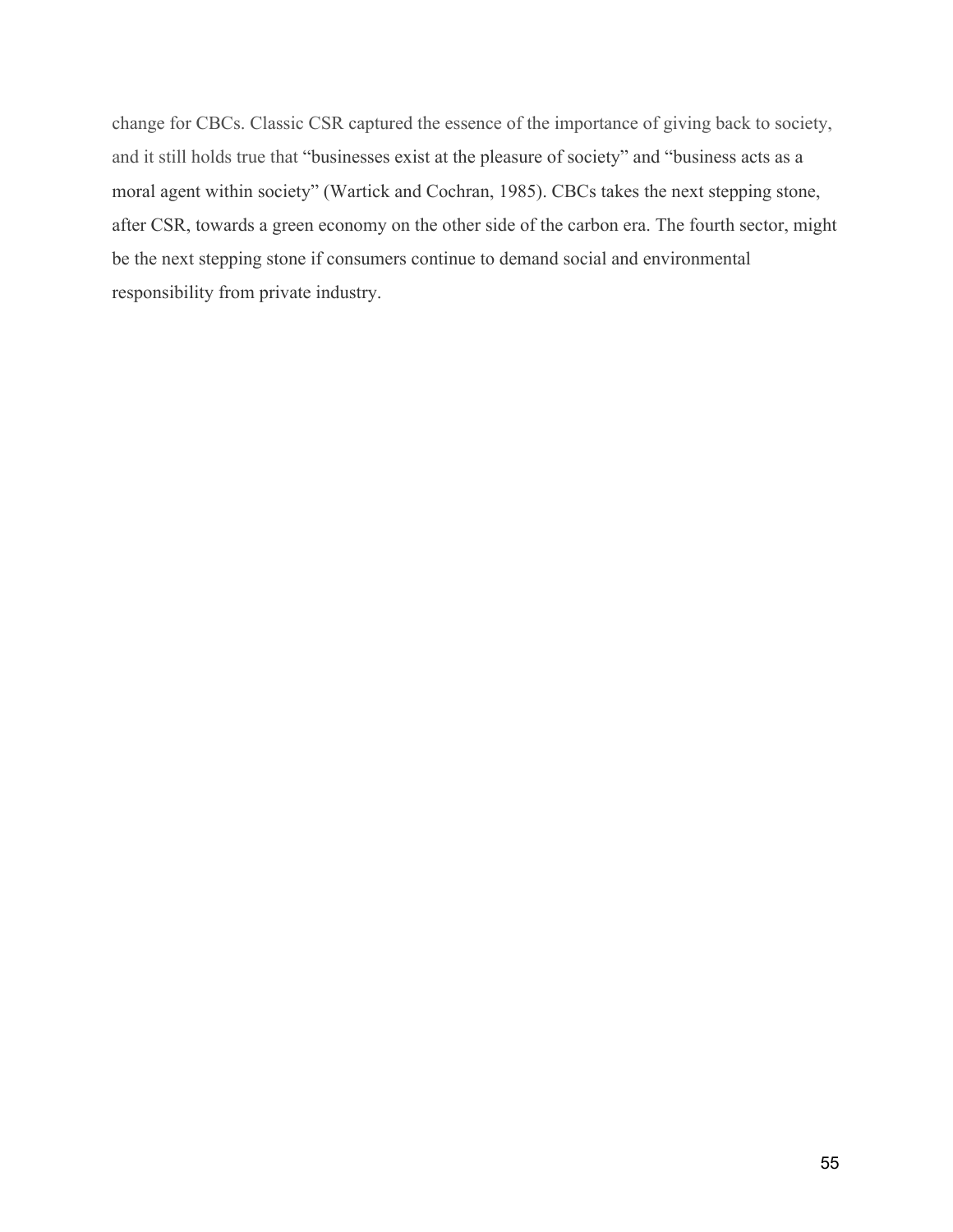## **7. References**

2017 Edelman TRUST BAROMETER. (n.d.). Retrieved from https://www.edelman.com/research/2017-edelman-trust-barometer

About Memeology. (2016, March 09). Retrieved from<http://www.memeology.org.uk/about/>

- Aksak, E. O., Ferguson, M. A., & Duman, S. A. (2016). Corporate social responsibility and CSR fit as predictors of corporate reputation: A global perspective. *Public Relations Review,42*(1), 79-81.
- Anonymous. (2017, February 16). 2020 climate & energy package. Retrieved from [https://ec.europa.eu/clima/policies/strategies/2020\\_en](https://ec.europa.eu/clima/policies/strategies/2020_en)
- Bailey, T. (1993). Discretionary effort and the organization of work: Employee participation and work reform since Hawthorne. *Teachers College and Conservation of Human Resources*, Columbia University.
- Barnaghi, P., Wang, W., Henson, C., & Taylor, K. (2012). Semantics for the Internet of Things. *International Journal on Semantic Web and Information Systems, 8*(1), 1-21.
- Barroso, J. M. (2007). *"Europe's energy policy and the third industrial revolution"*. Speech presented at Loyola de Palacio energy conference in Spain, Madrid.
- Benefit Corporation. (n.d.). Retrieved from<http://benefitcorp.net/>
- Bina, O. (2013). The Green Economy and Sustainable Development: An Uneasy Balance? *Environment and Planning C: Government and Policy,31*(6), 1023-1047.
- Blumberg, M., & Pringle, C. (1982). The missing opportunity in organizational research: Some implications for a theory of work performance. *Academy of Management Review*, 7(4), 560-569.
- Bowen, H. R. (1953). Social responsibilities of the businessman. New York: Harper & Row.
- Brenner, P. S., & Delamater, J. (2016). Lies, Damned Lies, and Survey Self-Reports? Identity as a Cause of Measurement Bias. *Social Psychology Quarterly,79*(4), 333-354.
- Breurer, S. (1996). The Social Market Economy: Birth of an Economic Style. *Wissenschaftszentrum Berlin*.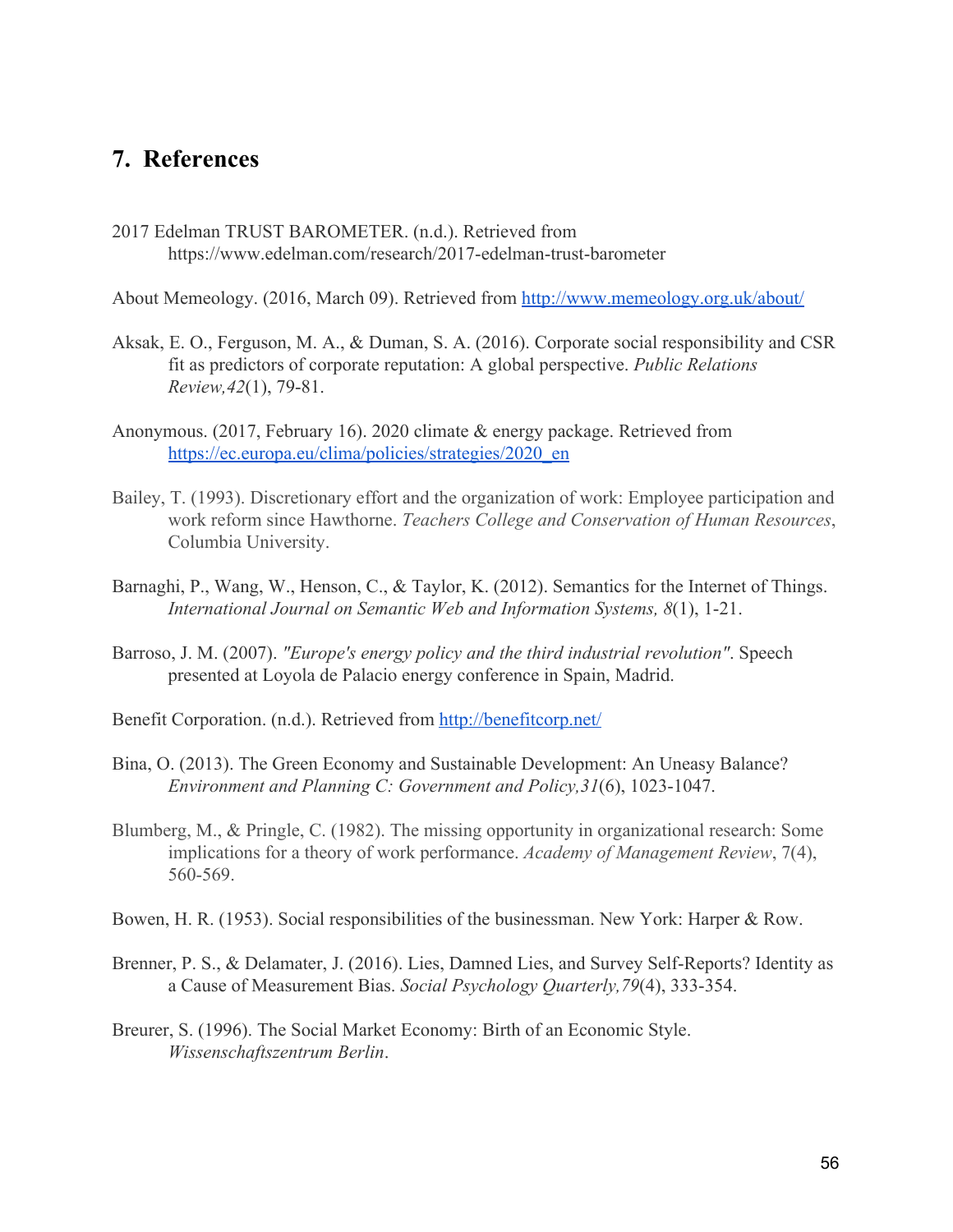- Bromley, P., & Powell, W. W. (2012). From Smoke and Mirrors to Walking the Talk: Decoupling in the Contemporary World. *Academy of Management Annals, 6*(1), 483-530.
- Brunsson, N. (2002). *The organization of hypocrisy: Talk, decisions and actions in organizations*. Cph.: Copenhagen Business School Press.
- Carroll, A. B. (1999). Corporate Social Responsibility. *Business & Society, 38*(3), 268-295.
- Cherry, M. A., & Sneirson, J. F. (2010). Beyond Profit: Rethinking Corporate Social Responsibility and Greenwashing After the BP Oil Disaster. *SSRN Electronic Journal*.
- Collomb, J. (2014). The Ideology of Climate Change Denial in the United States. *European Journal of American Studies,9*(1).
- Consumer-Goods' Brands That Demonstrate Commitment to Sustainability Outperform Those That Don't. (2015, December 10). Retrieved from https://www.nielsen.com/us/en/press-room/2015/consumer-goods-brands-that-demonstrat e-commitment-to-sustainability-outperform.html
- Covert, T., Greenstone, M., & Knittel, C. R. (2016). Will We Ever Stop Using Fossil Fuels? *SSRN Electronic Journal*.
- Dailey, W. (2016, November 02). 2016 Cone Communications Millennial Employee Engagement Study. Retrieved from http://www.conecomm.com/research-blog/2016-millennial-employee-engagement-study# download-the-research
- Davis, K., & Blomstrom, R. L. (1971). *Business, society, and environment: Social power and social response*. New York: McGraw-Hill.
- Delmas, M. A., & Burbano, V. C. (2011). The Drivers of Greenwashing. *California Management Review*.
- Dews, F. (2016, November 29). Brookings Data Now: 75 Percent of 2025 Workforce Will Be Millennials. Retrieved from https://www.brookings.edu/blog/brookings-now/2014/07/17/brookings-data-now-75-perc ent-of-2025-workforce-will-be-millennials/
- Dunphy, D. C., & Stace, D. A. (1988). Transformational and Coercive Strategies for Planned Organizational Change: Beyond the O.D. Model. *Organization Studies,9*(3), 317-334.
- European Commission Directorate-General for Trade. (2019). Retrieved from http://ec.europa.eu/trade/policy/countries-and-regions/countries/norway/.

Facebook's data-sharing deals exposed. (2018, December 19). Retrieved from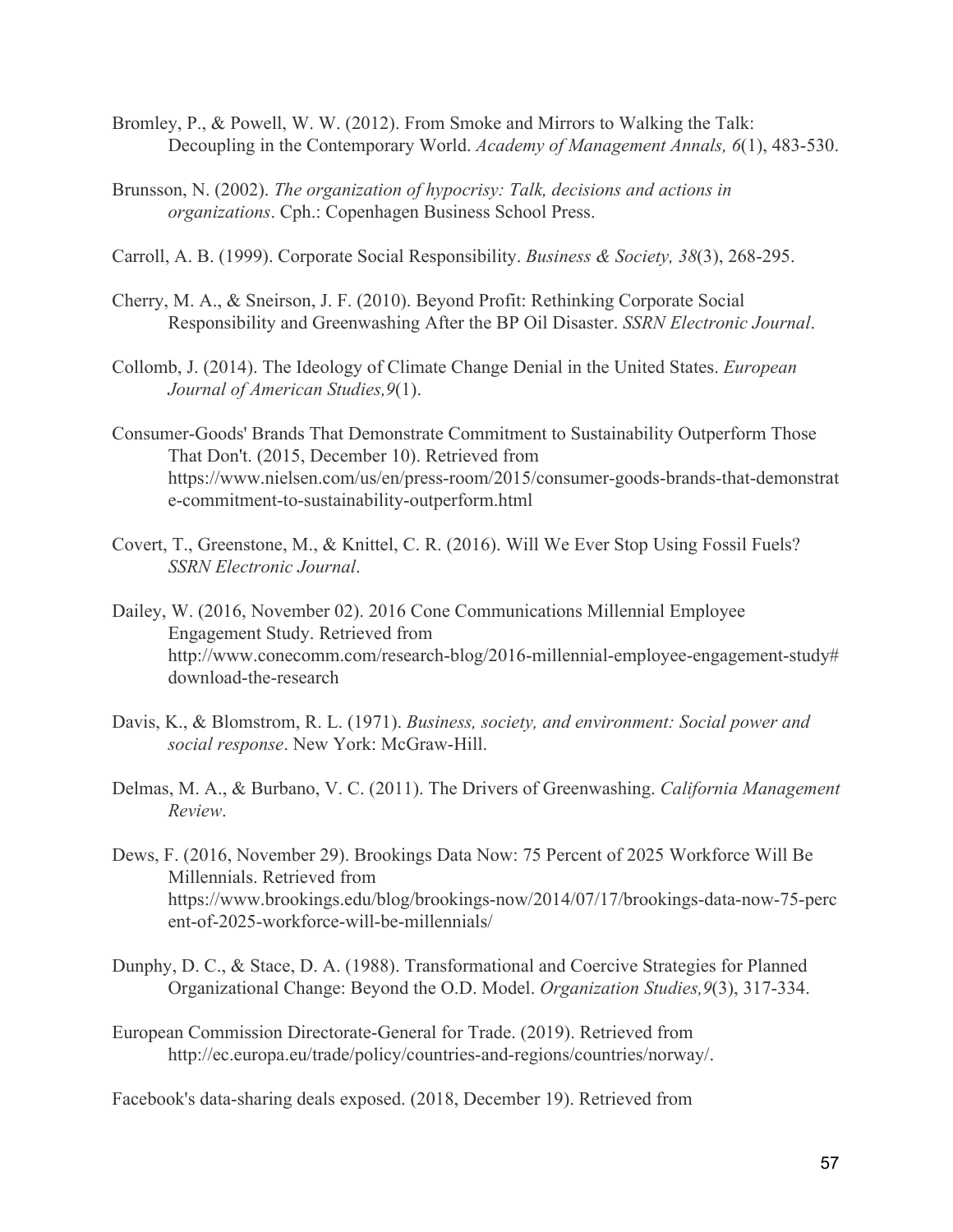<https://www.bbc.com/news/technology-46618582>

- Fu, N., Flood, P.C., Bosak, J., Morris, T., & O'Regan, P. (2013). Exploring the performance effect of HPWS on professional service supply chain management. *Supply Chain Management-an International Journal*, 18(3), 292-307.
- Gehman, J., Grimes, M. G., & Cao, K. (2019). Why We Care about Certified B Corporations: From Valuing Growth to Certifying Values Practices. *Academy of Management Discoveries,5*(1), 97-101.
- George, J. M. (1992). Extrinsic and Intrinsic Origins of Perceived Social Loafing in Organizations. *Academy of Management Journal,35*(1), 191-202.
- Global Innovation Index (GII) 2018. (n.d.). Retrieved from https://www.wipo.int/pressroom/en/articles/2018/article\_0005.html
- Graafland, J., & Smid, H. (2016). Decoupling Among CSR Policies, Programs, and Impacts. *Business & Society,*000765031664795.
- Green economy .:. Sustainable Development Knowledge Platform. (n.d.). Retrieved from https://sustainabledevelopment.un.org/index.php?menu=1446
- Greenwood, R., & Hinings, C. R. (1996). Understanding Radical Organizational Change: Bringing together the Old and the New Institutionalism. *The Academy of Management Review,21*(4), 1022.
- Gunelius, S. (2011, August 09). The Shift from CONsumers to PROsumers. Retrieved from https://www.forbes.com/sites/work-in-progress/2010/07/03/the-shift-from-consumers-toprosumers/#714c426c33df
- Hallett, T. (2003). Symbolic Power and Organizational Culture. *Sociological Theory, 21*(2), 128-149.
- Hotten, R. (2015, December 10). Volkswagen: The scandal explained. Retrieved from <https://www.bbc.com/news/business-34324772>
- Iqbal, R., & Todi, P. (2015). The Nordic Model: Existence, Emergence and Sustainability. *Procedia Economics and Finance,30*, 336-351.
- Jacobsen, D. (2018). *Organizational Change and Change Management*. S.l.: Fagbokforlaget.
- Johnson, H. L. (1971). *Business in contemporary society: Framework and issues*. Belmont, Calif: Wadsworth Pub.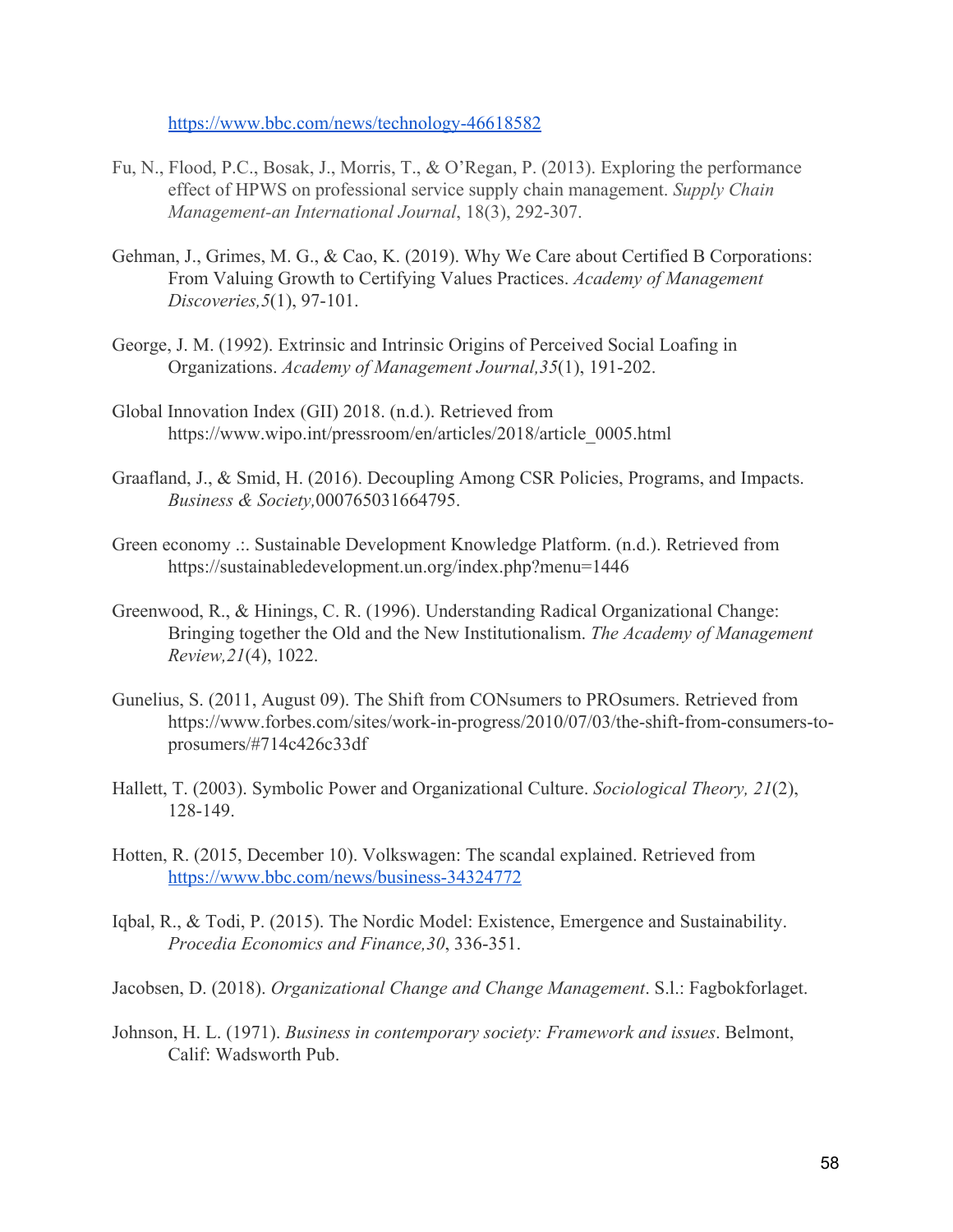- Kim, S., & Schifeling, T. (2016). Varied Incumbent Behaviors and Mobilization for New Organizational Forms: The Rise of Triple-Bottom Line Business amid Both Corporate Social Responsibility and Irresponsibility. *SSRN Electronic Journal*.
- Klein, N. (2016). Prosocial behavior increases perceptions of meaning in life. *The Journal of Positive Psychology,12*(4).
- Koltko-Rivera, M. E. (2006). Rediscovering the Later Version of Maslows Hierarchy of Needs: Self-Transcendence and Opportunities for Theory, Research, and Unification. *Review of General Psychology,10*(4), 302-317.
- Krapez, J., Cerne, M., Skerlavaj, M., & Anzengruber, J. (2014). AMO framework for team innovation:Efficacy beliefs,proactive personalities,supportive supervision. *Academy of Management Proceedings,2014*(1), 15229.
- Larry Fink's Letter to CEOs. (2016). Retrieved from [https://www.blackrock.com/corporate/investor-relations/larry-fink-ceo-letter.](https://www.blackrock.com/corporate/investor-relations/larry-fink-ceo-letter)
- Lyon, T. P., & Montgomery, A. W. (2015). The Means and End of Greenwash. *Organization & Environment,28*(2), 223-249.
- Mahtani, S., & Fahim, K. (2019, January 07). Saudi woman alleging abuse will remain in Thailand as refugee claim is processed. Retrieved from https://www.washingtonpost.com/world/saudi-woman-seeking-asylum-barricades-herself -in-thailand-airport-hotel-room-demands-refugee-protections/2019/01/07/114ce658-122f-11e9-a896-f104373c7ffd\_story.html?noredirect=on&utm\_term=.08d59fccf2e0
- Malle, B. F. (2011). Attribution Theories: How People Make Sense of Behavior. *Theories In Social Psychology*.
- Marin-Garcia, J. A., & Tomas, J. M. (2016). Deconstructing AMO framework: A systematic review. *Intangible Capital,12*(4), 1040.
- McCullough, M. E., & Tabak, B. A. (2010). Prosocial Behavior. *Advanced Social Psychology*.
- McGuire, J. W. (1963). *Business and society*. New York: McGraw-Hill.
- Meyer, C. B., & Stensaker, I. G. (2006). Developing capacity for change. *Journal of Change Management,6*(2), 217-231.
- Ministry of Petroleum and Energy. (n.d.). Renewable energy production in Norway. Retrieved from https://www.regjeringen.no/en/topics/energy/renewable-energy/renewable-energy-produc tion-in-norway/id2343462/)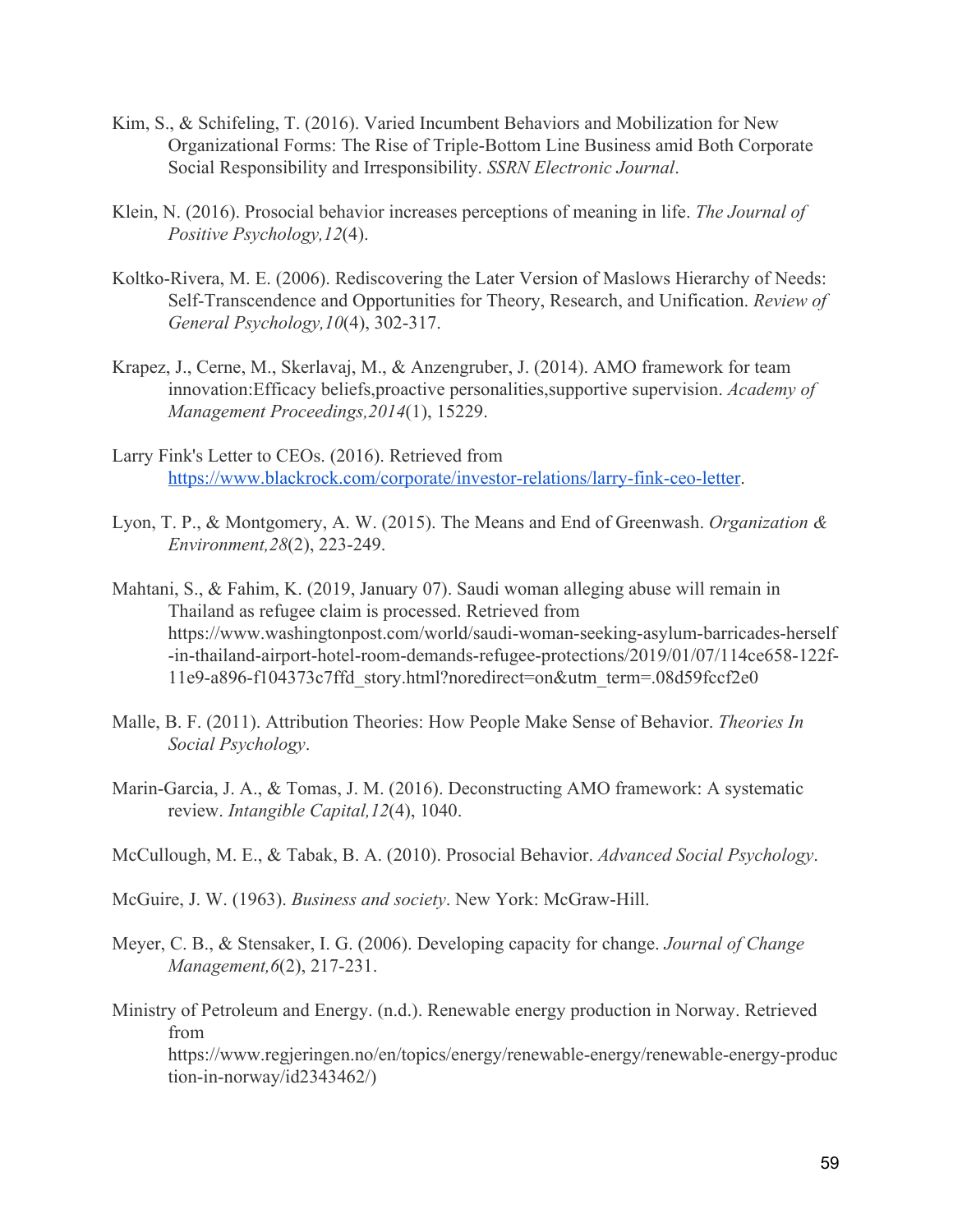- Nolan, J. M., Schultz, P. W., Cialdini, R. B., Goldstein, N. J., & Griskevicius, V. (2008). Normative Social Influence is Underdetected. *Personality and Social Psychology Bulletin,34*(7).
- Palthe, J. (2014). Regulative, Normative, and Cognitive Elements of Organizations: Implications for Managing Change. *Management and Organizational Studies,1*(2).
- Parker, S. C., Gamble, E. N., Moroz, P. W., & Branzei, O. (2019). The Impact of B Lab Certification on Firm Growth. Academy of Management Discoveries,5(1), 57-77.
- Pech, R. J. (2003). Memetics and innovation: Profit through balanced meme management. *European Journal of Innovation Management, 6*(2), 111-117.
- Porter, M., & Kramer, M. (2011). Creating Shared Value. *Harvard Business Review*.
- Rifkin, J. (2013). *The third industrial revolution: How lateral power is transforming energy, the economy, and the world*. Basingstoke: Palgrave Macmillan.

Sabeti, Heerad. "The For-Benefit Enterprise." *Harvard Business Review*, Nov. 2011, [www.hbr.org.](http://www.hbr.org/)

- Sablonnière, R. D. (2017). Toward a Psychology of Social Change: A Typology of Social Change. *Frontiers in Psychology,8*.
- Siemsen, E., Roth, A. V., & Balasubramanian, S. (2007). How motivation, opportunity, and ability drive knowledge sharing: The constraining-factor model. *Journal of Operations Management,26*(3), 426-445.
- Shephard, A. (2018, October 03). Why Amazon Raised Its Minimum Wage. Retrieved from <https://newrepublic.com/article/151521/amazon-raised-minimum-wage>
- Sherbakov, J. (2017, May 31). Italy Became a 'Lamp Shining a Light' for Other Countries to Pursue Better Business. Retrieved from [https://bthechange.com/italy-became-a-lamp-shining-a-light-for-other-countries-to-pursu](https://bthechange.com/italy-became-a-lamp-shining-a-light-for-other-countries-to-pursue-better-business-e35141a7ce43) [e-better-business-e35141a7ce43](https://bthechange.com/italy-became-a-lamp-shining-a-light-for-other-countries-to-pursue-better-business-e35141a7ce43)
- Stephan, U., Patterson, M., Kelly, C., & Mair, J. (2016). Organizations Driving Positive Social Change. *Journal of Management,42*(5), 1250-1281.
- Sunstein, C. R. (1999). The Law of Group Polarization. *John M. Olin Program in L. & Econ. Working Paper No. 91,*.
- The Emerging Fourth Sector. (n.d.). Retrieved from [https://www.fourthsector.net/the-emerging-fourth-sector.](https://www.fourthsector.net/the-emerging-fourth-sector)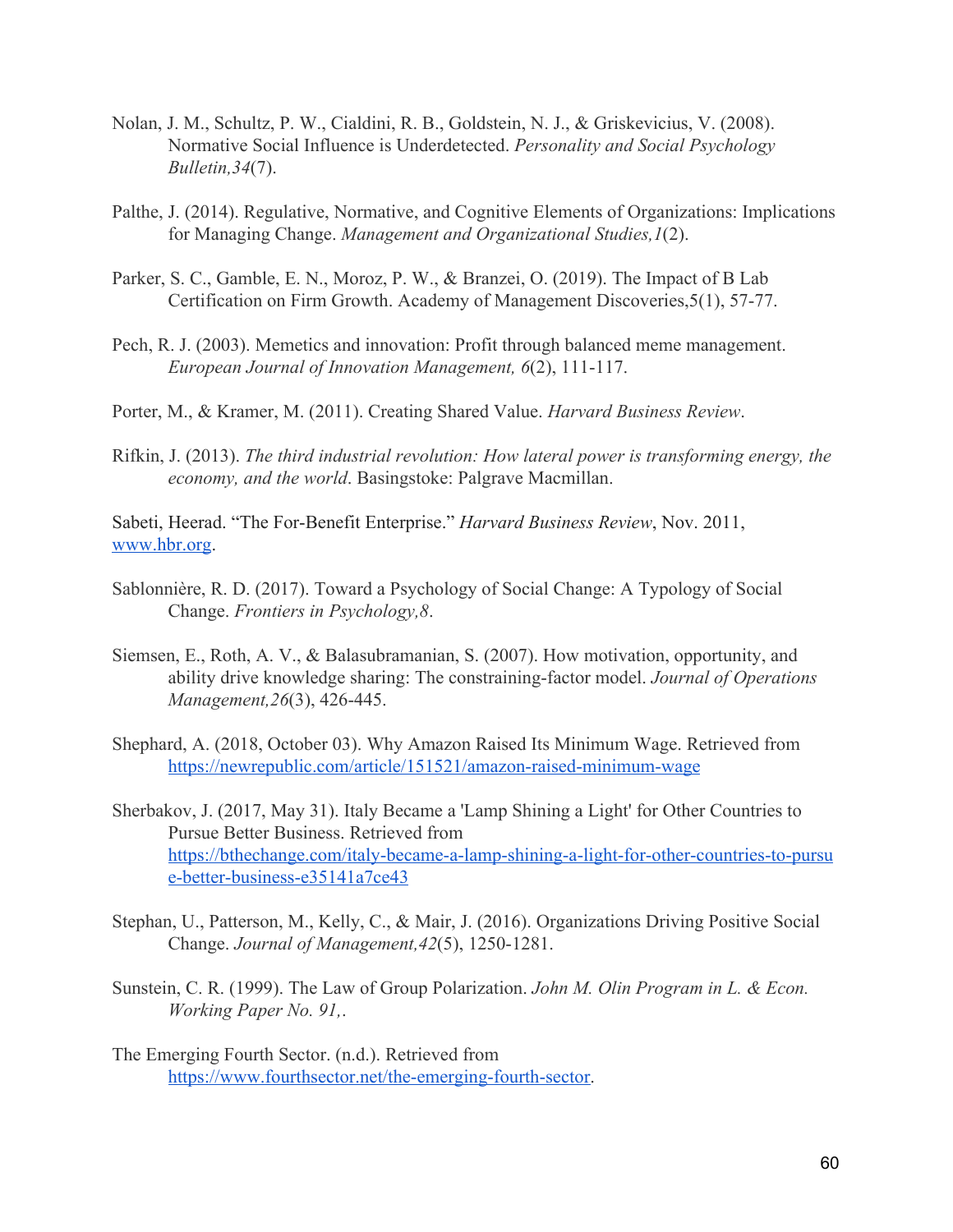Tödtling, F., & Trippl, M. (2011). Regional Innovation Systems. *Handbook of Regional Innovation and Growth*.

*Understanding the Internet of Things (IoT)*(Rep.). (2014). GSMA.

Wartick, S. L., & Cochran, P. L. (1985). The Evolution of the Corporate Social Performance Model. *Academy of Management Review,10*(4), 758-769.